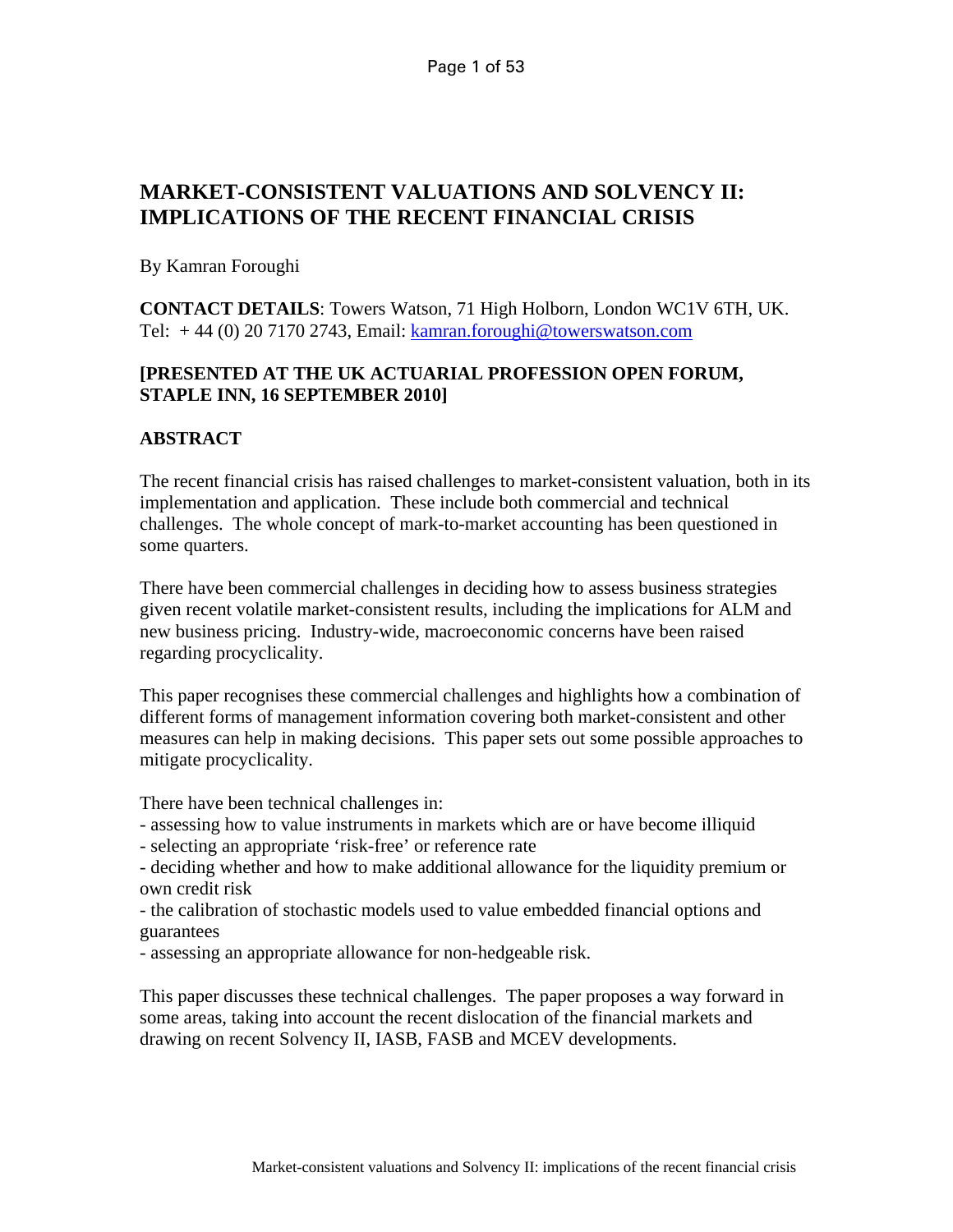## **CONTENTS**

| 1.  |                                                          |  |
|-----|----------------------------------------------------------|--|
| 2.  |                                                          |  |
| 3.  |                                                          |  |
| 4.  |                                                          |  |
| 5.  |                                                          |  |
| 6.  |                                                          |  |
| 7.  | CALIBRATION OF THE OVERALL ALLOWANCE FOR RISK17          |  |
| 8.  |                                                          |  |
| 9.  |                                                          |  |
| 10. |                                                          |  |
| 11. |                                                          |  |
| 12. | CALIBRATING THE STOCHASTIC MODELS USED TO VALUE EMBEDDED |  |
| 13. |                                                          |  |
| 14. |                                                          |  |
| 15. |                                                          |  |
| 16. |                                                          |  |
|     |                                                          |  |
|     |                                                          |  |
|     |                                                          |  |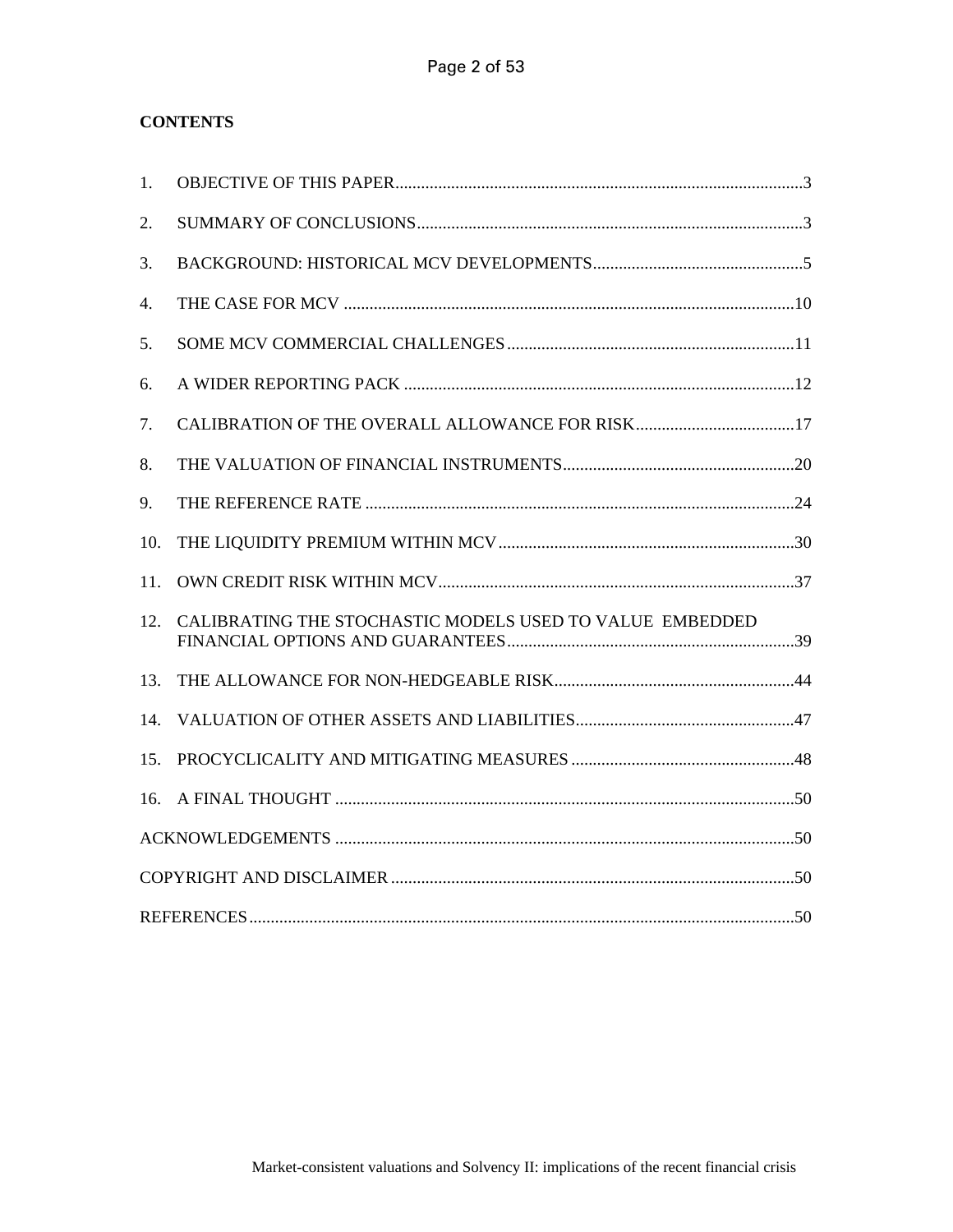## <span id="page-2-2"></span><span id="page-2-0"></span>**1. OBJECTIVE OF THIS PAPER**

The market-consistent valuation (MCV) approach has become one of the standard measures for the valuation of life insurance business during the last ten years.

The recent financial crisis (in particular the period since September 2008) has led to some interesting MCV results. Some companies have published MCV results showing negative investment variances or negative new business profits, greater than they would have been under non-MCV measures. Other companies have delayed the external reporting of MCV information, highlighting as a reason the sudden wide diversion in methodologies employed under the MCV reporting banner.

<span id="page-2-1"></span>Meanwhile, insurance accounting and regulatory standard setters have continued to move towards MCV approaches, and will be making decisions during 2010 and 2011 on main technical aspects.

Given this background, I believe that this is a good time to review:

- the development of MCV in recent years.
- what business issues MCV can and can not address.
- which additional metrics can help in addressing companies' business issues.
- what technical aspects of MCV require revisiting in light of the financial crisis.

The main objective of this paper is to contribute ideas for the future development of MCVs that are aimed at meeting the insurance industry's needs in all economic conditions.

The paper is written from a life insurance perspective, although many of the recommendations are also relevant to non-life insurance.

## **2. SUMMARY OF CONCLUSIONS**

This Section provides a summary of the conclusions of this paper.

2.1 The recent dislocation of the financial markets has raised challenges to marketconsistent valuation, both in its implementation and application. These include both commercial and technical challenges. The whole concept of mark-to-market accounting has been questioned in some quarters.

2.2 However, market-consistent valuation techniques have been at the forefront of insurer accounting and regulatory developments during the  $21<sup>st</sup>$  Century. Their use is likely to grow going forward as Solvency II and IASB/FASB Phase II take effect.

2.3 Designing and applying a fuller financial reporting information pack can help address any limitations in focusing solely on the MCV result.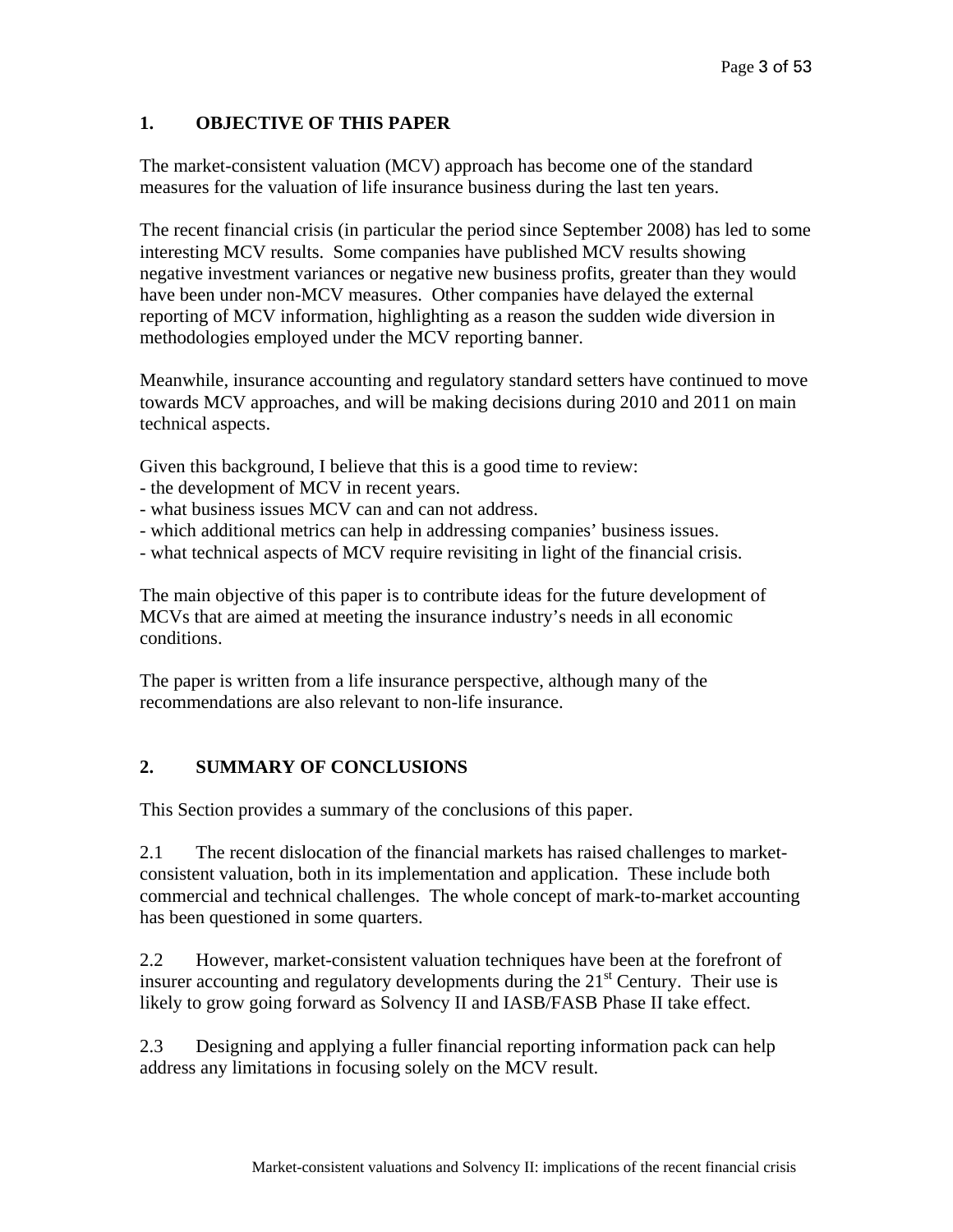2.4 Components of an MCV information pack include the balance sheet (including segmented results and breakdown into components of value), the analysis of movement (including the separate analysis of new business sales and in-force variances) and the sensitivities (both economic and non-economic).

2.5 Other financial reporting metrics should be monitored as well, to aid strategic decision making and ensure that decisions made during financial crises achieve both the short-term and long-term objectives.

2.6 The recent financial crisis has, in particular, highlighted the need for capital-based metrics, such as projections of cash flows, return on capital and internal rates of return.

2.7 The financial crisis has led to a number of difficult technical challenges and to companies adopting a broader range of methodologies and assumptions under the 'market-consistent' banner.

2.8 Some of the solutions to these technical challenges should be revisited by reconsidering the overall measurement objective. Accounting and regulatory bodies have historically proposed a market-consistent current exit value approach, separately valuing the assets and liabilities. I recommend a market-consistent fulfilment value approach to achieve a more realistic valuation, where the allowance for risk is calibrated by:

- considering the business on a going concern basis

- assessing the risks arising from blocks of business rather than assets and liabilities separately.

I believe this works better because it reflects how insurers manage their businesses and how they assess prices in M&A activity.

2.9 In addition the paper recommends more flexibility than is evident either from recent observations of industry practice or the methods/principles allowed by FASB/IASB and CEIOPS proposals. The increase in flexibility covers the following areas:

- the valuation of financial instruments within the assets, where in disorderly markets a mark-to-model approach is recommended and more generally a mid-price calibration is recommended for assets held to match liabilities.

- the reference rate, where subject to certain conditions I recommend applying a 'minimum cost' liability valuation premise to permit calibration to either government bonds or swaps in the valuation of non-option business. This results in a small amount of credit risk in the liability valuation, unrelated to the insurer's own credit risk.

- the allowance for non-hedgeable risks, where a critical aspect is the robustness of the best estimate assumption setting process and ensuring that residual risks are allowed for. Where all residual risks are allowed for separately, a small charge for uncertainty can be justified.

2.10 The paper recommends a liquidity premium in an MCV with suitable restrictions, reflecting the restrictions that companies would face in practice in trying to capture a liquidity premium in ALM strategies.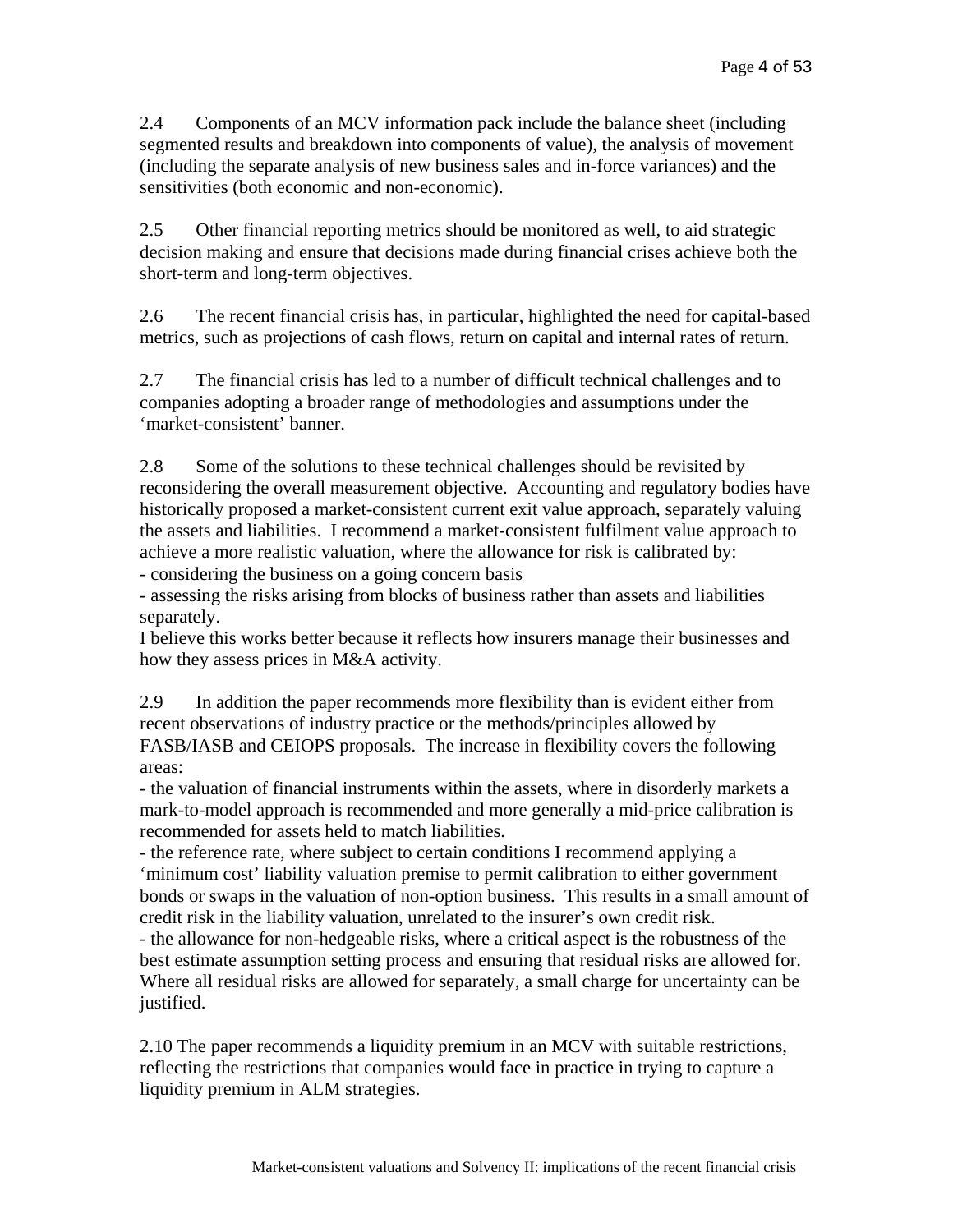<span id="page-4-0"></span>2.11 The paper recommends a calibration to market prices of traded options where relevant options exist and markets remain deep and liquid.

2.12 I believe the implementation of these recommendations would lead to a more useful internal financial management framework and a better link to ALM and investment strategies than approaches proposed recently within accounting and regulatory developments.

2.13 Whilst Solvency II and IASB/FASB Phase II head towards a market-consistent framework, a number of restrictions may remain compared to a "purer" economic valuebased approach. Going forwards, insurers will face a challenge in explaining clearly and reconciling alternative market-consistent valuation reporting measures, including both the balance sheet and analysis of movement. This paper provides a recommended way forward.

2.14 One macroeconomic concern with a market-consistent reporting framework is the risk that it leads to procyclicality. This paper provides some options for regulators and other stakeholders to consider in mitigating procyclicality.

## **3. BACKGROUND: HISTORICAL MCV DEVELOPMENTS**

### **3.1 A brief history of life insurance valuation: multiple reporting measures and valuation approaches**

Many life insurance companies produce three forms of published accounts, unusually among industries:

- 1. returns to regulators, designed to demonstrate the ability of companies to maintain solvency and meet claims to policyholders.
- 2. statutory accounts under local Generally Accepted Accounting Principles (GAAP), which for many countries has recently been under the International Financial Reporting Standards (IFRS) banner.
- 3. embedded values (EVs), produced voluntarily for external publication, internal financial management or both.

Regulatory rules have traditionally differed from region to region. Historically, these rules specified formulaic approaches to valuation (for example, the net premium valuation approach), although more recently discounted cash flow (DCF) techniques have become more common. Assumptions underlying the regulatory valuation have typically been set by an actuary, often with discretion. Assets and liabilities have been measured on either a book or market basis or a hybrid approach.

Primary financial statements have historically been based on local GAAP. For life insurance the local GAAP accounts have often been largely based on the regulatory balance sheets (calculated according to local regulatory rules) with certain adjustments.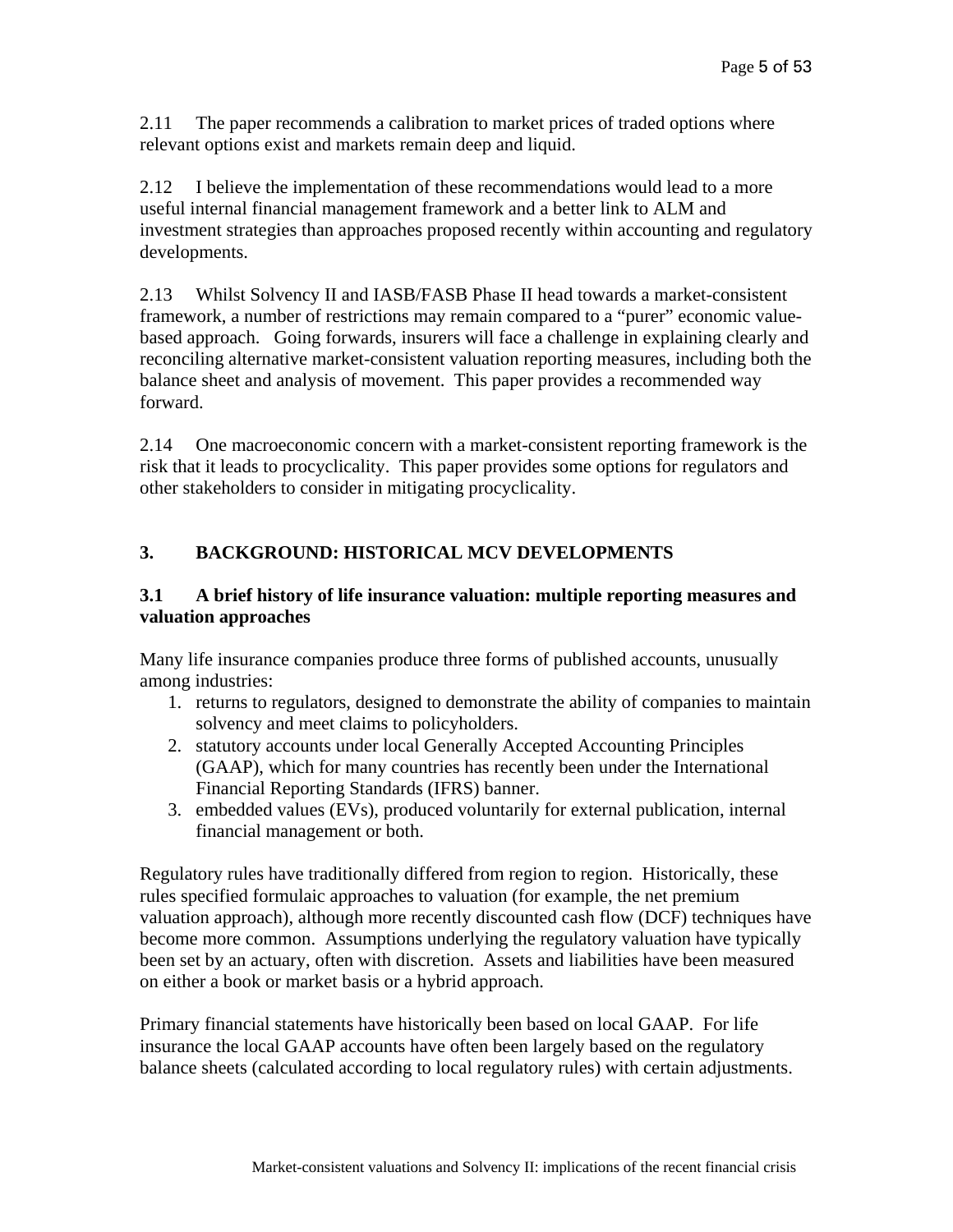Assets and liabilities have been measured on either a book or market basis or a hybrid approach.

The origins of EV techniques can be traced back to Anderson (1959). At a time when regulatory rules specified formulaic approaches to valuation, this paper argued for a valuation and pricing method based on projecting future cash flows using best estimate assumptions and discounting the emerging surpluses using a risk discount rate reflecting the shareholders' required rate of return and the degree of risk in the blocks of business being valued. EV techniques were therefore an early application of the DCF approach to insurance valuation and were designed to give shareholders more meaningful information than the regulatory or GAAP approaches.

In the 50 years that followed, the main developments in these areas have been:

- Wide acceptance of the DCF approach as the most realistic measure of reporting for life insurance businesses.

- The improvement in computer power and construction of complex computer models, allowing companies to value huge portfolios of business using the DCF approach within a relatively short timeframe.

- The development of analytical tools to determine an analysis of the change in values over time.

- The widespread use of DCF techniques and EVs by company management to aid in making business decisions, measure performance and as a basis of remuneration.

- The increasing acceptance of DCF techniques within regulatory reporting and primary accounts.

- The increasing acceptance of MCV techniques within DCF approaches.

## **3.2 More MCV within regulatory reporting**

In certain countries, companies have recently been required to produce regulatory returns w[i](#page-2-1)th certain elements valued using market-consistent techniques. For examples, see <sup>i</sup>.

For companies in the European Union, the adoption of Solvency II will lead to a marketconsistent approach being required for the insurance company balance sheet. Solvency II is led by the European Commission with the objective of improving the protection for policyholders by requiring a more dynamic risk-based approach to setting regulatory reserves and required capital than has been the case under existing Solvency I regulations.

The European Council and Parliament agreed and adopted a final text of the Solvency II Directive dated 10 November  $2009$ <sup>[ii](#page-2-2)</sup>. The Directive is based on a market-consistent valuation of assets and liabilities.

However, most of the specific requirements within this market-consistent framework will only be agreed as part of the Level 2 implementing measures and Level 3 guidance, where the European Commission is being assisted by CEIOPS and other European bodies such as the CEA, CFO Forum, CRO Forum and Groupe Consultatif. Regulators in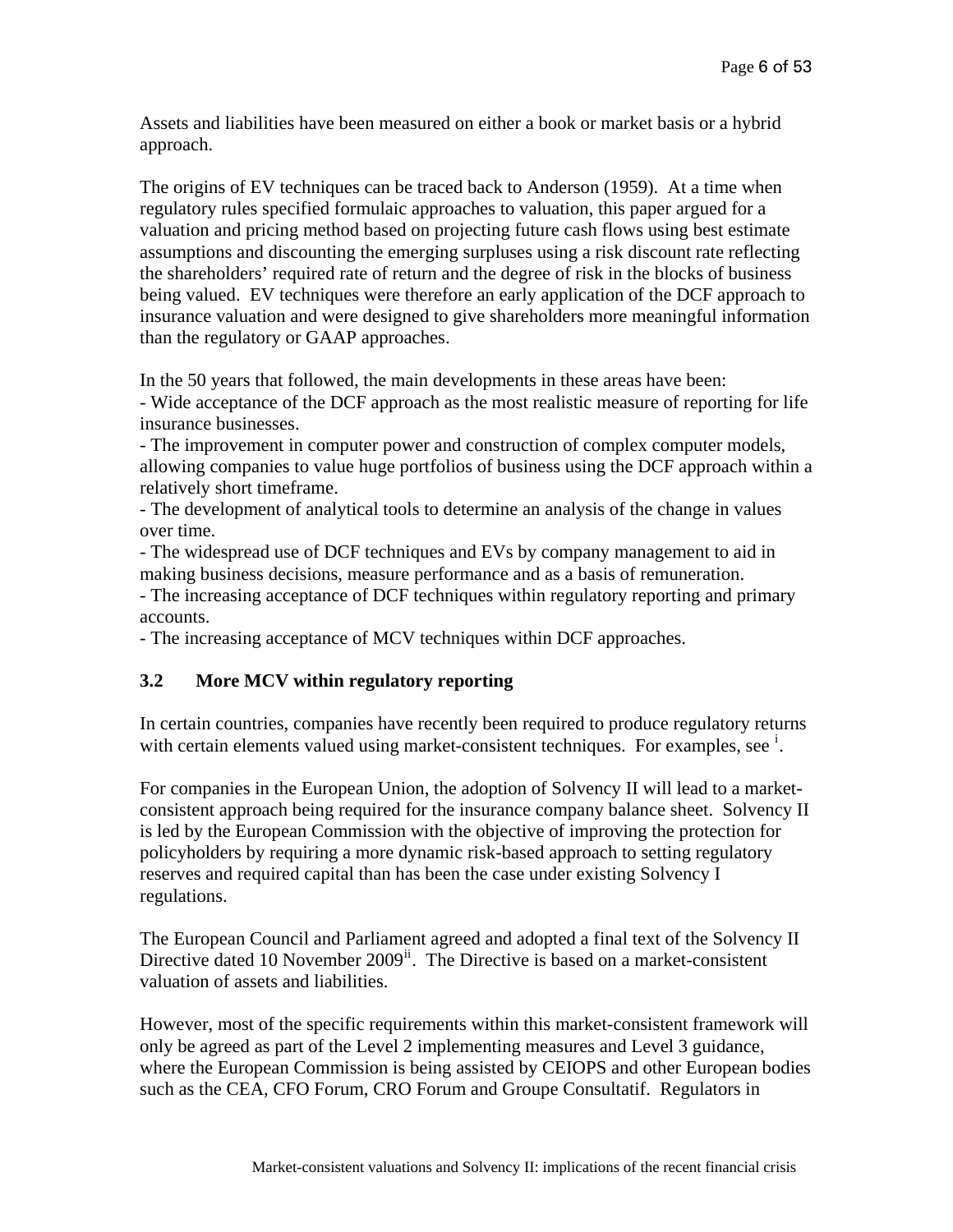countries outside the European Commission are following developments with interest, with some planning to adopt similar measures. Ultimately the European Commission, Council and Parliament are expected to decide on the exact Level 2 implementing measures for Solvency II, during 2010 and 2011. During 2009, the Committee of European Insurance and Occupational Pensions Supervisors (CEIOPS) published a series of consultation papers and "final advice" on various aspects of the Level 2 implementing measures. The European Commission is not bound to accept the recommendations within CEIOPS' final advice. See European Commission (2009b) for a request for CEIOPS to revisit certain elements of its final advice*.*

CEIOPS published a final specification for the fifth Quantitative Impact Study (QIS5) in July 2010, broadly consistent with CEIOPS' final advice in many areas but departing in certain aspects, generally reflecting feedback from the European insurance industry and the European Commission.

## **3.3 More MCV within primary accounts**

Historically, the International Accounting Standards Board (IASB) has, in some areas, been quick to adopt market-consistent valuation techniques within elements of IFRS, although this has generally not been extended to the accounting for insurance contracts. In particular:

- In 2001, the IASB published a Draft Statement of Principles setting out a set of principles for insurance contract valuation which would in practice require marketconsistent valuation techniques. There were, however, a number of restrictions in the application compared to an approach more closely aligned with economic value, for example the treatment of renewal premiums and market value margins<sup>[iii](#page-2-2)</sup>.

- the IASB then published a series of IFRSs which were adopted by members of the European Union and many other countries. IAS 39 defines the classification and measurement of financial instruments. IFRS 4 governs the accounting for insurance contracts but was designed as an interim standard, allowing grandfathering of existing local GAAP approaches for the measurement of insurance contract liabilities, subject to a number of minimum standards. A market-consistent approach was permitted within IFRS  $4^{\rm iv}$  $4^{\rm iv}$  $4^{\rm iv}$  but not encouraged or required.

- The IASB published the Discussion Paper "Preliminary Views on Insurance Contracts" on 3 May 2007, setting out a building block approach for measuring the insurance contract technical provision underpinned by market-consistent valuation techniques. However there were a number of important differences compared to a more realistic approach; see  $\overline{v}$  $\overline{v}$  $\overline{v}$  for a description.

The IASB's Insurance Contracts project has since become a joint project with the United States' Financial Accounting Standards Board (FASB).

The IASB published its exposure draft on the Insurance Contracts project on 30 July 2010 (IASB (2010)), requesting comments from the insurance industry by 30 November 2010. The final insurance contracts standard is expected to be published by the summer of 2011.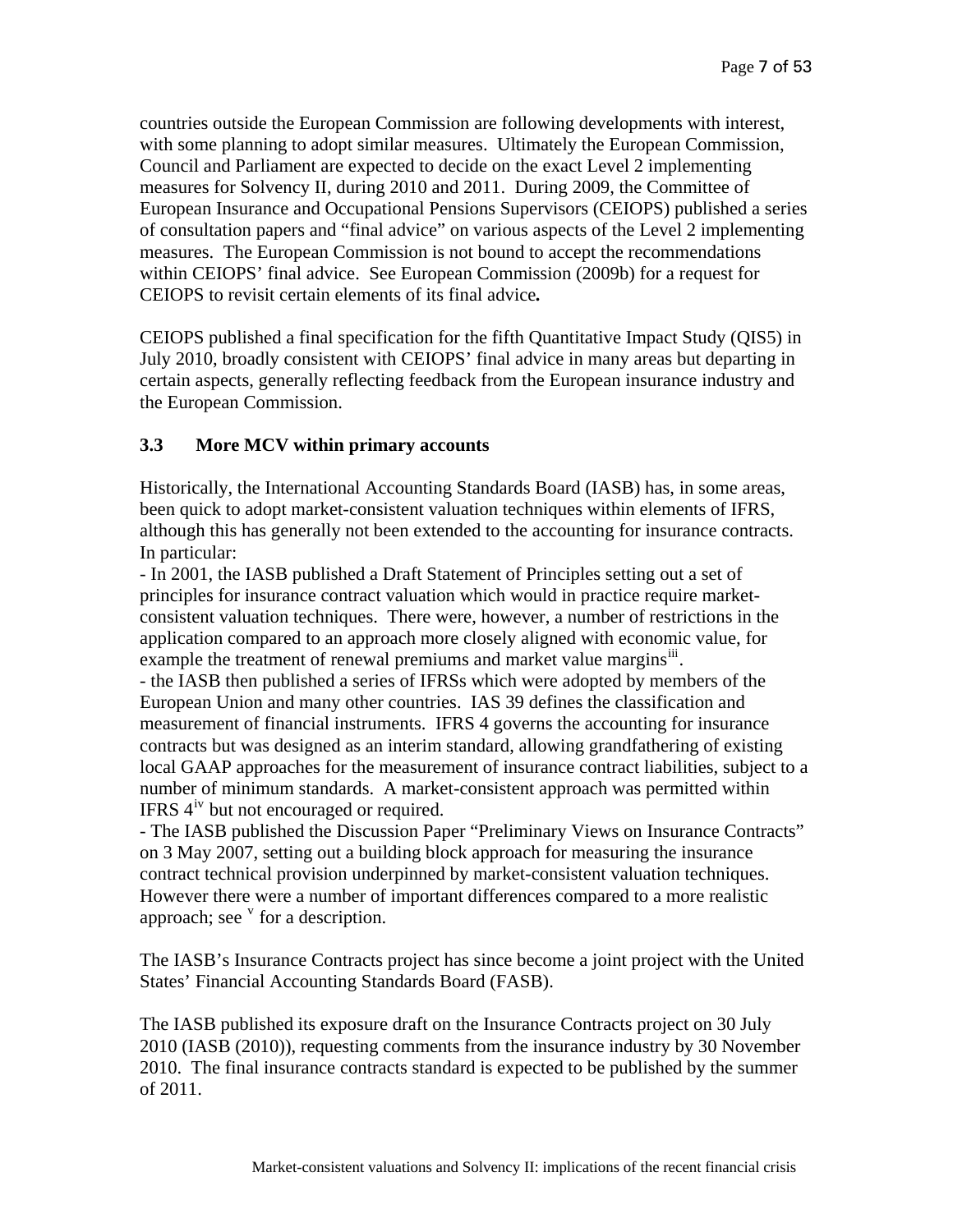The IASB exposure draft broadly follows the IASB (2007) approach to construct an insurance contract measurement model using a market-consistent building block approach, stating in paragraph IN13:

"The exposure draft proposes a comprehensive measurement approach for all types of insurance contracts issued by entities (and reinsurance contracts held by entities), with a modified approach for some short-duration contracts. The approach is based on the principle that insurance contracts create a bundle of rights and obligations that work together to generate a package of cash inflows (premiums) and outflows (benefits and claims). An insurer would apply to that package of cash flows a measurement approach that uses the following building blocks:

(a) a current estimate of the future cash flows

- (b) a discount rate that adjusts those cash flows for the time value of money
- (c) an explicit risk adjustment
- (d) a residual margin.."

Paragraph 17 defines the residual margin as an amount that "eliminates any gain at inception of the contract. A residual margin arises when ... the expected present value of the future cash outflows plus the risk adjustment is less than the expected present value of the future cash inflows".

This decision on the residual margin leads to restrictions placed on the timing of profit recognition and so moves the valuation model away from an economic value approach.

The IASB exposure draft describes differences with the FASB approach. One main difference is the desire of the FASB to combine the explicit risk adjustment and the residual margin building blocks.

### **3.4 More MCV within embedded values**

The use of MCV techniques has perhaps been most widespread in recent years among companies publishing embedded values, where the term market-consistent embedded value (MCEV) has become commonly accepted. The first MCEVs were published by AMP (2003) and Royal & Sun Alliance (2003).

This was closely followed by the CFO Forum publishing the European Embedded Value Principles ("EEV Principles") in May 2004, which set out an external financial reporting framework with extensive disclosure requirements. The EEV Principles permitted, but did not require, a market-consistent approach to be used to set the overall allowance for risk. The use of the market-consistent approach within EEV was advocated by  $\overline{v}$ .

The first companies adopting the EEV Principles at year-end 2004 generally adopted a "top-down" approach to allow for risk in the risk discount rate, similar to that advocated in Anderson (1959) and historical traditional embedded value (TEV) practice. Companies adopting in later years tended to use the MCV approach to allow for risk. This trend is shown in Table 3.1 below. Up to year-end 2007 there was broad consistency but some differences in approaches used under the "MCV banner"<sup>[vii](#page-2-2)</sup>. This led to calls in the industry for the CFO Forum to prescribe and standardise an MCV approach within the EEV Principles.

On 4 June 2008, the CFO Forum published the original MCEV Principles<sup>[viii](#page-2-2)</sup> (Copyright) Stichting CFO Forum Foundation 2008), which prescribed a market-consistent approach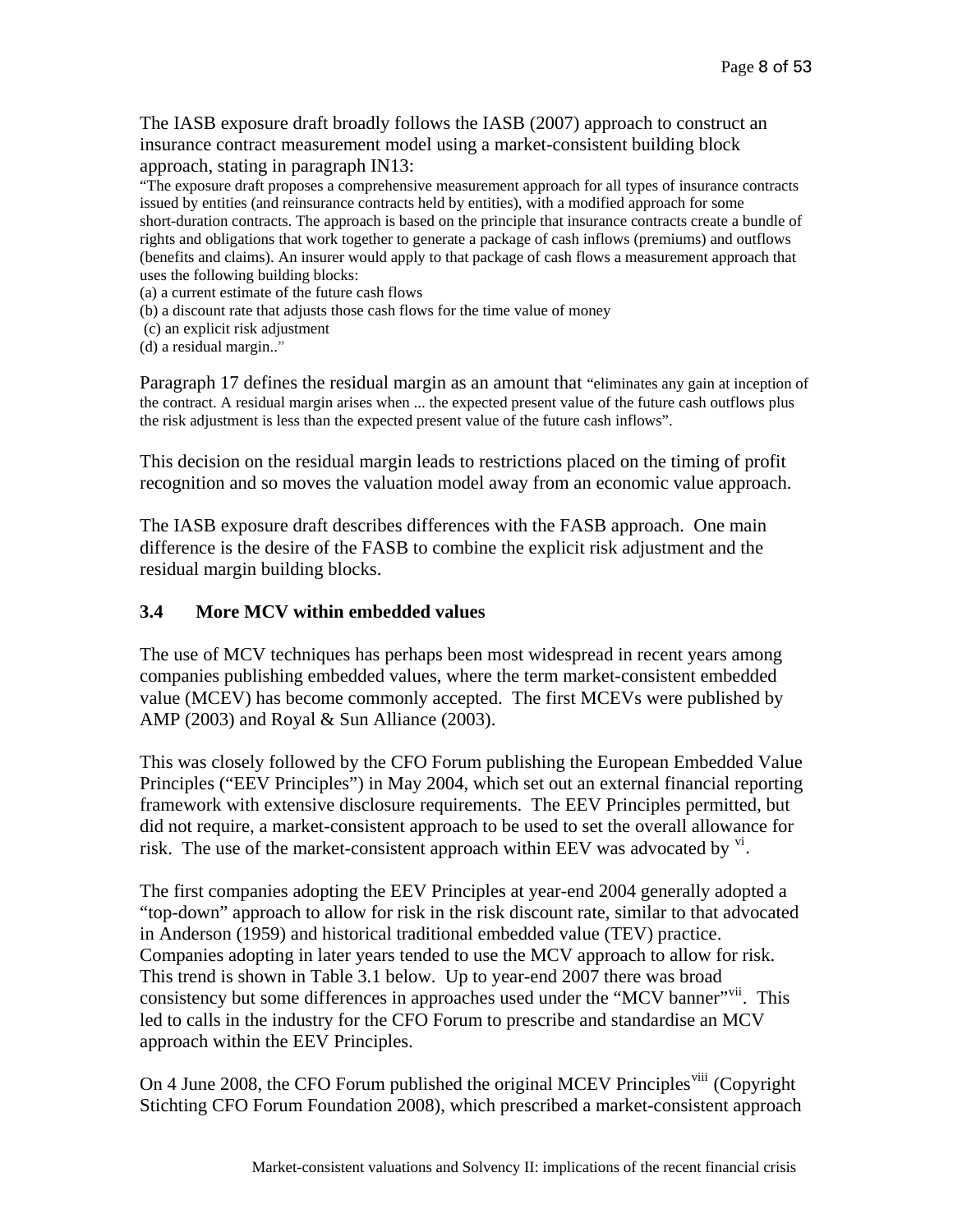to the allowance for risk within embedded values. Upon publication, all members of the CFO Forum pledged a compulsory adoption of the MCEV Principles from year-end 2009. This CFO Forum publication is summarised in <sup>[ix](#page-2-2)</sup>.

The evolution of companies adopting market-consistent valuation techniques to allow for risk within published embedded values under either the EEV Principles or MCEV Principles is shown in Table 3.1 below, an e[x](#page-2-2)tract from  $x$ .

|                 | <b>MCEV</b>       | <b>Reporting under the EEV Principles</b> |                 |            |              |  |  |
|-----------------|-------------------|-------------------------------------------|-----------------|------------|--------------|--|--|
|                 | <b>Principles</b> |                                           |                 |            |              |  |  |
|                 | <b>Total</b>      | <b>Total</b>                              | <b>Top-down</b> | <b>MCV</b> | <b>Other</b> |  |  |
| <b>End 2009</b> | 14                | 25                                        | 20%             | 76%        | 4%           |  |  |
| <b>End 2008</b> | 6                 | 30                                        | 20%             | 77%        | 3%           |  |  |
| <b>End 2007</b> | N/A               | 34                                        | 20%             | 74%        | 6%           |  |  |
| <b>End 2006</b> | N/A               | 35                                        | 26%             | 63%        | 11%          |  |  |
| <b>End 2005</b> | N/A               | 21                                        | 33%             | 48%        | 19%          |  |  |
| <b>End 2004</b> | N/A               |                                           | 80%             | 20%        | 0%           |  |  |

**TABLE 3.1 Approaches to allow for risk within EEV/MCEV Principles publications, year-end 2004-2009** 

The financial crisis, in particular following Lehman Brothers' collapse in September 2008, led to a number of MCV technical decisions being revisited. The CFO Forum announced on 19 December 2008 that:

"The CFO Forum remains committed to MCEV and the Principles published in July [sic] 2008. However, the MCEV Principles were designed during a period of relatively stable market conditions and their application could, in turbulent markets, lead to misleading results. The CFO Forum has therefore agreed to conduct a review of the impact of turbulent market conditions on the MCEV Principles, the result of which may lead to changes to the published MCEV Principles or the issuance of guidance. The particular areas under review include implied volatilities, the cost of non-hedgeable risks, the use of swap rates as a proxy for risk-free rates and the effect of liquidity premia."

At year-end 2008, following the onset of the recent financial crisis a proliferation of "MCV" approaches arose under 'market-consistent' EEV Principles or the MCEV Principles (with areas of material non-compliance), described in detail in  $\frac{xi}{n}$  $\frac{xi}{n}$  $\frac{xi}{n}$ .

Consequently, in an announcement dated 22 May 2009, the date for compulsory adoption of the MCEV Principles was postponed from 2009 to 2011. The June 2008 MCEV Principles were revised on 20 October 2009<sup>[xii](#page-2-2)</sup>, with the main revision being the potential inclusion of a liquidity premium above the swap yield curve. The October 2009 MCEV Principles are summarised in <sup>[xiii](#page-2-2)</sup>.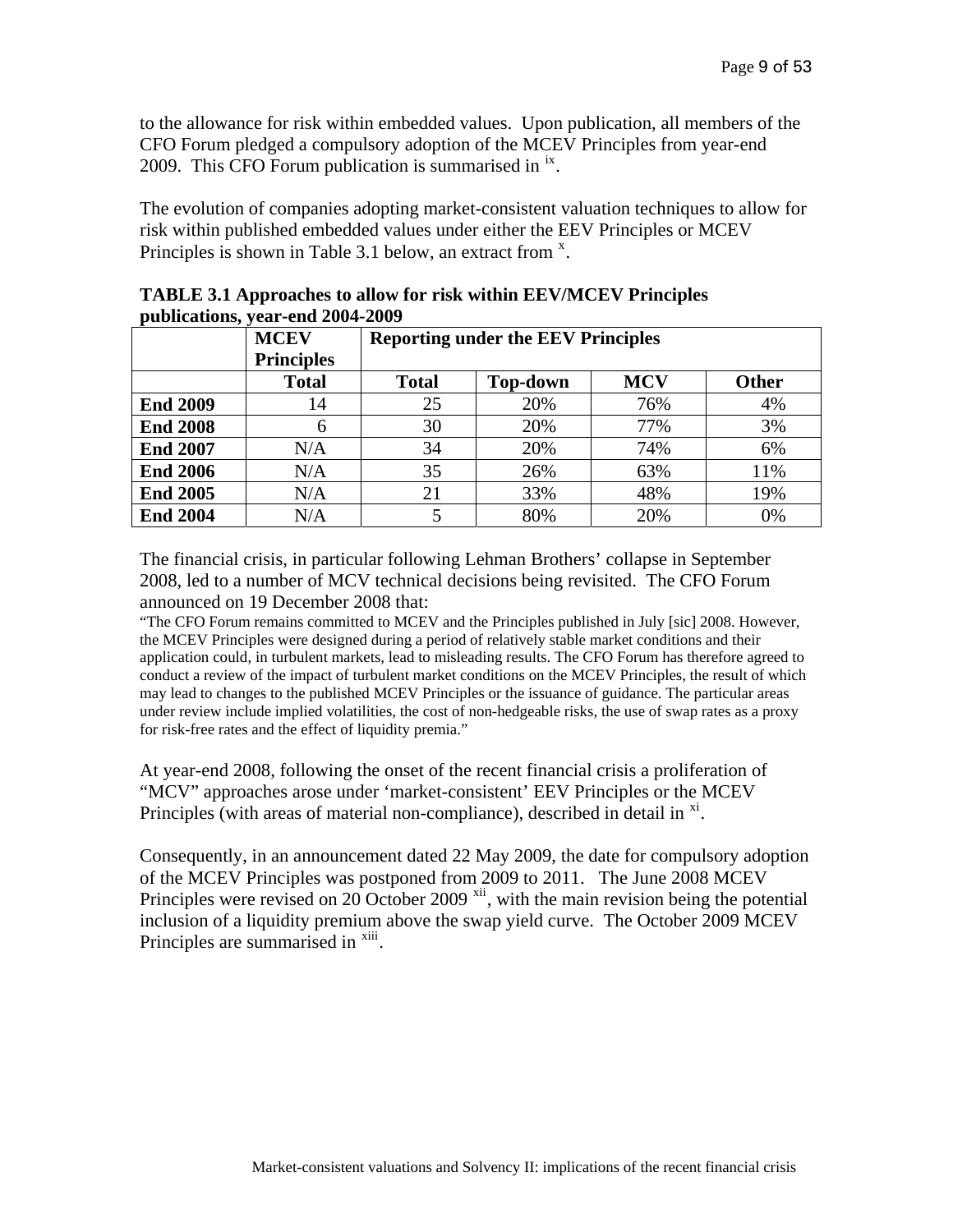### <span id="page-9-0"></span>**4. THE CASE FOR MCV**

### **4.1 The "market-consistent valuation" concept**

The "market-consistent valuation" concept aims to ensure that the allowance for risk within a valuation is calibrated to market prices of risk where relevant and reliable.

In a market-consistent valuation framework, assets and liabilities are valued in line with market prices and so consistently with each other. In principle, each projected cash flow is valued in line with the prices of similar cash flows that are traded on the open market. For example, the cash flows arising from an equity are valued in line with the market price of the equity, the cash flows from a bond in line with the price of that bond, and so on. Furthermore, liability cash flows (which are not usually traded) are valued in line with the traded assets they most closely resemble. A fixed liability due in ten years would be valued in line with a 10-year zero coupon bond and an embedded financial option in line with the market price of a similar option.

In practice, a number of short cuts and alternative approaches (for example certainty equivalent valuation and risk-neutral stochastic valuation) are used. These make the valuation process easier whilst achieving the objective set out in the preceding paragraph.

The market-consistent valuation concept and the description and application of these short cuts are described in more detail in  $\frac{x^2}{x^3}$ .

#### **4.2 The case for MCV**

As well as having to satisfy external demands for MCV information, companies have increasingly used MCV techniques in setting ALM and investment strategies, monitoring performance against planned activities, negotiating M&A transaction prices and pricing new business.

Reasons for these developments include the following:

- It offers decision makers the ability to meaningfully compare the relative value of alternative courses of action.

- The allowance for risk within the MCV approach is more objective than under alternative approaches, creating greater confidence in the results among stakeholders.

- The allowance for risk is more granular, giving more meaningful information about segmental results.

- It is easier to achieve consistency between the asset and liability valuation, helping to ensure that variances in the profit and loss account/analysis of movement result from asset liability mismatches and not accounting mismatches.

- By valuing liabilities with reference to the market price of a closely matching asset, the MCV information is of relevance from a solvency perspective and helps a company make Asset Liability Management (ALM) and risk management decisions.

- The MCV analysis of movement, variances and sensitivities give an insight into the sources of value creation and can feed into the business control cycle decision-making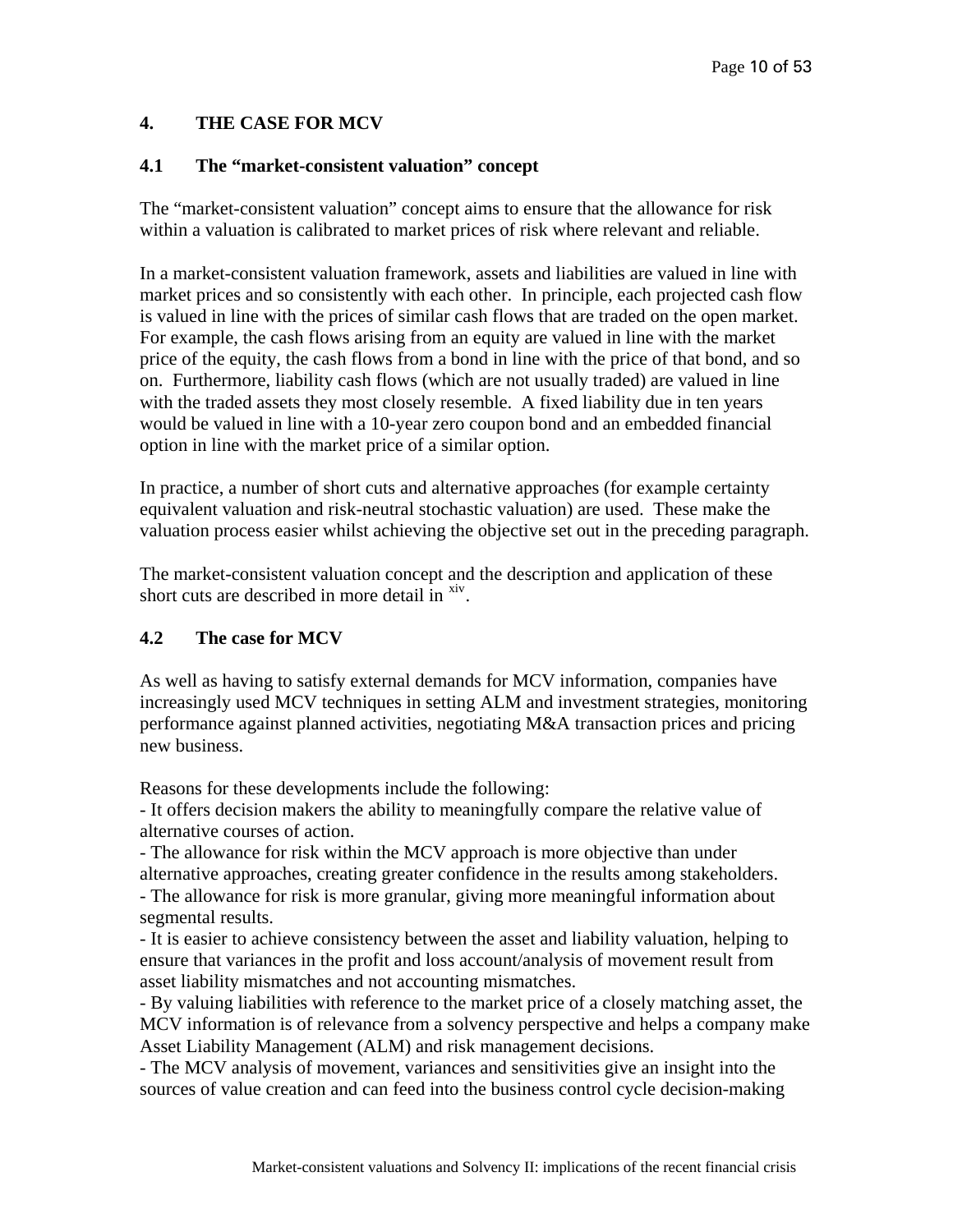<span id="page-10-0"></span>process and risk management. (See Section 6 for a further description of the analysis of movement and sensitivities.)

## **5. SOME MCV COMMERCIAL CHALLENGES**

### **5.1 Some MCV commercial challenges**

Recent MCV developments have led to a number of commercial challenges:

*1. An MCV measure may lead to much greater volatility of balance sheet and earnings than non-MCV measures.* 

In principle, the MCV approach should lead to volatility arising due to real asset liability mismatches, not accounting mismatches. Therefore, the MCV approach should exhibit lower volatility if assets and liabilities are well matched.

*2. It is not clear how to price new business in markets where other market participants base prices on non-MCV measures.* 

Where other market participants base prices on non-MCV measures, particularly where expected investment spreads are allowed for in the valuation, companies face a strategic challenge in deciding whether to follow such prices (potentially writing the new business at an MCV loss) or reduce market share.

In the short term, a company may wish to continue selling in the market to maintain its franchise value, particularly if it believes that it will be able to achieve expected investment spreads and other metrics (such as those set out in Section 6) support the new business strategy.

However in the long run, a company may wish to consider whether to raise prices. One point of view is that there is a disconnect if policyholders are receiving the benefit of expected investment spreads (via the pricing of the business), whereas shareholders are bearing the risk associated with achieving these spreads, and yet are not being compensated for taking this risk. A harder pricing market may result.

*3. In extreme financial conditions, the MCV approach can lead to a procyclical effect on the values of financial assets, potentially leading to adverse effects on otherwise sound insurance companies and industries.*

This is addressed in section 15.

4. The points above can discourage insurance companies from investing more in credit *risky assets that are otherwise a good match for the liabilities, leading to knock on macroeconomic effects such as higher prices for policyholders and reduced availability of credit.*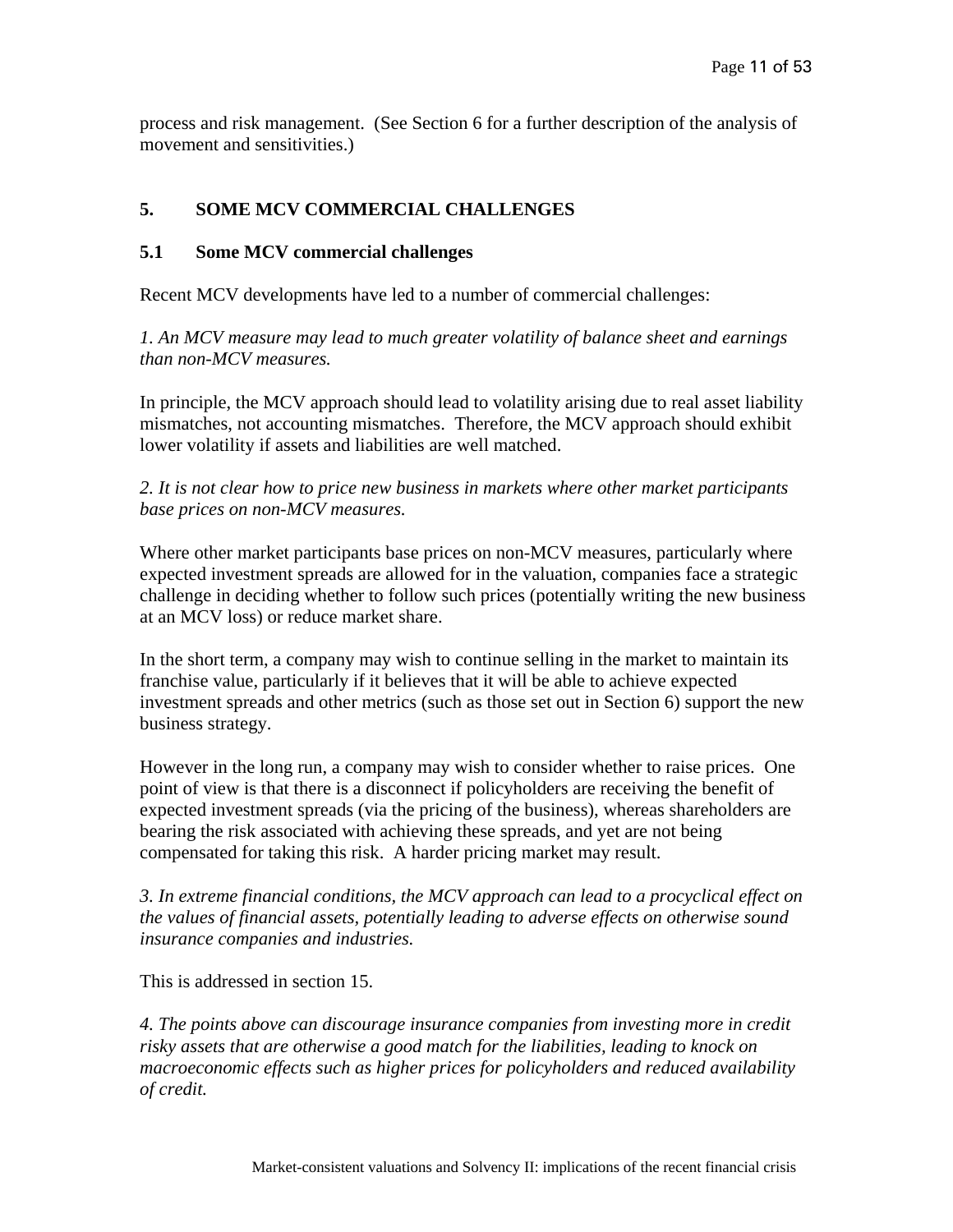<span id="page-11-0"></span>This is not specifically addressed further in this paper.

*5. The MCV does not provide information on the capital requirements and capital generation characteristics of the business.*

This is addressed in section 6.

### **5.2 Addressing these challenges – an overview of the rest of this paper**

The rest of this paper addresses these MCV challenges as follows:

- Section 6 describes a recommended financial reporting information pack.

- Sections 7 to 14 describe the technical challenges underlying the MCV calculation and recommend some enhancements in light of the recent financial crisis. Some of these dampen the procyclicality effect.

- Section 15 describes the procyclical effect in more detail recognising it as an important political concern, and describes some methods which can be applied in mitigation. - Section 16 then provides a final thought on the subject of MCV.

## **6. A WIDER REPORTING PACK**

### **6.1 Introduction**

This Section describes a recommended financial reporting information pack consisting of an MCV disclosure pack and additional information for users to consider. This combination of financial reporting information helps stakeholders to assess business strategies.

The recommended MCV disclosure pack includes:

- the balance sheet.

- the analysis of movement (including a separate identification of the value added by new business).

- the sensitivities of the balance sheet and value of new business to risks.

- disclosure of the methodology and assumptions used in the MCV calculations.

- explanation of the results.

The items above are similar to the disclosure requirements of CFO Forum (2008, 2009).

The recommended additional information includes:

- the primary accounting and regulatory balance sheet and earnings, together with a reconciliation with the MCV balance sheet and movement analysis.

- analysis of movement in levels of assets

- projected "real world" distributable earnings.

- implied risk discount rates.

- new business information including sales volumes, new business strains, internal rates of return and payback periods.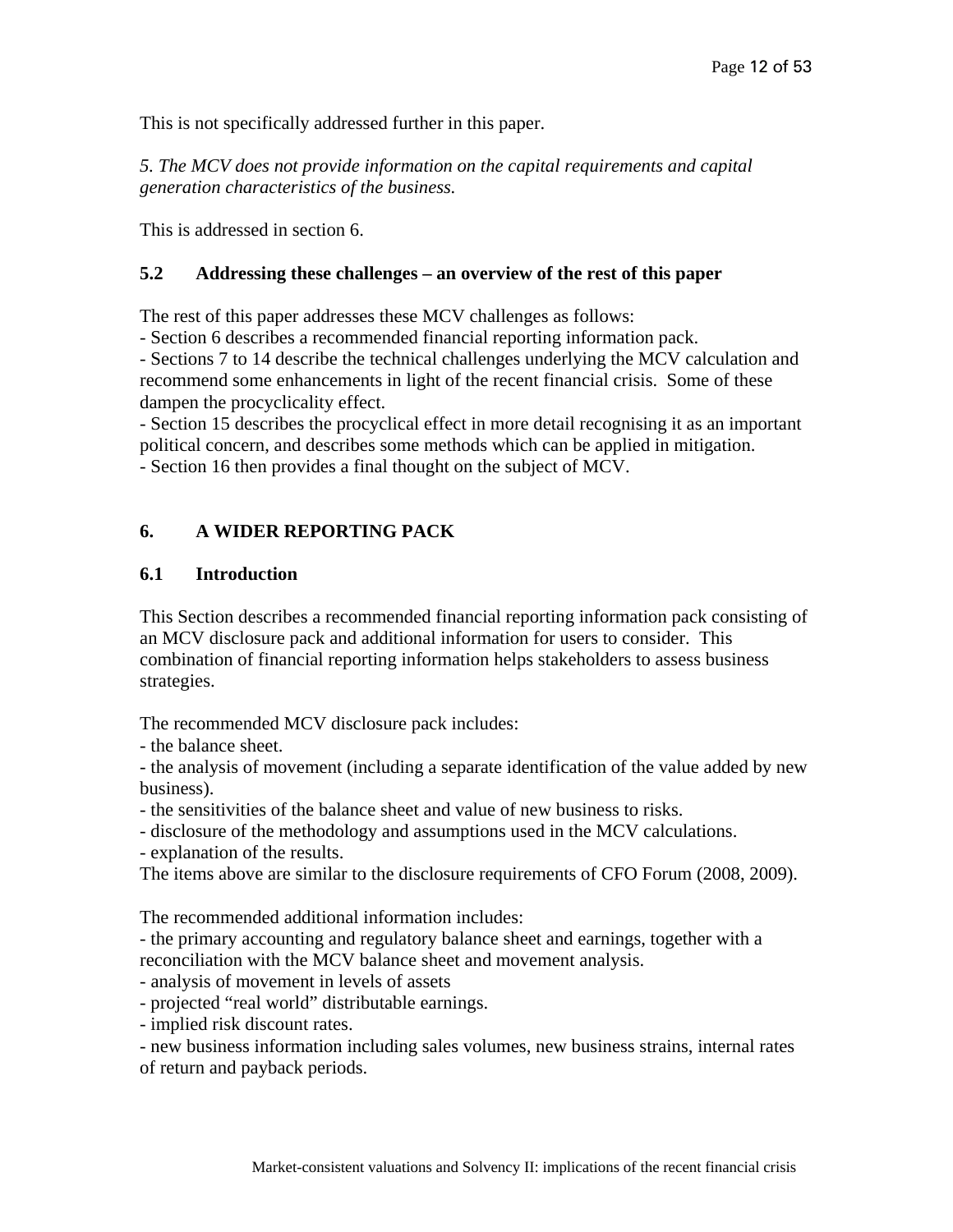### **6.2 Analysis of movement of MCV**

The analysis of movement in market-consistent valuations during a reporting period is a useful tool to indicate the performance of a block of business or company. One such approach is that mandated for companies publishing under the MCEV Principles and is reproduced in Table 6.1 below. This approach originates from insurance company practice and a rationale is set out in Collins & Keeler (1993).

|                                                                                      | Earnings on MCEV analysis |                            |            |             |
|--------------------------------------------------------------------------------------|---------------------------|----------------------------|------------|-------------|
|                                                                                      | Free surplus              | <b>Required</b><br>Capital | <b>VIF</b> | <b>MCEV</b> |
| Opening MCEV                                                                         |                           |                            |            |             |
| Opening adjustments                                                                  |                           |                            |            |             |
| Adjusted opening MCEV                                                                |                           |                            |            |             |
| New business value<br>Expected existing business contribution                        |                           |                            |            |             |
| (reference rate) $^{(1)(2)}$                                                         |                           |                            |            |             |
| Expected existing business contribution (in<br>excess of reference rate) $^{(1)(3)}$ |                           |                            |            |             |
| Transfers from VIF and required capital to free<br>surplus                           |                           |                            |            |             |
| Experience variances                                                                 |                           |                            |            |             |
| Assumption changes                                                                   |                           |                            |            |             |
|                                                                                      |                           |                            |            |             |
| Other operating variance                                                             |                           |                            |            |             |
| Operating <i>MCEV</i> earnings                                                       |                           |                            |            |             |
| Economic variances                                                                   |                           |                            |            |             |
| Other non operating variance                                                         |                           |                            |            |             |
| Total <i>MCEV</i> earnings                                                           |                           |                            |            |             |
| Closing adjustments                                                                  |                           |                            |            |             |
|                                                                                      |                           |                            |            |             |
| Closing MCEV                                                                         |                           |                            |            |             |

**Table 6.1: Movement analysis (Source: CFO Forum MCEV Principles Appendix A)** 

(1)This represents the following two components:

Expected earnings on *free surplus* and *required capital*; and

Expected change in *VIF*

(2)The earnings assuming assets earn the beginning of period *reference rate*

<sup>(3)</sup>The earnings is the component in excess of the *reference rate* reflecting the additional return consistent with the expectation of management for the business.

The analysis is on a net of taxation basis with movements disclosed on a line-by-line basis.

The MCEV Principles provide a glossary of terms used in this table (including the MCEV components free surplus, required capital and VIF) and guidance in calculating and allocating sources of surplus to the various elements of the analysis.

This analysis is useful in managing business from a number of perspectives: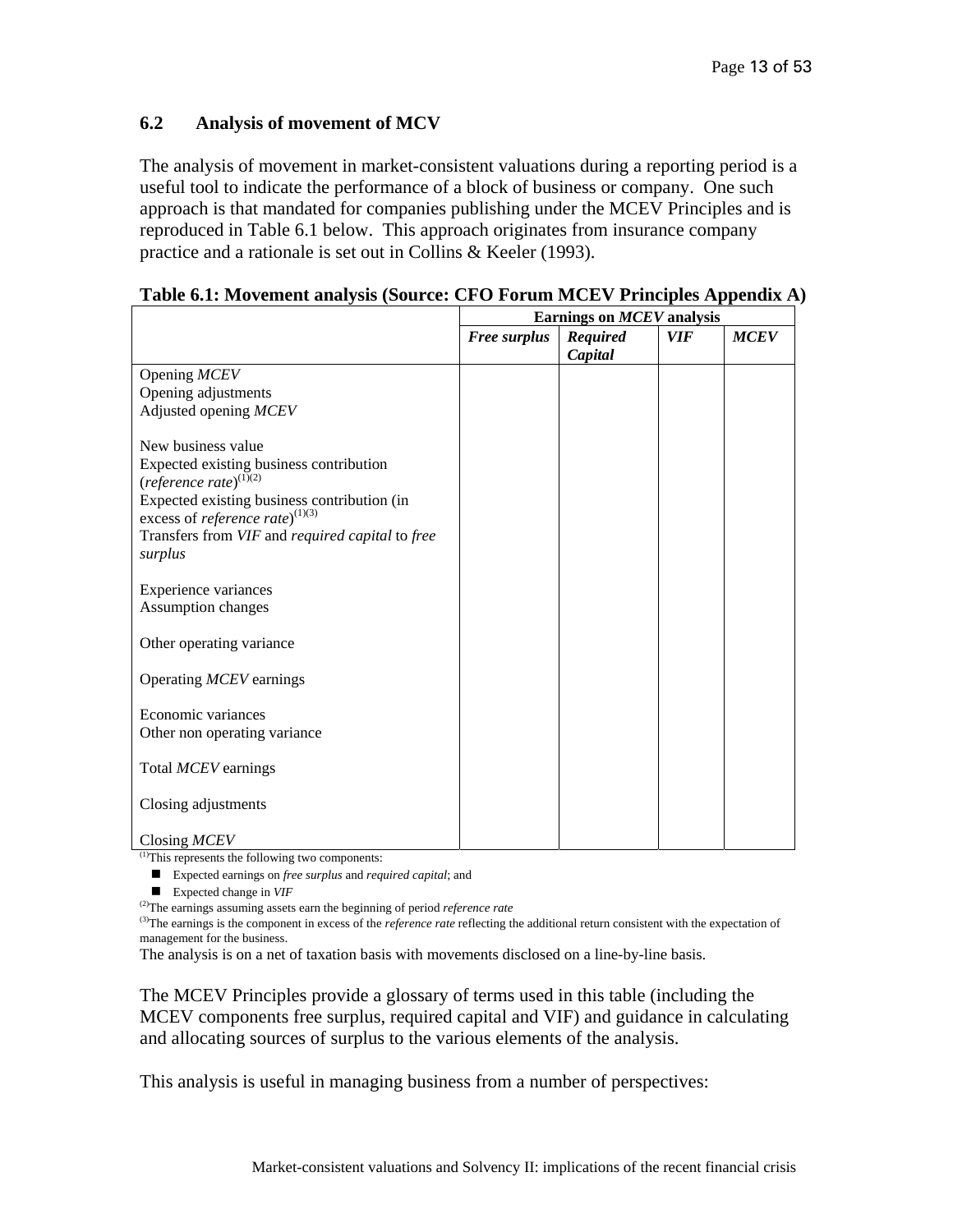- The analysis of MCEV movement is often used as a measure of performance and as a basis of remuneration.

- Different areas of the business can take responsibility for the business performance shown in different elements of the analysis.

- The separate identification of the value of new business within this analysis, including a product breakdown, provides a useful input into decisions on new business pricing and product strategies.

- A split of this analysis into the relevant components of MCEV (free surplus, required capital and value of in force) helps to assess any implications for dividend paying capacity. In particular, the capital generation of in-force business can be compared with the capital strain of writing new business. This helps address point 5 in section 5.1 above.

- The analysis of variances broken down by source of risk is useful information for those responsible for setting best estimate assumptions.

## **6.3 MCV sensitivities**

The sensitivity of the market-consistent value to risks helps in risk management, risk quantification and in highlighting the materiality of specific assumptions.

The MCEV Principles mandate publication of economic and non-economic sensitivities.

Economic sensitivities include change in the interest rate environment, change in equity/property capital values, changes in equity/property implied volatilities and changes in swaption implied volatilities.

Non-economic sensitivities include changes in maintenance expenses, lapse rates, mortality and morbidity rates.

The MCEV Principles mandate specific quantums of sensitivities. Users are often interested in other quantums as well.

The MCEV Principles generally mandate pessimistic economic scenario sensitivities. Users are often interested in optimistic economic scenario sensitivities as well, particularly in times of financial crisis.

Additional sensitivities not mandated by the MCEV Principles but which are of interest to users of the information include:

- a credit spread sensitivity (which affects the assumed market value of corporate bonds and other credit-risky assets, with consequential impact on those liabilities affected by credit risk).

- a liquidity premium sensitivity (see Section 10 for a description of the liquidity premium).

Interestingly, a number of European-headquartered companies are providing MCEV sensitivities within the primary accounts under the section on risk disclosures (as required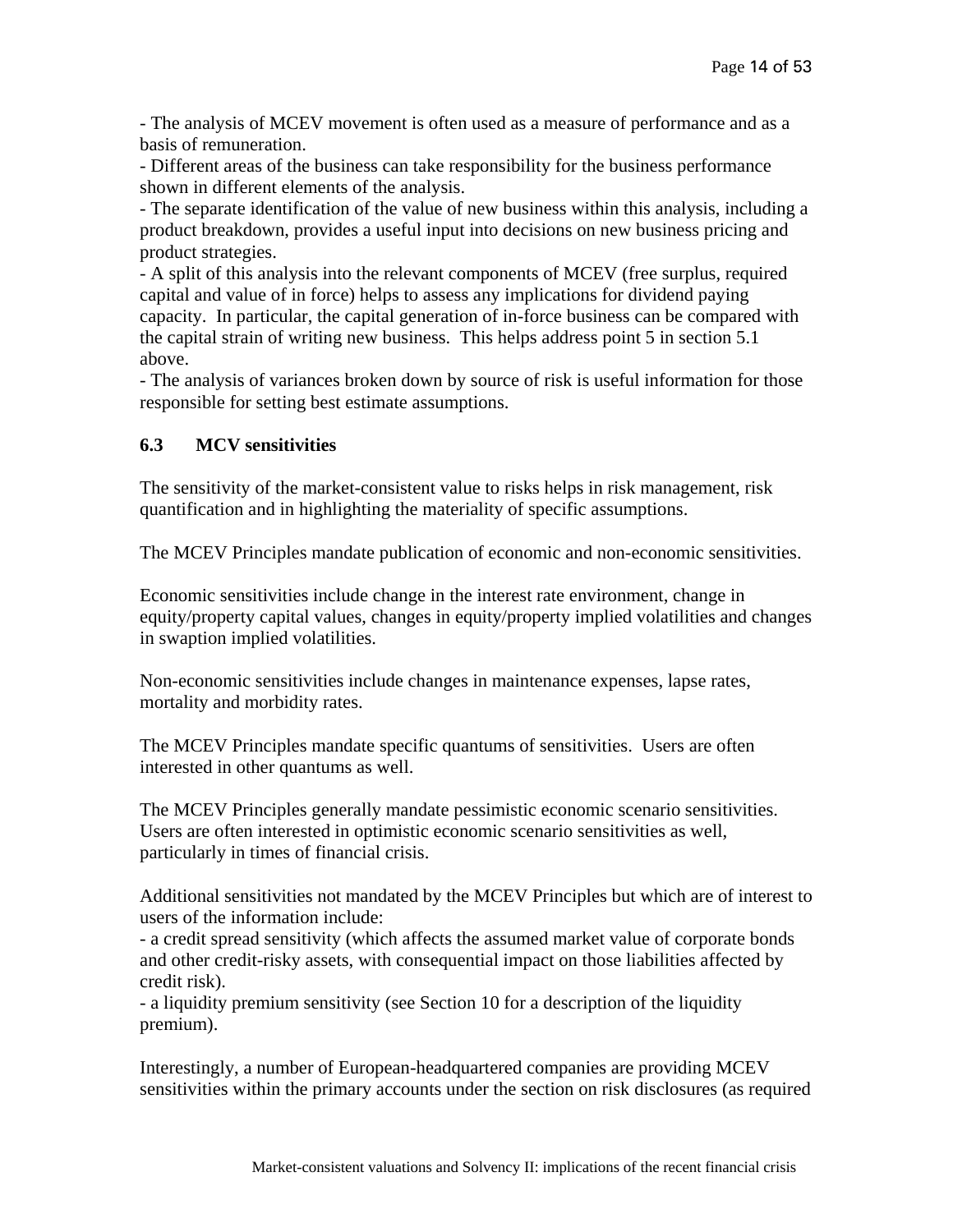by IFRS 7 *Financial Instruments: Disclosures*), using the supplementary embedded value reporting calculations instead of, or in addition to, the sensitivities of the IFRS equity.

### **6.4 Primary account and regulatory account information**

While primary and regulatory balance sheets are constructed in a different manner to the market-consistent approach, companies have to calculate these balance sheets as well, and users will be interested in the results.

Insurance companies will then face a challenge in communicating the differences in balance sheets and earnings analysis between the various reporting metrics, particularly as these explanations are likely to involve the differences in the technical aspects of the underlying calculations.

This challenge is discussed in more depth in  $X<sup>x</sup>$ , with Table 6.2 below proposed as a possible solution.

|                       | <b>IFRS</b><br>Adjustments |        | "Economic | o<br>o<br>Split of "economic equity" |          |         |       |
|-----------------------|----------------------------|--------|-----------|--------------------------------------|----------|---------|-------|
|                       | equity                     | Assets | Liab-     | equity"                              | Solvency | Free    | Value |
|                       |                            |        | ilities   |                                      | Capital  | surplus | of In |
|                       |                            |        |           |                                      |          |         | Force |
| <b>Equity (bop)</b>   |                            |        |           |                                      |          |         |       |
| New business          |                            |        |           |                                      |          |         |       |
| sales                 |                            |        |           |                                      |          |         |       |
| Movement in           |                            |        |           |                                      |          |         |       |
| existing              |                            |        |           |                                      |          |         |       |
| business              |                            |        |           |                                      |          |         |       |
| Operating             |                            |        |           |                                      |          |         |       |
| earnings              |                            |        |           |                                      |          |         |       |
| Economic              |                            |        |           |                                      |          |         |       |
| variances             |                            |        |           |                                      |          |         |       |
| <b>Total earnings</b> |                            |        |           |                                      |          |         |       |
| Capital               |                            |        |           |                                      |          |         |       |
| movements             |                            |        |           |                                      |          |         |       |
| <b>Equity (eop)</b>   |                            |        |           |                                      |          |         |       |

**Table 6.2 A proposed analysis / reconciliation of earnings across reporting measures** 

The article includes a detailed explanation of the rationale, structure and contents of the table. The main elements are as follows:

- The analysis follows a similar structure to the MCEV Principles Appendix A.

- The possible asset adjustments incorporate the revaluation to fair value of those financial instrument assets not measured at fair value in the primary accounts.

- The liability adjustments include setting the residual margin to nil for insurance contracts, and revaluing those contracts classified as "investment contracts.

- "Economic equity" is a realistic measure of MCV.

- The Solvency Capital is the Solvency Capital Requirement under Solvency II.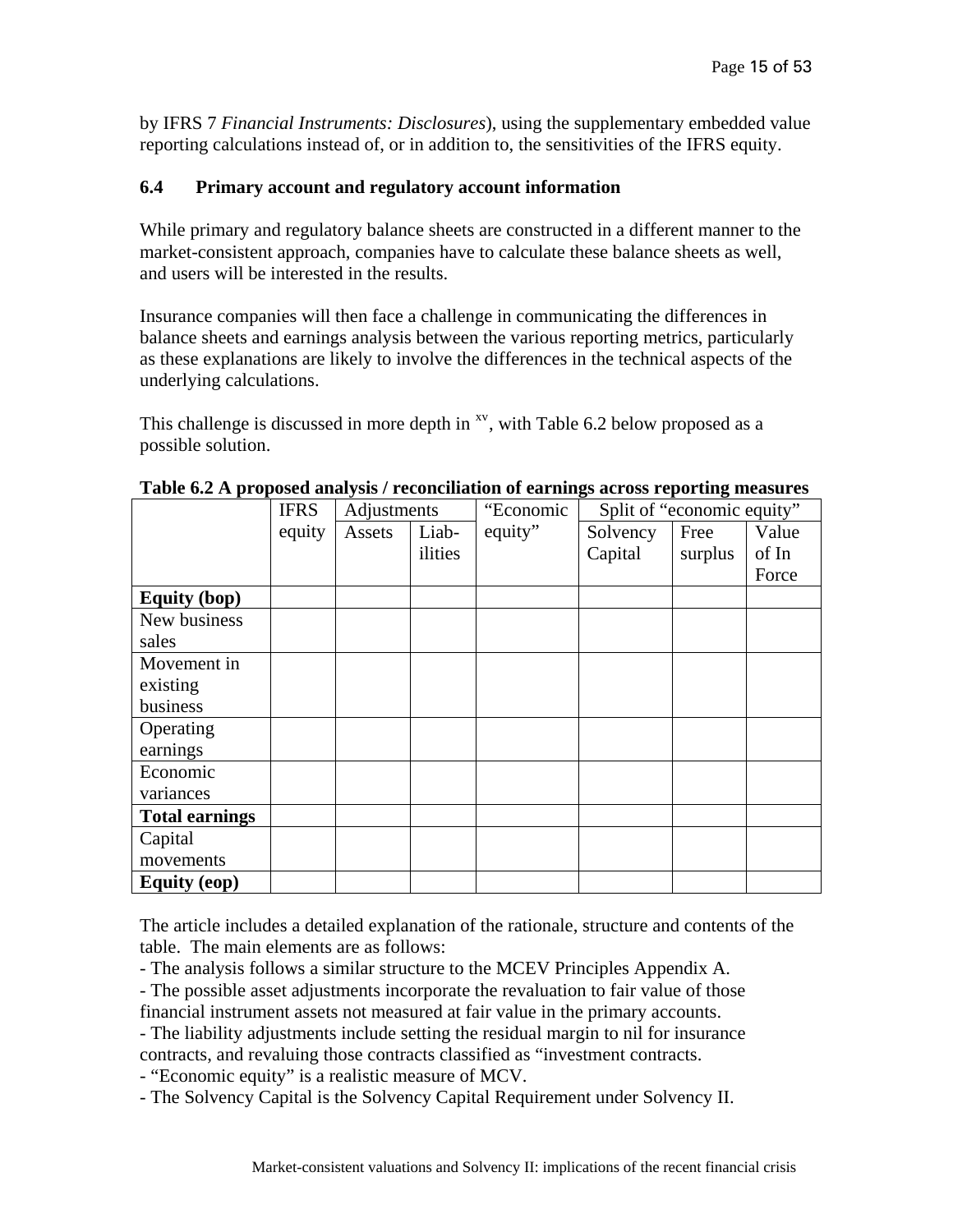- The Free Surplus is defined such that the Solvency Capital and Free Surplus is the available capital under Solvency II, adjusted to allow for any margins within the Solvency II valuation of assets and liabilities other than Technical Provisions. - The Value of In Force is the margins within the Technical Provisions measurement.

### **6.5 Analysis of the movement in the levels of assets**

For savings products where the earnings by the insurer are related to the levels of assets, users of the information are interested in an analysis of the movement in the levels of assets, indicating how much the levels of assets have moved over a period due to for example new business sales, investment performance and decrements such as lapses. Such analysis is also referred to as "analysis of net fund flows".

## **6.6 Projected "real world" distributable earnings**

Users of the information are also interested in projected distributable earnings calculated on a "real world" economic best estimate basis, i.e. including expected asset risk premia. This information helps the user assess the expected timing of return of capital, as well as providing information on the expected reward for the company given the risks taken on.

DCF applications in TEV and other industries are often calculated on a similar basis as well. This information helps to relate the valuation of a block of insurance business with information available in other industries. A number of metrics can be calculated from the projected real world distributable earning (and underlying cash flow projections), described below.

### **6.7 Implied risk discount rates**

Once projected real world cash flows are calculated, implied risk discount rates ("IDRs") can be calculated showing what aggregate discount rate should be used to convert the projected real world cash flows into the market-consistent value at the valuation date. IDRs are therefore a measure of the theoretical minimum required return to capital providers given the risks inherent in a block of business.

### **6.8 New business information**

Clear and complete new business information can help provide users of the information with insights into the new business strategy and the capital that is being used to write new business. In addition to market-consistent new business values (identified within Table 6.1 above), useful information includes: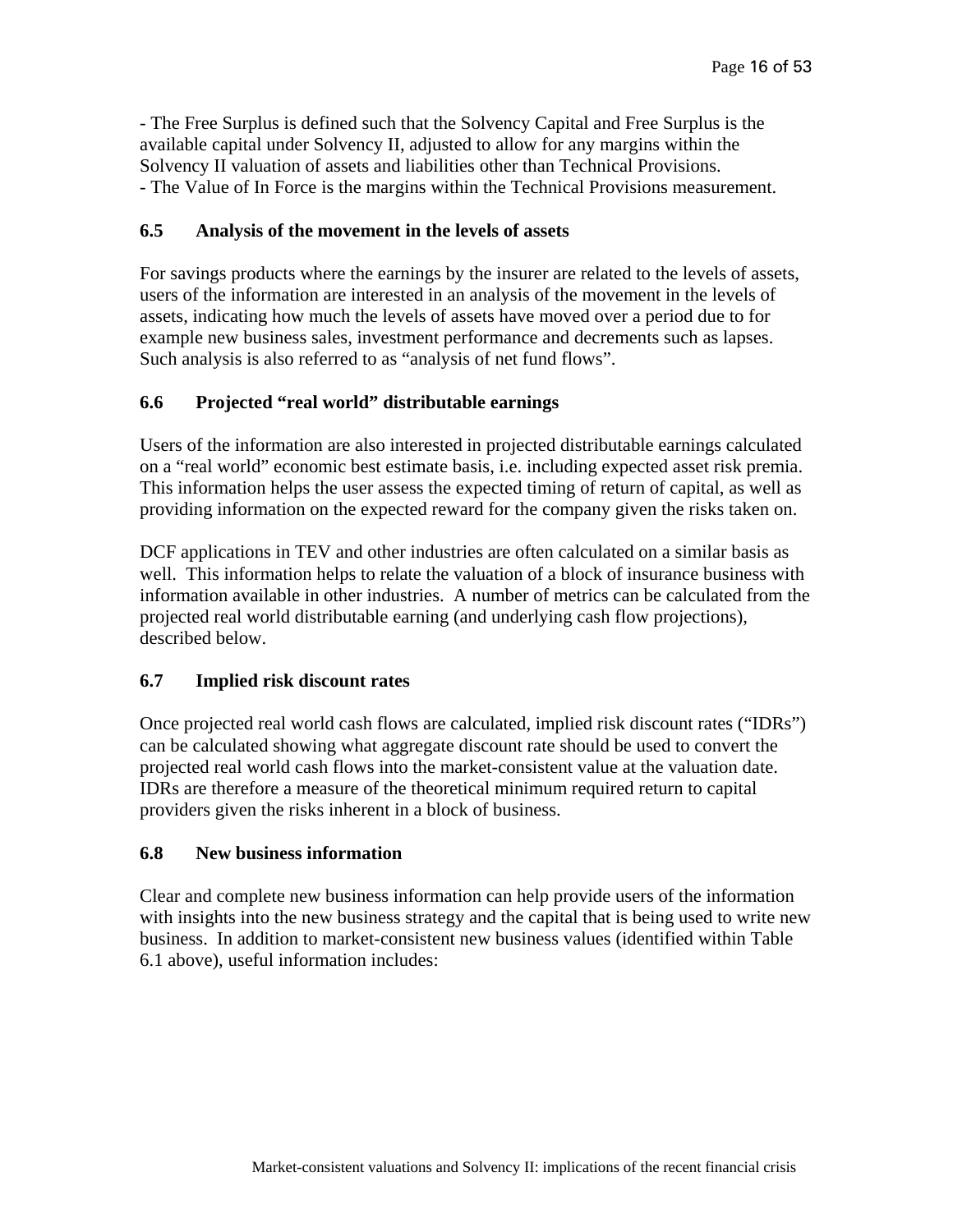### <span id="page-16-0"></span>**6.8.1 New business volumes**

This information is often provided split by product. This typically shows single premiums and annualised regular premiums separately, and hence Annualised Premium Equivalent (APE, equals  $RP + SP / 10$ ). The Present Value of New Business Premiums is also typically published (PVNBP =  $SP + AP *$  capitalisation factor).

## **6.8.2 New business strain**

The new business strain is the amount of capital required to be employed by an insurance company in the sale of new business. A strain arises because the outgo (in particular acquisition expenses and commissions, as well as the need to set up regulatory reserves and additional capital requirements) generally exceeds the income (typically the initial premium). The new business strain can be identified in Table 6.1 above – it is the free surplus column in the new business value row.

## **6.8.3 Internal rates of return**

The internal rate of return (IRR) is the discount rate applied to the projected real world distributable earnings (including the new business strain) to produce a nil present value at the point of sale. It gives the user an indication of the expected reward given the capital invested.

This can be compared with the new business IDR as an alternative method of assessing the profitability of new business written.

## **6.8.4 Payback period**

The payback period is the length of time required before the sum of projected real world cash flows on a block of new business is greater than nil. It helps stakeholders understand how long it takes before capital employed is expected to be returned. The payback period is generally calculated using undiscounted projected real world cash flows.

# **7. CALIBRATION OF THE OVERALL ALLOWANCE FOR RISK**

## **7.1 Introduction**

Based on the learnings from the recent financial crisis, I believe there is a need to improve aspects of the MCV allowance for risk calibration. In the following sections, I set out my thoughts on how this could be done, with the objective of maintaining the advantages of the MCV approach set out in Section 4.2.

Three specific aspects are considered in this section:

- whether the calibration should be on a current exit value or fulfilment value basis.

- how to ensure consistency in the overall allowance for risk.

- clarity over areas of judgement.

Sections 8 to 14 then go on to consider individual aspects of the allowance for risk.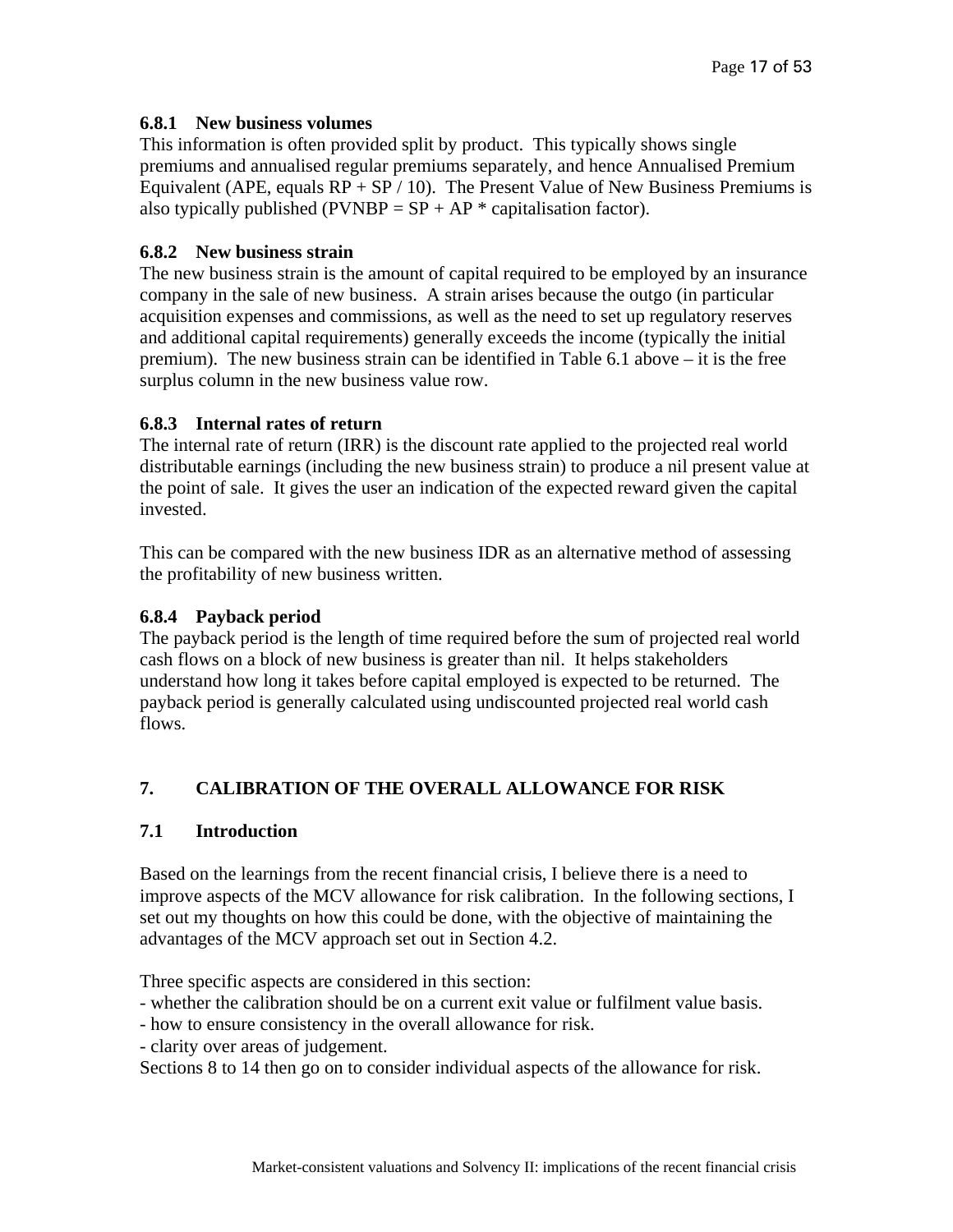## **7.2 Current exit value or fulfilment value**

Practitioners are faced with two general approaches to the calibration of the allowance for risk:

- a "current exit value", that is the value a third party would pay to purchase an asset or the consideration required for a third party to accept a liability obligation, also known as transfer value.

- a "fulfilment value", that is the "in-use"<sup>[xvi](#page-2-2)</sup> market value of the asset or the cost to the insurer of fulfilling the obligation, sometimes referred to as going concern value or settlement value.

The Solvency II Directive contains elements of a current exit value approach to valuation. Article 75 (1) of the final text of the Solvency II Directive states "assets shall be valued at the amount for which they could be exchanged between knowledgeable willing parties in an arm's length transaction" and separately states "liabilities shall be valued at the amount for which they could be transferred, or settled, between knowledgeable willing parties in an arm's length transaction".

IASB (2007) puts forward a current exit value approach to setting insurance contract liabilities, stating:

"An informative and concise name for a measurement that uses the three building blocks is 'current exit value'. This paper defines current exit value as the amount the insurer would expect to pay at the reporting date to transfer its remaining contractual rights and obligations immediately to another entity."

Interestingly, IASB (2010) makes no overall mention of a current exit value concept, instead stating in paragraph 17 "An insurer shall measure an insurance contract initially at ... the expected present value of the future cash outflows less future cash inflows that will arise as the insurer fulfils the insurance contract, adjusted for the effects of uncertainty about the amount and timing of those future cash flows ..."

However, paragraph 35 of IASB (2010) describes the risk adjustment as "the maximum amount the insurer would rationally pay to be relieved of the risk that the ultimate fulfilment cash flows exceed those expected". This appears to introduce some aspects of a current exit value, albeit based on the insurer's own perspective rather than that of a market participant.

No focus is given to a current exit value by the EEV and MCEV Principles when calibrating the allowance for risk. Principle 3 of both publications states the ".... embedded value represents the present value of shareholders' interests in the earnings distributable from assets allocated to the covered business after sufficient allowance for the aggregate risks in the covered business".

The practical difficulty with the current exit value concept is that it does not reflect how insurers generally manage their business. Transfers of business between one insurer and another do not happen frequently and hence no reliable market price exists for calibration. In addition, transfers generally occur due to merger and acquisition activity, and are usually on the basis that one insurer transfers a block of business containing both assets and liabilities to another insurer. The consideration paid in respect of the transfer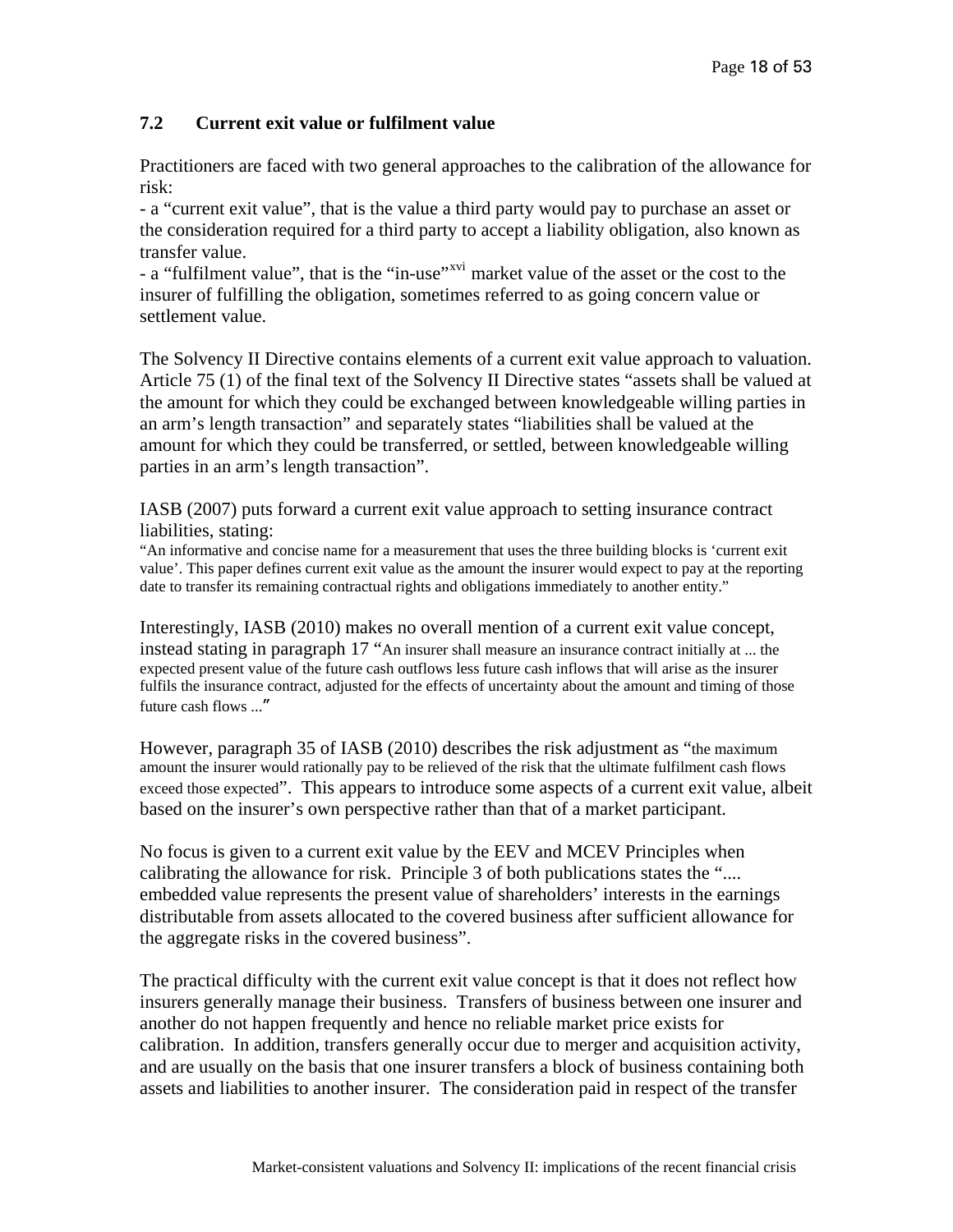of the assets and liabilities often depends on many qualitative factors influencing both buyer and seller.

The MCEV Principles recognise these complications when stating "the allowance for risk should be calibrated to match the market price for risk where reliably observable." In addition G.3.3 states "the concept of mark to market is to value insurance liabilities and therefore the shareholders' interest in the earnings distributable from assets allocated to the covered business as if they are traded assets with equivalent cash flows. However, most insurance liabilities are not traded. As assets are generally traded with an observable market price, asset cash flows that most closely resemble the insurance cash flows (from the shareholders' perspective) are used."

Interestingly the IAIS also recognises that the concept of a "current exit value" is somewhat theoretical and is, in practice, related to the fulfilment concept. IAIS (2007) states "the IAIS believe that any transfer notion would be strongly influenced by the settlement [fulfilment] obligations that the transferee would undertake".

*I recommend the fulfilment value approach to calibrating the allowance for risk.* 

*Practitioners that have to perform a current exit value allowance for risk calibration (for example to follow prescribed rules) should also pay close regard to the fulfilment value approach in order to avoid the potential for an unreliable calibration.* 

## **7.3 Consistency in the overall allowance for risk**

*When considering the overall allowance for risk, it is important to ensure consistency between the valuation of assets and liabilities. Consistency is easier to achieve if the allowance for risk is considered across both assets and liabilities together.* 

The developments within Solvency II, IASB and FASB (see quotes in section 7.2 above) mean that assets and liabilities are calibrated and valued separately, increasing the risk of inconsistency in the overall calibration.

In contrast, the EEV and MCEV Principles' philosophy of calibrating the allowance for risk to blocks of business (containing both assets and liabilities) helps to ensure consistency in the overall valuation.

This concept of consistency influences a number of recommendations made in later sections.

### **7.4 Clarity over areas of judgement**

The remainder of this paper illustrates the challenges with calibrating a robust MCV at times of financial crisis. Calibration is often much easier in more benign financial market conditions.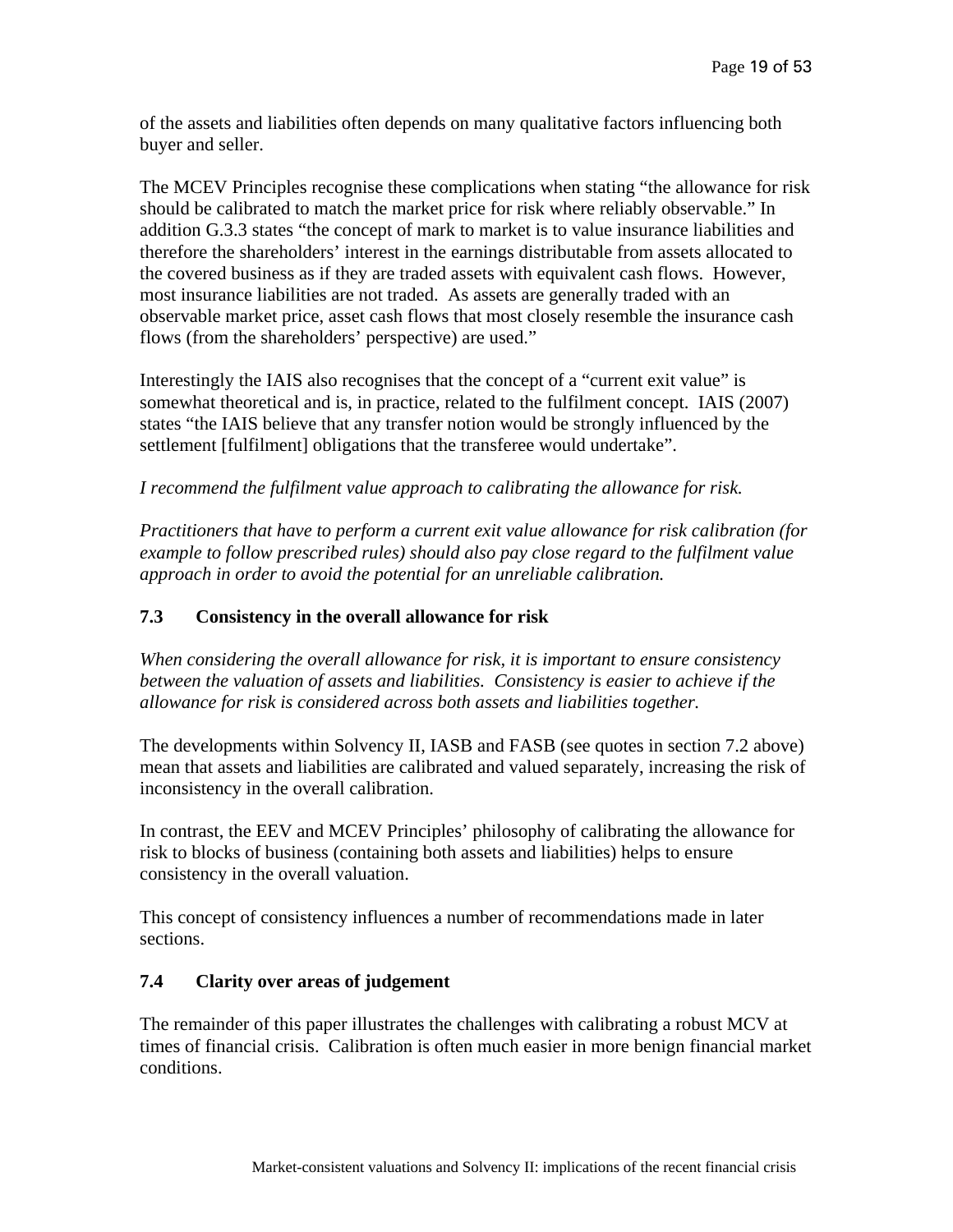<span id="page-19-0"></span>I recommend ensuring the disclosure accompanying MCV makes clear the extent to which judgement is required. An approach set out in FAS 157 *Fair Value Measurement* (a standard published in 2006 by FASB) and followed in recent IFRS disclosure requirements is to require a Three Level Hierarchy:

Level 1: unadjusted quoted prices in active markets for identical assets or liabilities that the reporting entity has the ability to access at the measurement date.

Level 2: Inputs other than quoted prices included within Level 1 that are observable for the asset or liability, either directly or indirectly. Examples include quoted prices for similar assets or liabilities in active markets.

Level 3: unobservable inputs for the asset or liability.

Disclosure regarding the fair value of assets under each level of hierarchy can help the reader assess the areas of judgement with financial instrument valuation.

Similar information can be provided for the valuation of insurance liabilities, by considering the equivalent calibration asset. A number of companies publishing marketconsistent EEVs or MCEVs have provided some related information in the disclosures, for example indicating where extrapolation is required and the materiality on the result.

## **8. THE VALUATION OF FINANCIAL INSTRUMENTS**

## **8.1 Background and recent developments**

Historically, the MCV approach sets the valuation of financial instruments to market value. However the recent financial crisis has led to much greater illiquidity in a number of asset classes with subsequent concerns about the reliability of quoted market prices. This has led to the question of how to assess whether markets are "deep and liquid" and the related question of what is the market-consistent value of illiquid assets. Recent developments in this area have been led by both the FASB and the IASB.

In April 2009, the US accounting regulator FASB published Staff Position Paper FAS 157-4 (FASB (2009)) addressing how to determine fair value in illiquid markets.

The IASB announced in April 2009 a comprehensive and urgent review of both IAS 39 *Financial Instruments: Recognition and Measurement*, and the more general concept of "fair value".

The IAS 39 review led to the publication of <sup>[xvii](#page-2-2)</sup>, then to the publication of the financial asset classification and measurement standard IFRS 9 which comes into effect in 2013 with early adoption permitted. IFRS 9 requires companies to classify and measure financial assets as either "amortised cost" or "fair value", with the company's business model and the characteristics of the asset influencing the classification. IFRS 9 does not yet cover the impairment model for assets measured at amortised cost and hedge accounting and in these areas the IAS 39 review is ongoing.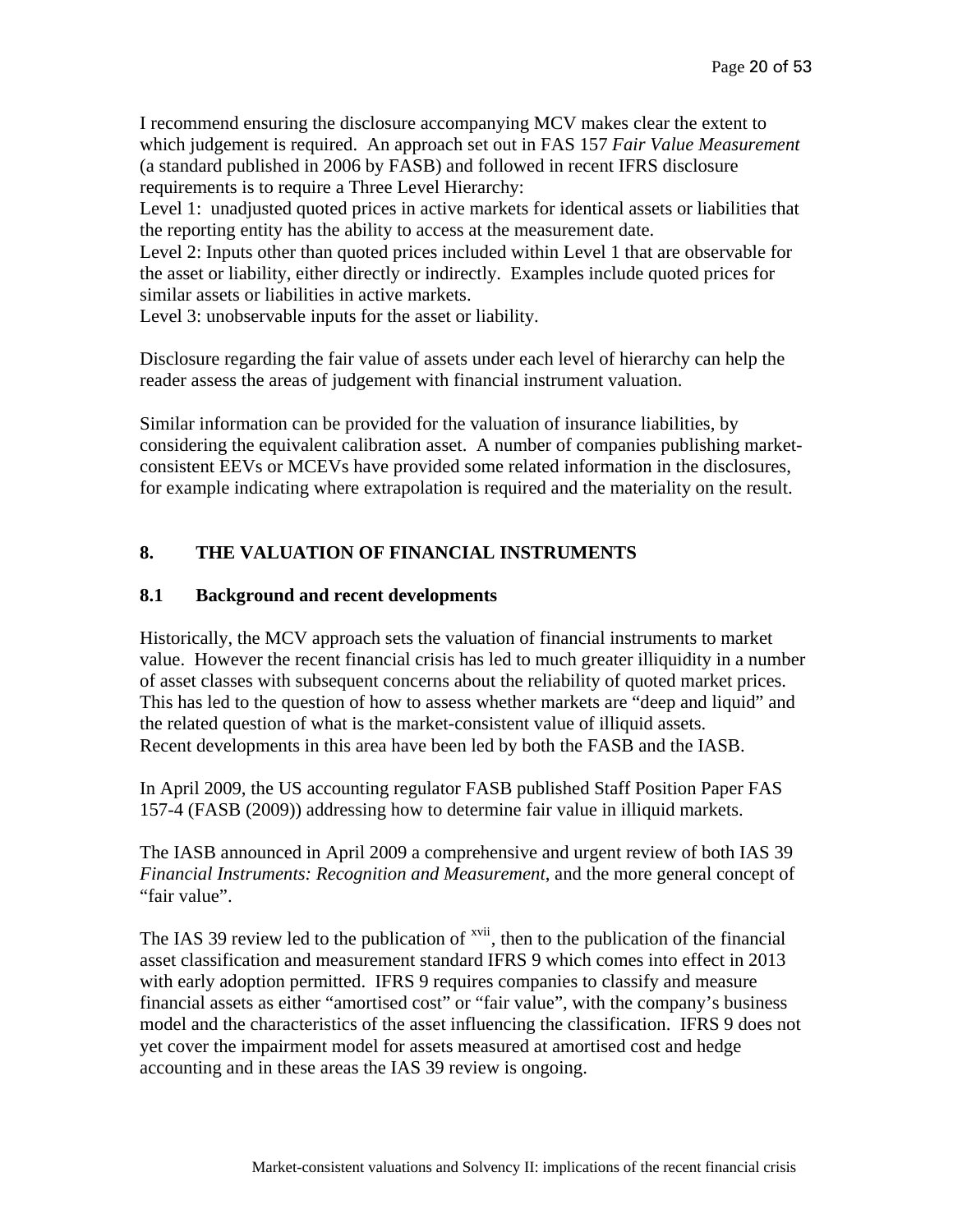The IASB's *Fair Value Measurement Exposure Draft* (IASB (2009a)) proposes that the core principle of the fair value of assets is to determine "the price that would be received to sell an asset ... in an orderly transaction between market participants at the measurement date".

Both FAS 157-4 and IASB (2009a) recommend using a mark-to-model approach when markets are no longer orderly. The aim of such a mark-to-model approach is to estimate what the market price would be in an orderly market, taking into account all available information.

These publications provide guidance in what constitutes a disorderly market, much of which relates to the depth and liquidity of the market. Examples are set out in IASB (2009a) Appendix B5 and are extracted below:

"The presence of the following factors may indicate that a market is not active:

(a) there has been a significant decrease in the volume and level of activity for the asset or liability when compared with normal market activity for the asset or liability (or similar assets or liabilities).

(b) there are few recent transactions.

(c) price quotations are not based on current information.

(d) price quotations vary substantially over time or among market-makers (eg some brokered markets). (e) indices that previously were highly correlated with the fair values of the asset or liability are

demonstrably uncorrelated with recent indications of fair value for that asset or liability.

(f) there is a significant increase in implied liquidity risk premiums, yields or performance indicators (such as delinquency rates or loss severities) for observed transactions or quoted prices when compared with the entity's estimate of expected cash flows, considering all available market data about credit and other nonperformance risk for the asset or liability.

(g) there is a wide bid-ask spread or significant increase in the bid-ask spread.

(h) there is a significant decline or absence of a market for new issues (ie primary market) for the asset or liability (or similar assets or liabilities).

(i) little information is released publicly (eg a principal-to-principal market).

An entity evaluates the significance and relevance of the factors (together with other pertinent factors) to determine whether, on the basis of the evidence available, a market is not active."

A similar list can be found in FAS 157-4.

When valuing financial instrument assets within markets judged to be orderly, IASB (2009a) requires companies to use observed market prices.

When valuing financial instrument assets where that asset's market price is not observable, IASB (2009a) requires companies to use a mark-to-model approach.

Judgement is required for financial instruments where market prices are observable, but the presence of a number of the other conditions described above suggest disorderly markets. An illustrative example may be the corporate bond markets in late 2008, where observed yields rose significantly over a short time period. However, companies found that volumes of trades fell significantly over the same period, with both buyers and sellers unable to transact meaningful sized trades at observed market prices. The implementation of IASB (2009a) would require companies in such circumstances to judge whether the fair value core principle would lead to a different price than the observed market price.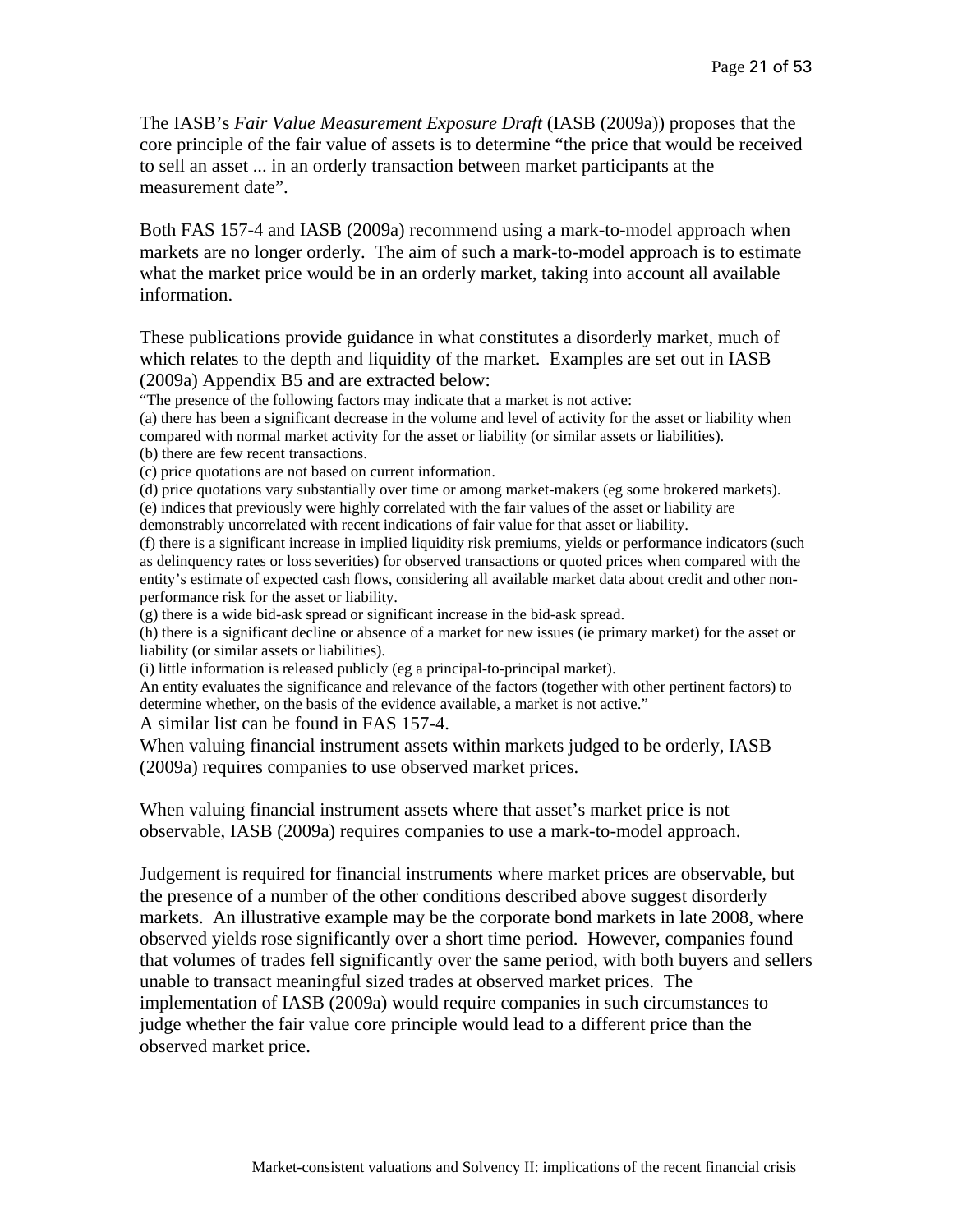However, a fair value standard has not yet been published and is not expected to come into effect until around 2012.

The Solvency II QIS5 specification makes no explicit reference to this type of situation when describing the valuation of the assets. There is a general reference to IASB fair value but no further consideration or discussion about how to determine fair value in inactive markets or consider whether markets are active or inactive.

In the context of valuing the technical provisions, QIS5 specification TP.2.98. states: "In principle, the calibration process should use market prices only from financial markets that are deep, liquid and transparent. If the derivation of a parameter is not possible by means of prices from deep, liquid and transparent markets, other market prices may be used. In this case, particular attention should be paid to any distortions of the market prices. Corrections for the distortions should be made in a deliberate, objective and reliable manner."

In this context, QIS5 specification TP.4.4. goes on to define the required financial market conditions as follows:

"(a) a large number of assets can be transacted without significantly affecting the price of the financial instruments used in the replications (deep), (b) assets can be easily bought and sold without causing a significant movement in the price (liquid), (c) current trade and price information are normally readily available to the public, in particular to the undertakings (transparent)."

## **8.2 Valuation of financial instrument asset recommendations**

### **8.2.1 Classification of financial instruments**

IFRS 9 permits companies to classify financial instruments as amortised cost or fair value. The combination of an amortised cost asset measurement and a market-based liability discount rate arising from the tentative FASB/IASB decisions set out in section 3.3 may lead to significant mismatches in the measurement of assets and liabilities and an inability to compare results across the insurance industry. Within primary accounting, insurers may consider applying the fair value option described in IFRS 9 to avoid such accounting mismatches.

*Notwithstanding the above uncertainty within the primary accounts, I recommend valuing all financial assets at fair value within the MCV, noting the other recommendations in this section.* 

### **8.2.2 When to use market prices or a mark-to-model approach**

Until a new fair value standard is required to be followed, insurance companies may be reluctant to depart too much from observed market prices (even in dislocated financial markets similar to those at year-end 2008) for a number of reasons:

- it is an easier process to value assets using observed market prices than estimate a fair value using a mark-to-model approach.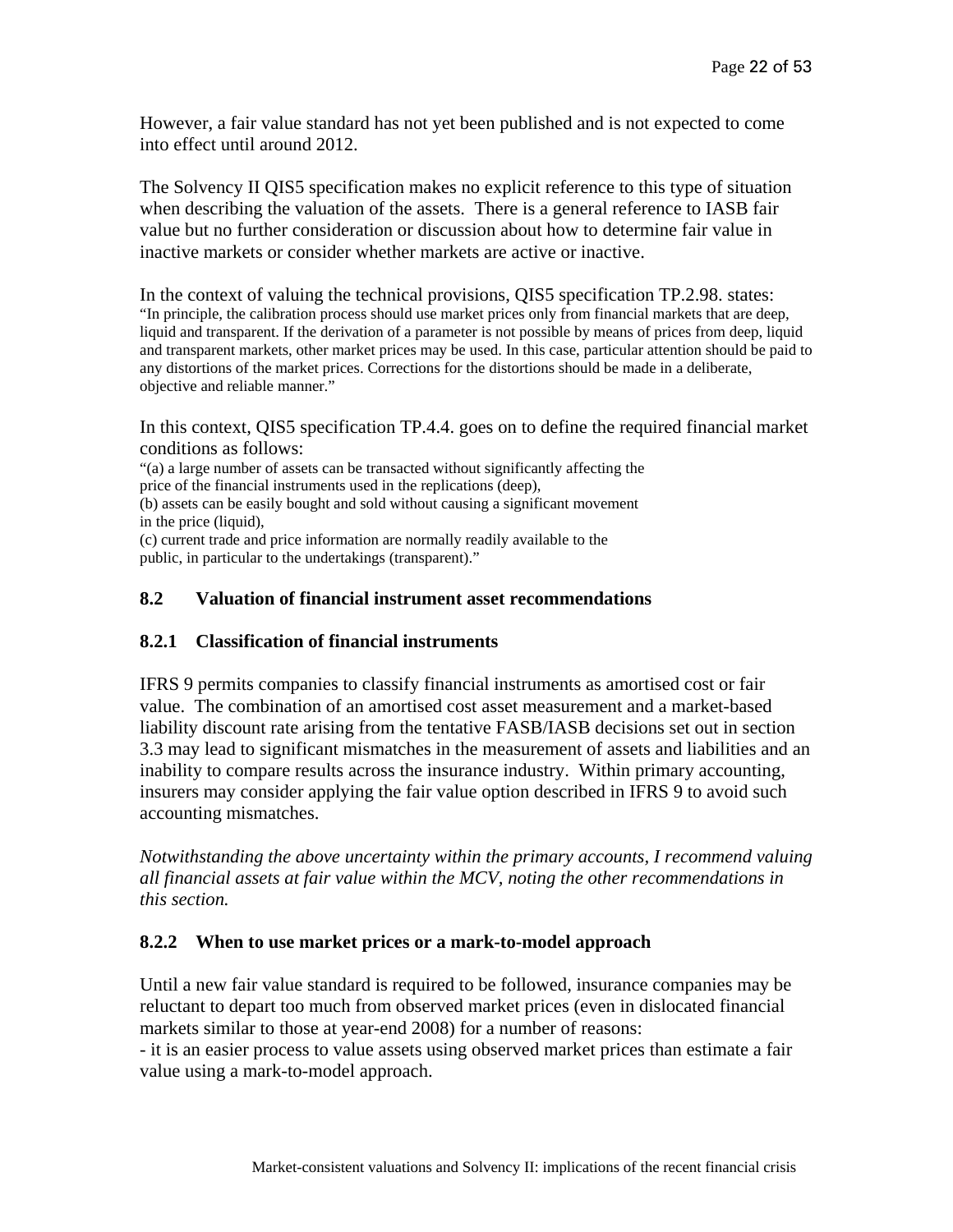- companies may be wary of having to disclose a mark-to-model value much different from an observed market value, particularly if other companies are not doing so as well. - companies may prefer to make an equivalent adjustment elsewhere in the balance sheet. For example, at year-end 2008 companies typically adjusted upwards the reference rate used, to allow for the "liquidity premium", part of which was perceived to be related to unreliable market prices of assets.

Nevertheless, the insurance industry will in the longer term need to develop processes to demonstrate they are following the relevant FASB and IASB fair value standards and are able to recognise where judgement is required in the valuation and apply that judgement.

*Given that a large proportion of the assets held by insurance companies are financial instruments, it would be very helpful for the insurance industry to develop common approaches for assessing whether markets are judged to be disorderly (permitting a potential move away from observed market prices) and, if so, how fair value would be determined. Disclosure regarding the judgement applied in this process is critical.*

## **8.2.3 Bid or mid prices**

IAS 39 prescribes the use of bid prices of assets when calibrating fair value of assets, with one exception discussed below. Interestingly, such prescription is not found in FAS 157, FAS 157-4 or IASB (2009a). However it is in line with the fair value objective described above, in particular "the price received to sell an asset".

Solvency II QIS5 generally follows the relevant IFRS, so this aspect would be followed as well.

Whether or not this is a desirable calibration depends on one's views of the overall allowance for risk.

In my view, provided the recommendations set out in section 7 are accepted, then the *calibration should depend in part on how the assets are managed. For blocks of business where assets are held to maturity to match long-term liabilities, a calibration at mid price can be justified and helps to ensure consistency with the liability valuation (where mid prices of more liquid instruments are generally used for calibration).* 

This is because insurers' going concern business models are not exposed to fluctuations in bid ask spreads, provided assets can be held to maturity. In addition, from a current exit value point of view, transfers usually involve both the assets and liabilities so the transferee should consider bid mid spreads when negotiating the price.

It is noted that there currently exists an exception to the IAS 39 requirement that bid prices of assets are used. When assets are held to match liabilities and the market and credit risks substantially offset, mid prices can be used provided both the assets and the liabilities are measured using fair value. This means that insurance companies cannot generally use a mid price when measuring assets, as the backing liabilities are measured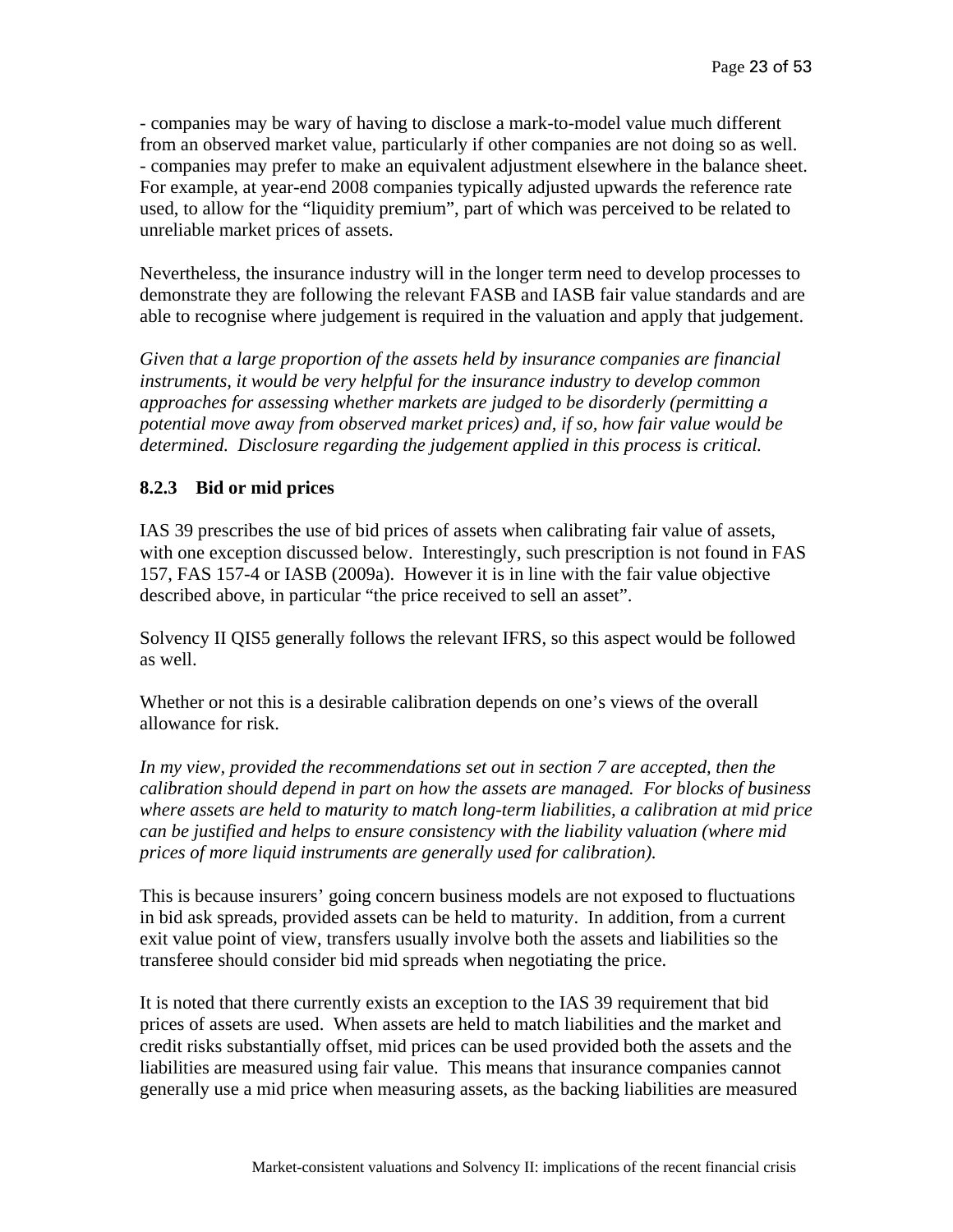<span id="page-23-0"></span>using the insurance contracts standard. The IASB has provided mixed messages on whether this restriction may be lifted in the future.

### **9. THE REFERENCE RATE**

#### **9.1 Background**

The reference rate is the yield curve used, in a market-consistent valuation framework, to discount cash flows which are not affected by investment market movements. It is also the yield curve used to project and discount cash flows which vary linearly with investment market movements (the "certainty equivalent" approach) and the yield curve used within stochastic models designed to determine a market-consistent value of embedded financial options and guarantees.

This section focuses on items to consider when selecting the reference rate with the exception of the liquidity premium. Section 10 discusses items to consider when deciding whether to also apply a liquidity premium, and if so how to calibrate the liquidity premium. It is noted that the phrase "reference rate" is generally defined to include any liquidity premium included in its calibration.

For a number of years up to end 2007, companies using the market-consistent approach within regulatory returns, primary accounts or embedded values tended to use a government bond or swap based calibration of the reference rate, with no additional adjustment. However, at year-end 2008 many companies departed from this practice.

Reasons provided for changes in the calibration of reference rates included reference to the illiquidity premium of assets and/or liabilities, and the higher yields on government bonds relative to swaps.

Table 9.1 from <sup>xi</sup> summarises practice among CFO Forum companies at year-end 2008 in this area. Similar inconsistency can be observed in some companies' year-end 2008 IFRS and regulatory disclosures.

A similar table found in<sup>x</sup> shows that practice became more standardised at year-end 2009. This may have been driven more by reductions in liquidity premia observed in the market from year-end 2008 to year-end 2009 than increased standardisation of practice in setting the reference rate.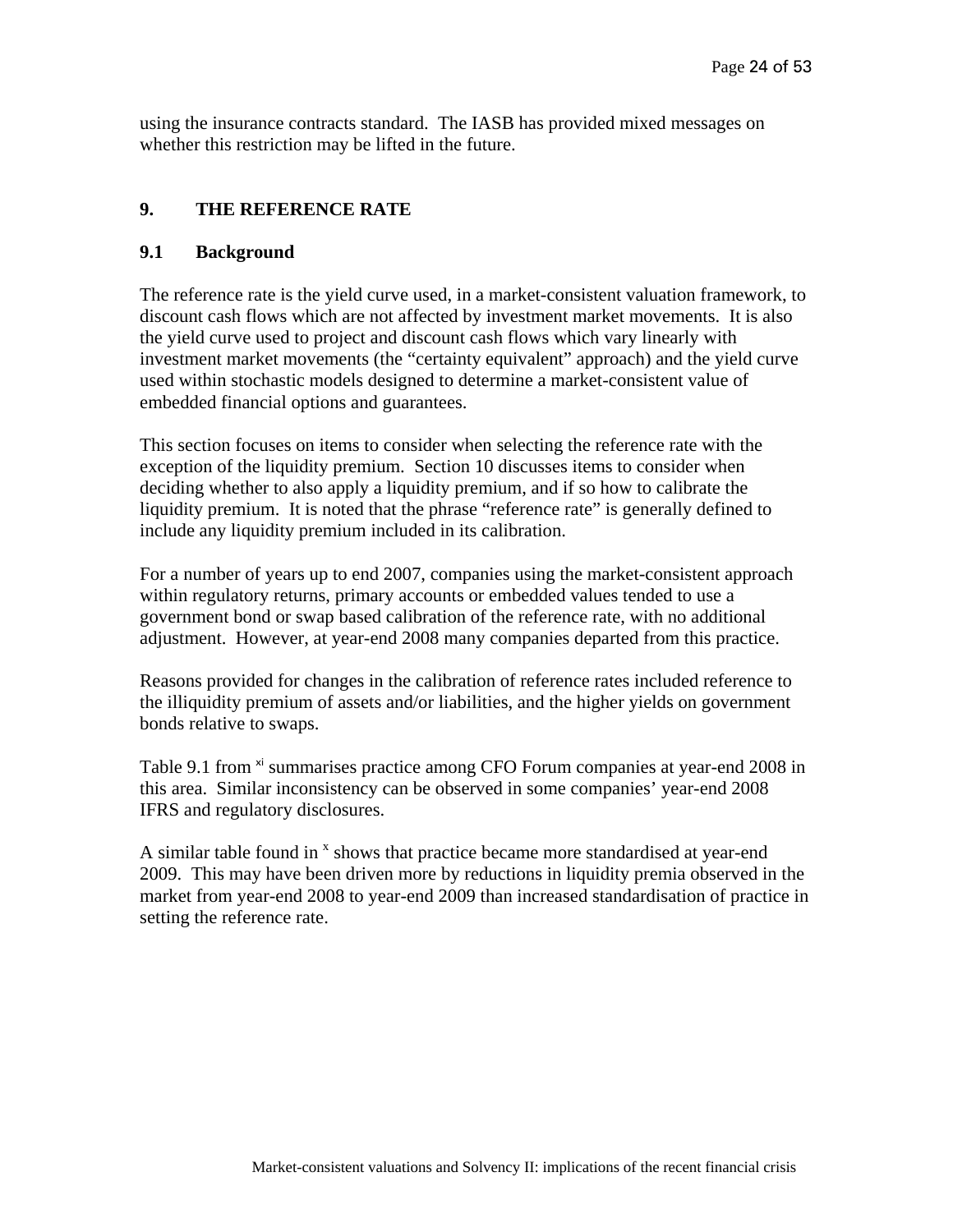| Table 9.1 Reference rates within year-end 2008 'market-consistent' EEV or MCEV Principles<br>publications |                            |                                                                                                                                                                          |  |  |  |
|-----------------------------------------------------------------------------------------------------------|----------------------------|--------------------------------------------------------------------------------------------------------------------------------------------------------------------------|--|--|--|
| Company                                                                                                   | <b>EEV/MCEV Principles</b> | <b>Reference rates</b>                                                                                                                                                   |  |  |  |
| <b>Allianz</b>                                                                                            | <b>MCEV</b> Principles     | Swaps, unadjusted, except Korea where government yields<br>were used                                                                                                     |  |  |  |
| Aviva                                                                                                     | <b>MCEV</b> Principles     | Swaps, increased by 150bps for UK and NL immediate<br>annuities, 300bps for US immediate annuities and 250bps for<br>other US contracts, unadjusted for other businesses |  |  |  |
| <b>AXA</b>                                                                                                | <b>EEV</b> Principles      | Swaps, increased by 50bps for European businesses, and<br>100bps for most non-European businesses                                                                        |  |  |  |
| <b>CNP</b>                                                                                                | <b>MCEV</b> Principles     | Swaps, increased by 70bps for all products                                                                                                                               |  |  |  |
| Fortis                                                                                                    | <b>EEV</b> Principles      | Swaps, increased by 50bps for European businesses, and<br>100bps for Hong Kong business                                                                                  |  |  |  |
| Generali                                                                                                  | <b>EEV</b> Principles      | Government yields for Italy and Czech Republic;<br>Swaps increased by 50bps for most other European businesses;<br>unadjusted for other businesses                       |  |  |  |
| Hannover Re                                                                                               | <b>MCEV</b> Principles     | Swaps, unadjusted                                                                                                                                                        |  |  |  |
| Munich Re                                                                                                 | <b>EEV</b> Principles      | Swaps, unadjusted                                                                                                                                                        |  |  |  |
| Old Mutual                                                                                                | <b>MCEV</b> Principles     | Swaps, increased by 300bps for USD onshore business,<br>unadjusted for other businesses                                                                                  |  |  |  |
| Prudential                                                                                                | <b>EEV</b> Principles      | MCEV approach used for UK annuities only: Reference rate<br>set to gilts plus 252bp for fixed annuities and gilts plus 120bp<br>for inflation-linked annuities           |  |  |  |
| Scottish<br>Widows                                                                                        | <b>EEV</b> Principles      | Reference rate set to gilts; for UK annuities set to gilts plus<br>154bp                                                                                                 |  |  |  |
| <b>Standard Life</b>                                                                                      | <b>EEV</b> Principles      | Reference rate set to 3.42% based on gilts; for UK annuities<br>investment return set to 6.44%                                                                           |  |  |  |
| Zurich                                                                                                    | <b>EEV</b> Principles      | Swaps, unadjusted                                                                                                                                                        |  |  |  |

**Table 9.1 Reference rates within year-end 2008 'market-consistent' EEV or MCEV Principles** 

CEIOPS (2009a, 2009c) sets out and describes a number of criteria used to assess possible reference rate calibrations, including: no credit risk, realism, reliability, highly liquid for all maturities, no technical biases, available for all relevant currencies, and proportionate.

CEIOPS (2009a, 2009c) generally proposed a AAA government bond based calibration, and rules out the use of swap yield curves given the perceived credit risk inherent within these instruments. However, this is one of the tentative decisions that European Commission (2009b) recommended be revisited, and it is noted that in many currencies for periods from year-end 2008 swap yields at medium to longer durations are lower than equivalent government bond yields (see Figure 9.2 below).

CFO Forum (2008, 2009) requires a swap based calibration where swap yields are available, although CFO Forum (2009) permits an adjustment to swap rates to allow for a liquidity premium under certain circumstances.

For QIS5 (2010) reference rates are provided for standard currencies. They are based on swap yields (where these are available), with a 10 bps reduction to allow for the perceived level of credit risk in the swap yield and a liquidity premium addition which varies by the nature of the liabilities (details provided in section 10).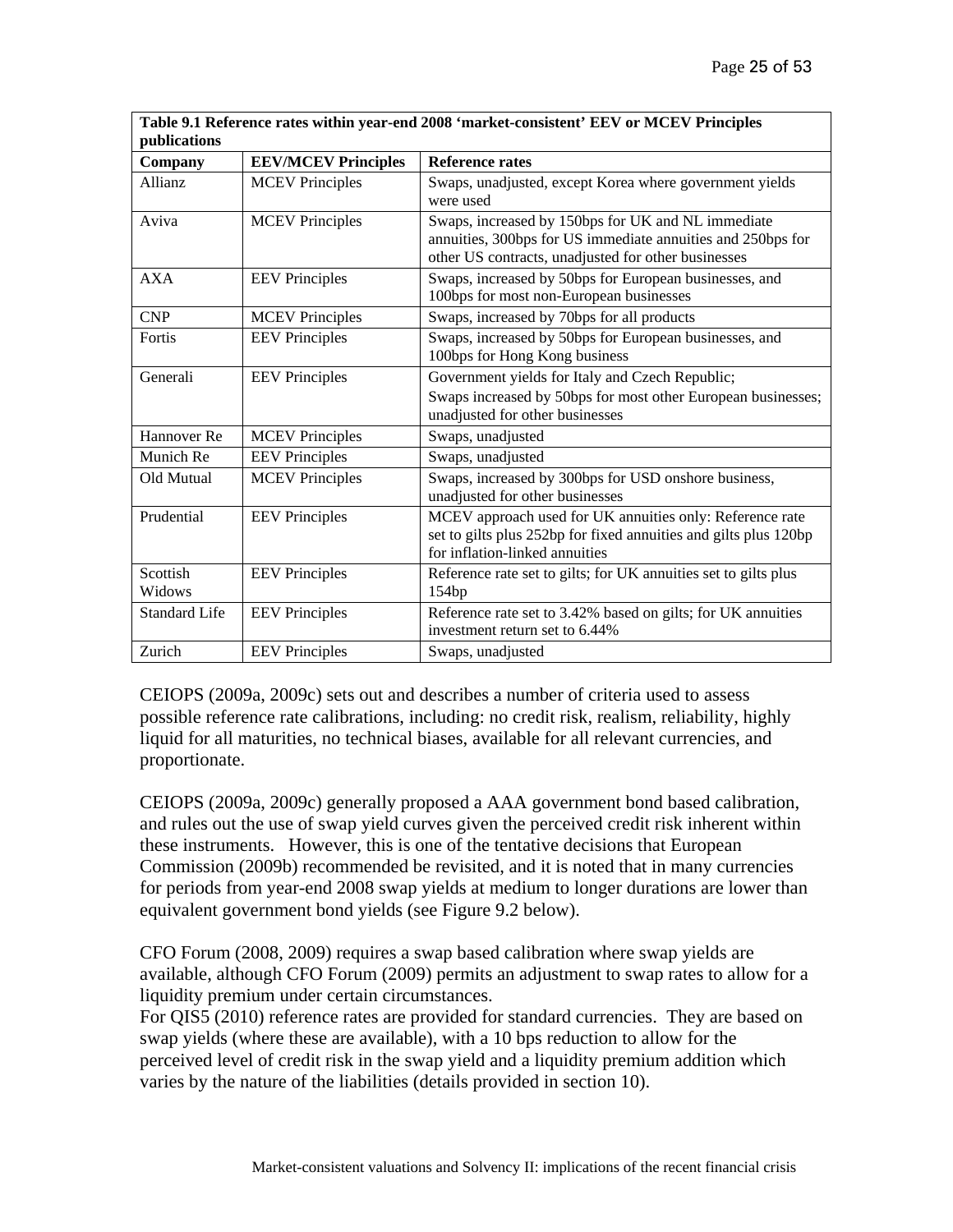Neither CEIOPS (2009a, 2009c), nor QIS5 (2010), nor CFO Forum (2008, 2009) advocate an upwards adjustment to the calibration asset to allow for additional own credit risk.

IASB (2007) describes the following in calibrating the reference rate:

"… the objective of the discount rate is to adjust estimated future cash flows for the time value of money in a way that captures the characteristics of the liability, not the characteristics of the assets viewed as backing those liabilities. Therefore, the discount rate should be consistent with observable current market prices for cash flows whose characteristics match those of the insurance liability, in terms of, for example, timing, currency and liquidity. It should exclude any factors that influence the observed rate but are not relevant to the liability (for example, risks not present in the liability but present in the instrument for which the market prices are observed)."

### IASB (2010) describes the following in calibrating the reference rate (referred to in the exposure draft as the "discount rate"), in paragraphs 30 and 31:

"30 An insurer shall adjust the future cash flows for the time value of money, using discount rates that: (a) are consistent with observable current market prices for instruments with cash flows whose characteristics reflect those of the insurance contract liability, in terms of, for example, timing, currency and liquidity. (b) exclude any factors that influence the observed rates but are not relevant to the insurance contract liability (eg risks not present in the liability but present in the instrument for which the market prices are observed).

31 As a result of the principle in paragraph 30, if the cash flows of an insurance contract do not depend on the performance of specific assets, the discount rate shall reflect the yield curve in the appropriate currency for instruments that expose the holder to no or negligible credit risk, with an adjustment for illiquidity (see paragraph 34).."

Paragraph 34 of IASB (2010) covering the liquidity premium is quoted in ¶10.2.3.

### **9.2 Recommendations**

*I recommend that reference rates (before considering the liquidity premium) are calibrated using similar principles to CEIOPS (2009a, 2009c) except for the following:*

### **9.2.1 Suitably low credit risk instead of no credit risk**

There is a natural trade-off between a) realism/reliability and b) no credit risk in the calibration, with two options available to practitioners:

(1) construct a hypothetical reference rate curve which is deemed to be 100%-credit-riskfree, based on all available market information available at the date of calibration, as well as models estimating the extent of credit risk in specific instruments, or (2) apply a "suitably low credit risk" criteria instead of "no credit risk" feature, and calibrate to an actual market instrument without amendment.

*I recommend Option (2), i.e. to permit suitably low credit risk within a calibration instrument that actually exists and is credible and not require any adjustment to this actual market instrument to remove the credit risk present within the instrument.* 

Reasons for this recommendation include the following:

- it reflects the price of a viable low risk ALM strategy. This is of interest to insurers when assessing performance against the ALM strategy they have actually undertaken. This should also be of interest to regulators in a run off context.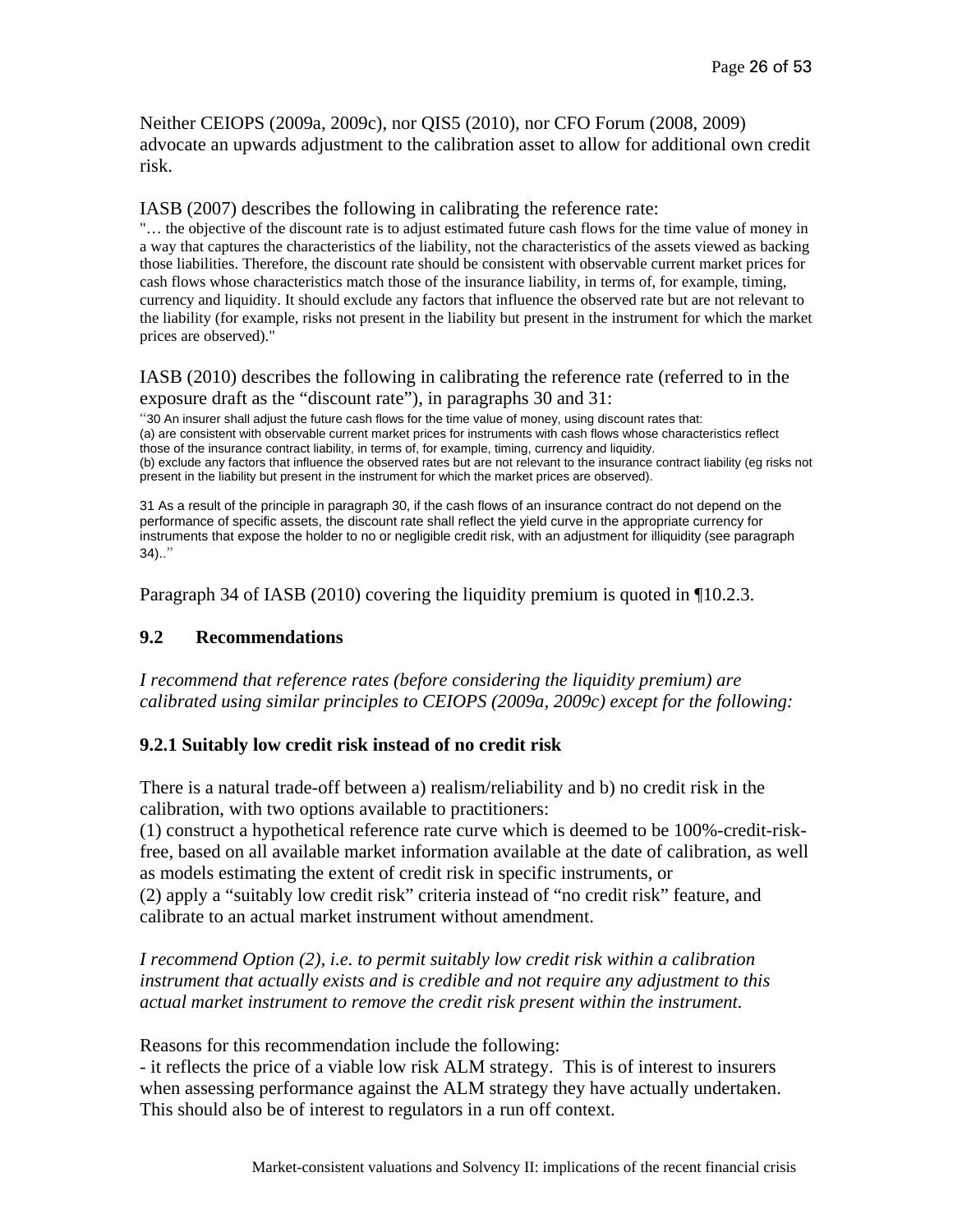- it is more realistic and reliable than a hypothetical reference rate.
- it is easier for practitioners to calibrate to.

- the residual credit risks can be allowed for within additional capital requirements instead of the market-consistent liability.

In terms of applications of this option, I believe that both government bond markets (where countries have control of their own money supply) and swap markets are generally of sufficiently low credit risk to be suitable as calibration instruments.

Neither government nor swap asset markets should be considered 100%-credit-risk-free; default in either market is possible if unlikely. Bootle (2010) describes how in recent years there have been government bond defaults in Russia (1998), Ecuador (1999), Argentina (2001) and Uruguay (2003). Reinhart & Rogoff (2009) provides a table of examples of government defaults or restructurings dating back several centuries.

Reinhart & Rogoff (2009) includes in the table of government defaults a UK example from 1932 in the context of undated War Loan government bonds where the coupon payments reduced from 5% pa to 3.5% pa to reduce the cost of borrowing. However, Weale (2010) states that "The pre-1932 stock, 5 per cent war loan was repayable at three months' notice between 1929 and 1947. In late 1931 market interest rates had fallen, so that it was in the taxpayers' interest for the government to redeem the debt and to issue new stock at a lower interest rate. This became 3½ per cent war loan repayable in 1952 or afterwards. This was in no sense a default or a unilateral rescheduling but was entirely in accordance with the prospectus of the 5 per cent stock, as the chancellor of the time explained to the House of Commons."

For those countries which have control of their own money supply, there is a factor reducing the likelihood of default of government bonds. Such countries can always print money to meet nominal liabilities expressed in their own currency instead of triggering a default.

For Eurozone countries, the position is not so clear cut. The absence of full control of monetary policy could cause a country to be forced to abandon the single currency. Indeed, spreads on some Eurozone government bonds indicate that the market is pricing in this possible event. However, as abandonment of the Euro by a country was never envisaged, there are no rules as to what would happen in these circumstances.

More generally, in the context of valuing an insurance liability that is also not 100% credit-risk-free, both government bond markets (where countries have control of their own money supply) and swap markets are in my view generally sufficiently credible as the basis for the reference rate, in currencies where both calibration instruments are deep and liquid and form a good match for the liabilities. This relies on the assumption that the credit risk within insurance liabilities is at least as great as the higher yielding of government bonds and swaps. The concept of own credit risk in an insurance liability valuation is discussed further in Section 11.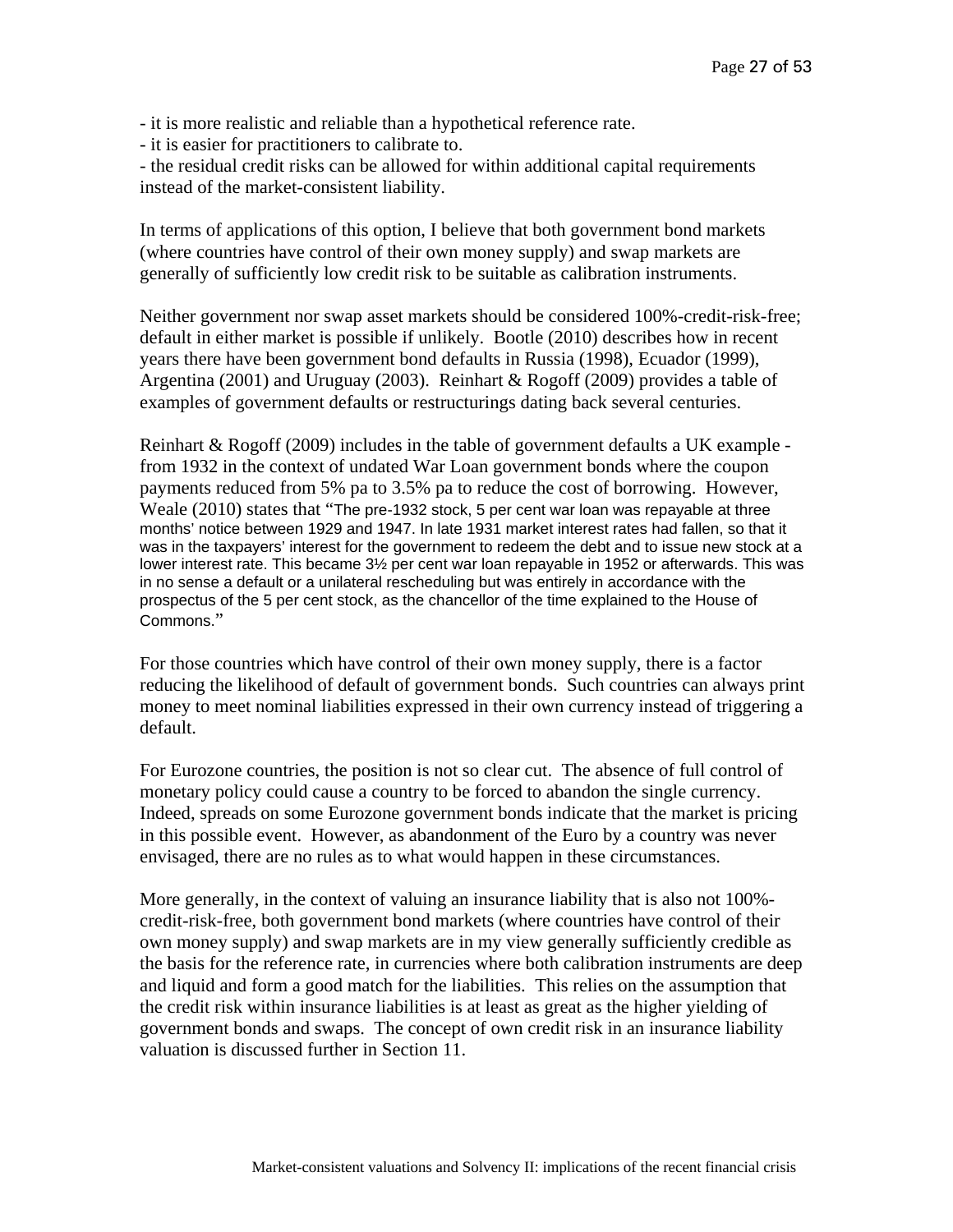### **9.2.2 The 'minimum cost' valuation premise**

The 'minimum cost' valuation premise is one where alternative calibration assets that provide a good match to the insurance liabilities are identified, and the calibration assets chosen are those which result in the more favourable result (i.e. lowest liability value or highest MCEV). It is discussed further in <sup>[xviii](#page-2-2)</sup>.

A criterion to apply this premise (related to the recommendations set out in ¶7) is to restrict the calibration assets to those which represent viable ALM strategies to match the liabilities and where the insurer is able to implement these strategies at short notice.

This principle is much harder to apply to option cash flows (where typically only one credible calibration asset exists) than non-option cash flows.

*In currencies where both government bond and swap asset classes are deep and liquid and form a good match for the liabilities, I recommend the application of the 'minimum cost' valuation premise to permit insurance companies to choose the calibration asset(s) leading to the more favourable result.* 

*The 'minimum cost' valuation premise is not restricted to just government bonds or swaps. Other asset classes or combinations of asset classes may exist to match the insurance liabilities, although any increased complexity in construction may require more restrictions in their use, in particular regarding achievability and being a good match for the liabilities. I discuss one such approach in depth in Section 10 below, in the context of calibrating the liquidity premium.* 

Advantages of applying the 'minimum cost' valuation premise over not applying it include the following:

- markets are not perfectly efficient hence similar matching portfolios may at times have different prices and the relationships of these prices may quickly fluctuate. Such inefficiencies have become particularly noticeable since the onset of the recent financial crisis.

- this approach enables insurance companies to reassess their investment strategies in the light of the market dislocation and encourages insurers to take advantage of any arbitrage opportunities that may exist in inefficient markets.

- this valuation premise is similar to the 'highest-and-best-use' asset valuation premise described in IASB (2009a), ensuring consistency between asset and liability valuations.

- this reduces the risk of any one calibration instrument being subject to high demand simply because of the market-consistent calibration. In most markets insurance companies are a large proportion of the overall purchasers of assets and calibration to only one instrument may lead to its yield reducing much more than if alternative low risk calibration instruments were available and encouraged by the valuation framework.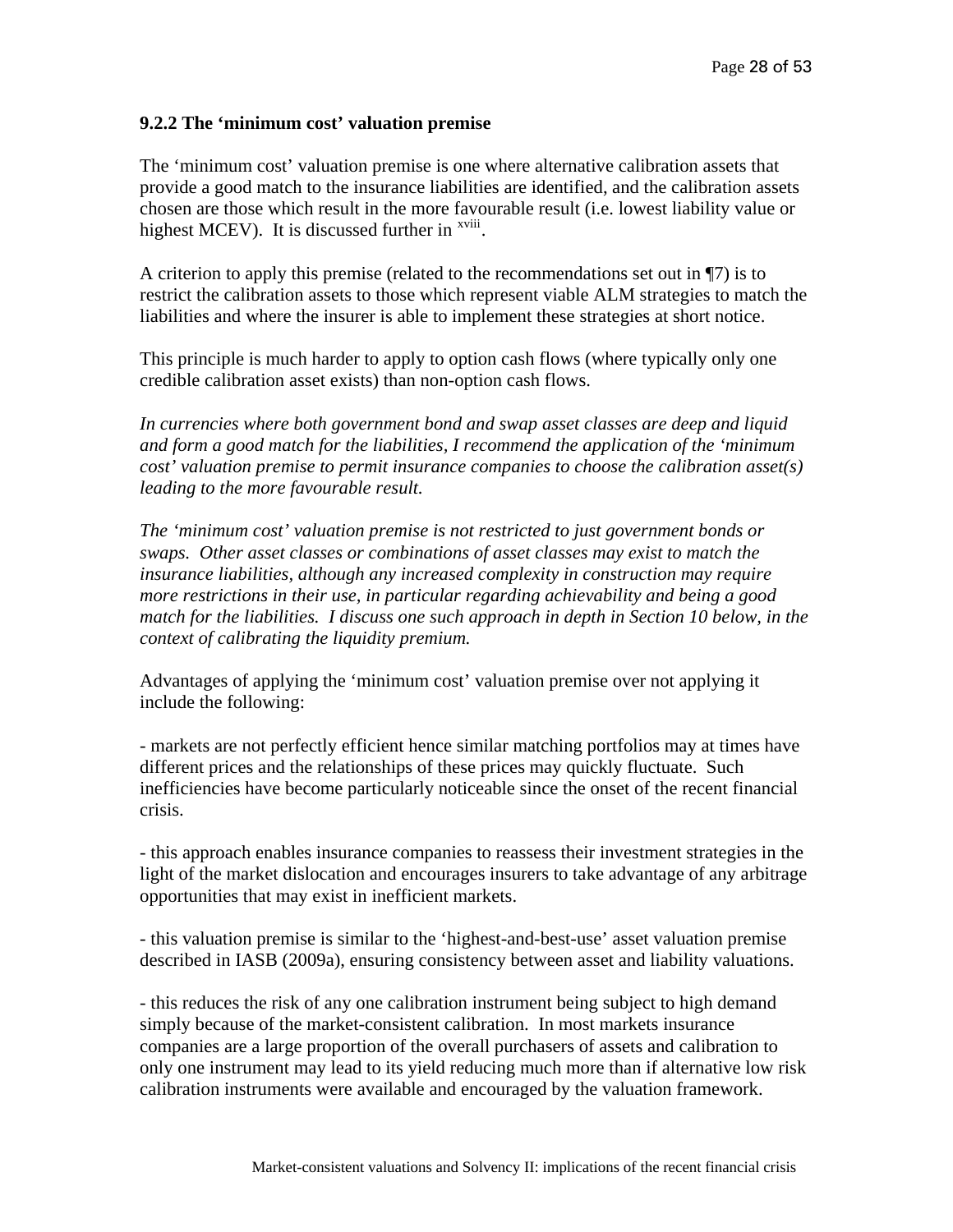- this reduces the significance of extrapolation. In many currencies one of the government bond or swap asset classes is readily available at much longer durations than the other. The durations for which there is a reliable market price of a reference rate calibration asset is therefore increased.

I note that this recommendation is not without potential disadvantages, in particular: - different reference rates can arise for the valuation of different blocks of business or different companies. Certain assets may need to be held by the insurer to classify as "achievable", particularly at times of financial crisis.

- different calibration instruments can apply over different durations at one valuation date.

- different calibration instruments can apply at different valuation dates.

In mitigation, I believe that this reflects different prices available to insurers (both across the industry and over time) when implementing possible low risk ALM strategies. This highlights the judgement required in calibrating an appropriate reference rate.

## **9.3 Comparison of recent government bond and swap yield curves**

When assessing the 'minimum cost' valuation premise, it is useful to note that the relationship between government bond and swap yields can vary quickly over time. Figure 9.2 below compares government bond, swap and AA corporate debt spot yields, within the UK at year-end 2006, year-end 2007, year-end 2008 and year-end 2009.





#### **UK GBP: Zero Coupon Yields**

Source: Towers Watson analysis of Bloomberg data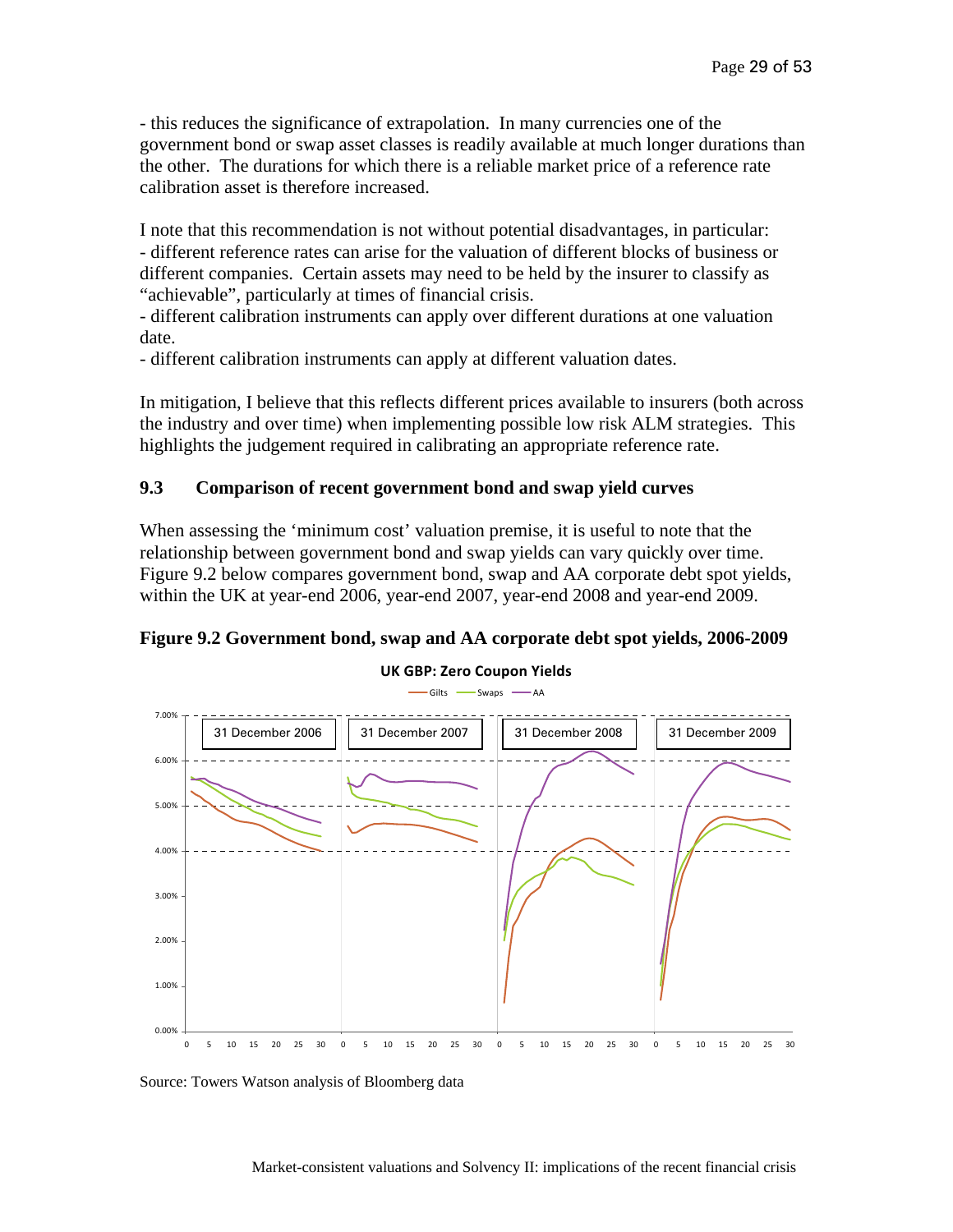<span id="page-29-0"></span>Some observations from Figure 9.2:

- AA corporate bond yields widened significantly compared to both gilts and swaps from year-end 2006 to year-end 2007 and from year-end 2007 to year-end 2008. Although AA corporate bond spreads have narrowed during 2009, this may in part be due to downgrades within the corporate bond sector.

- Swap spreads (over UK government bonds or gilts) were around 20-40bp at most durations at 31 December 2006.

- At 31 December 2007, swap spreads had widened to 80-100bp at durations 1 and 2 and 30-60bp at most other durations.

- At 31 December 2008, the feature of negative swap spreads was apparent, with a crossover between 10 and 11 years. At most long durations swap spreads were lower than gilts by around 30-70bp.

- At 31 December 2009 the crossover point had shortened to between 8 and 9 years. However negative swap spreads reduced compared to 31 December 2008. At most long durations swap rates were lower than gilts by around 10-30bp.

There are a number of possible explanations for the recent development of negative swap spreads at medium to long durations:

- swap contracts offer a rolling credit check on the security of the counterparty, a feature not found within government bond contracts.

- government bonds require purchase with 100% cash, whereas swap contracts can be purchased with margin and hence there is a much smaller initial cash outlay. Swaps may therefore be more attractive at medium to long durations.

- the supply of government bonds has increased since the onset of the recent financial crisis in many markets, and this is expected to continue for several years; although in certain markets this may be offset by quantitative easing policies.

- arbitrageurs are less active than in the period prior to the recent financial crisis, and hence are less likely to interact between the government bond and swap markets to take advantage of negative swap spreads.

In my opinion these reasons add to the advantages of applying the 'minimum cost' valuation premise set out in Section 9.2.2.

## **10. THE LIQUIDITY PREMIUM WITHIN MCV**

#### **10.1 Introduction**

Section 9 describes how up to year-end 2007 market practice within MCVs was not to adjust the reference rate for a liquidity premium, but that this practice changed by yearend 2008 (see Table 9.1 above) as a result of the financial crisis. The allowance for a liquidity premium can be considered an offset against the increase in corporate bond spreads observed during 2008, shown in Figure 9.2 above. This section considers the liquidity premium within an MCV.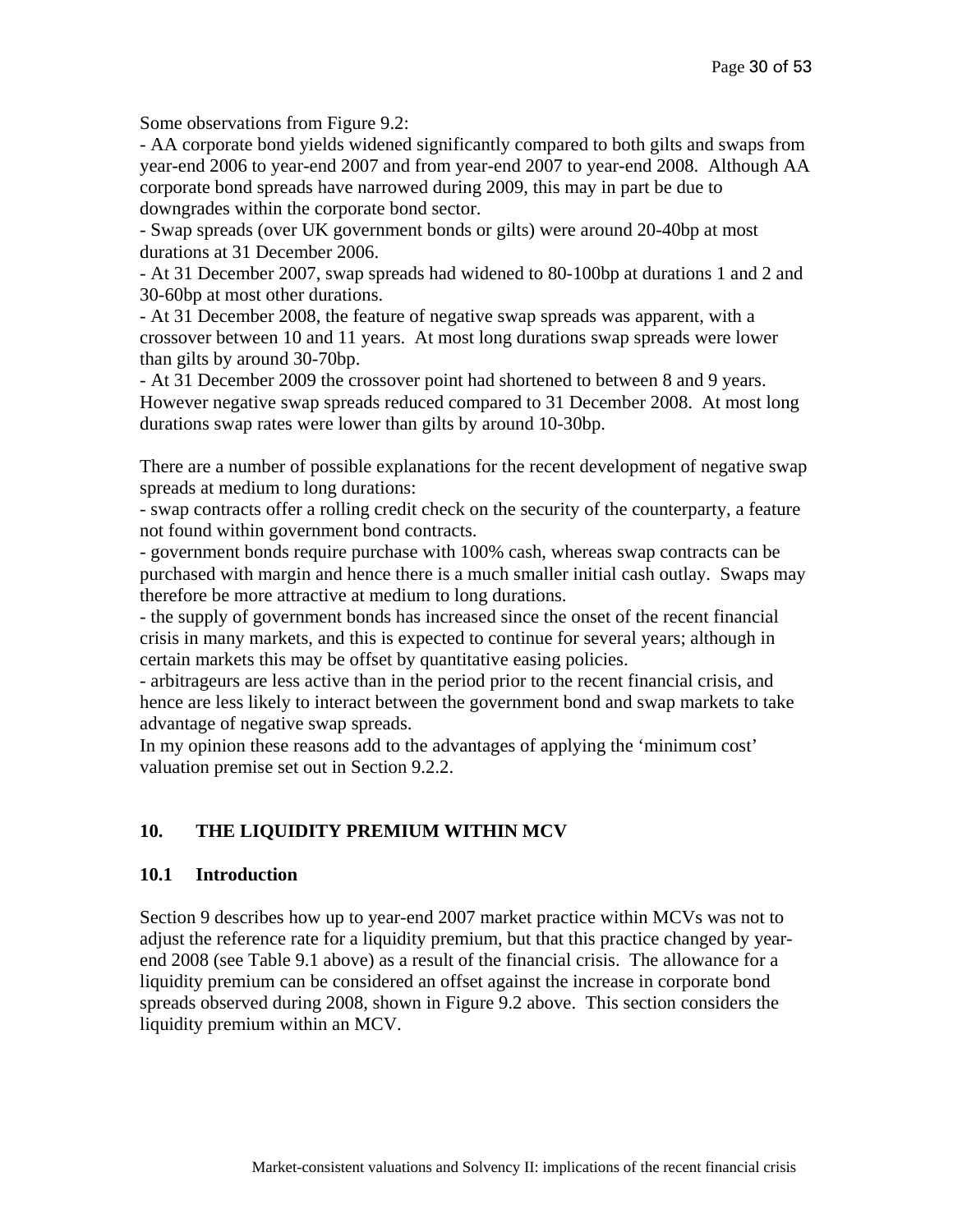Recently consensus has been building (post-financial crisis) that some form of a liquidity premium should be allowed for within an MCV. For examples, see  $\frac{X}{X}$ . The debate is now shifting to what restrictions should be placed on its use within an MCV.

### Interestingly, the debate around restrictions in applying a liquidity premium to an MCV has always been present, for example  $X^X$  all note the following in a pre-financial crisis environment:

"1. Very few, if any, liability cash flows are so certain that they could be matched by a perfectly illiquid asset. As a result, insurers would still be required to account for some liquidity in the matching asset. 2. Insurers make up a significant component of the holders of corporate bonds, so market yields may already reflect their own assessment of the cost of risks of corporate bonds."

## **10.2 Liquidity premium developments within Solvency II and Phase II**

There have been two significant liquidity premium developments within Solvency II during 2010, set out below.

## **10.2.1 March 2010 CIEOPS-led Illiquidity Premium Taskforce report**

On 17 November 2009, CEIOPS was asked by the European Commission to set up a task force to develop technical solutions to the illiquidity premium, as well as the potential use of swaps as the base risk free rate, and the method for the extrapolation of the yield curve at long durations. In addition to CEIOPS members, the task force included representatives from the Groupe Consultatif, CFO Forum, CRO Forum, CEA, AMICE and the European Commission.

On 3 March 2010, the CEIOPS-led task force published its report concentrating on the potential use of an illiquidity premium in Solvency II, and also covering the choice of risk-free rate and extrapolation. This was accompanied by a cover letter from CEIOPS to the European Commission.

The aspects of the report concentrating on the illiquidity premium are summarised in <sup>[xxi](#page-2-2)</sup> as follows:

"The report recommends the following, if an illiquidity premium is to be used:

- Nine principles to apply to the use of illiquidity premiums, including that the illiquidity premium should:
	- be added to the basic risk free reference rate for applicable liabilities (Principle 1);
	- be independent of the assets held by the insurer (2);
	- not exceed the extra return which can be earned by the insurer by holding illiquid assets free of credit risk, available in the financial markets and matching the cash flows of the liabilities (3);
	- depend on the nature of the liabilities in particular the currency, the predictability of the cash flows, and the resilience to forced sales (4);
	- be calculated by a central EU institution (and so be consistent across European insurers, for a given currency) (5); and
	- be quantified by reliable methods based on objective market data and be consistent with solvency valuation methods (6);
	- the SCR standard formula and any internal models should include appropriate recognition of the risk arising from the illiquidity premium (8);
	- [the undertaking should have in place risk management systems and investment policy provisions specifically oriented to the risks inherent to the application of an illiquidity premium (9).]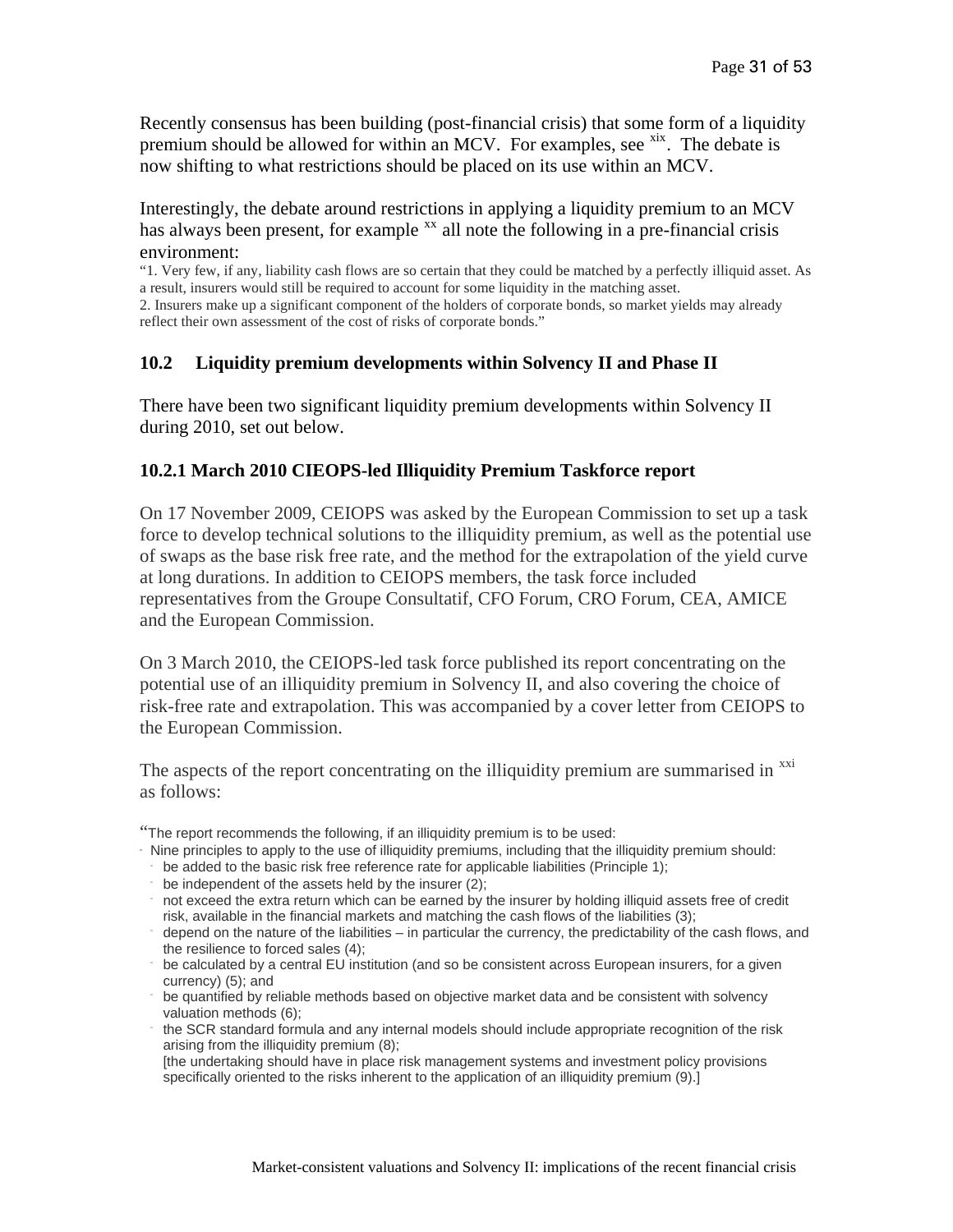- Any illiquidity premium is limited to durations where it is observable on financial instruments in the market. Up to these observable durations less five years a fixed illiquidity premium is added to the risk free forward rate curve. This is reduced linearly to zero over the last five years.
- No illiquidity component is allowed for maturities below one year.
- Even for the most illiquid liabilities, the majority of task force members agreed that not all of the illiquidity premium calculated for assets could be used in the liability valuation.
- The task force was split between CEIOPS members and industry members respectively as to whether an illiquidity premium would only apply to the most illiquid liabilities or whether a more granular 'illiquidity bucket' approach (as previously advocated by the CRO Forum) was appropriate.
- Furthermore, the task force did not agree a recommendation on whether an illiquidity premium, if allowed, would be applied to just business currently in force or also to all future business.
- In the standard formula the spread risk module should be adjusted and recalibrated to include an illiquidity stress.
- Any illiquidity premium should not be included in the cost of capital rate nor the rate used when discounting future SCRs to calculate the risk margin, but the illiquidity premium risk capital may need to be included in the risks captured in the risk margin, subject to further work.

The report recognises the possibility that in future some illiquidity premium adjustment may be made to the Solvency II valuation of assets, reflecting possible FASB/IASB fair value accounting developments. The phrase "consistent with solvency valuation methods" in principle 6 avoids the risk of double counting."

### **10.2.2 European Commission (2010) QIS5 specification**

The QIS5 specification published in July 2010 allows a liquidity premium with certain conditions. The full liquidity premium is defined for each standard currency at 31 December 2009 using the methodology described in the CRO Forum/CFO Forum calibration paper on the risk free interest rates, which was based on long term illiquid financial assets maturing in that currency.

The QIS5 specification (when published in draft form in April 2010) was accompanied by a CFO Forum/CRO Forum calibration paper entitled "QIS5 Technical Specification Risk-free interest rates". That paper sets out the following formula, which was originally set out in the task force report, to calculate the liquidity premium for major currencies: Liquidity premium = max  $[0, 50\% * (Spread - 40 bps)]$ The "Spread" used above is based on corporate bond indices relative to swaps.

For non-standard currencies, no liquidity premium can be used if it is not possible to follow the CRO Forum/ CFO Forum methodology in a robust manner (e.g. due to the lack of appropriate or adequate long-termed illiquid assets, or lack of reliable prices or data, or the principles aforementioned on the illiquidity premium are not met).

QIS5 requires a proportion of this full liquidity premium to be added as an adjustment to the reference rate depending on the nature of the liabilities, following Principle 4 of CEIOPS (2010). The proportion does not depend on the assets held, following Principle 2 of CEIOPS (2010).

The QIS5 specification has taken a "bucket" approach to differentiate between liabilities where the full liquidity premium is allowed and those where a lower allowance is appropriate. Under QIS5 only liabilities that meet the following criteria get the full 100% liquidity premium allowance. The appropriate bucket is defined for an insurance contract, with all the cash flows of a contract receiving the same allowance: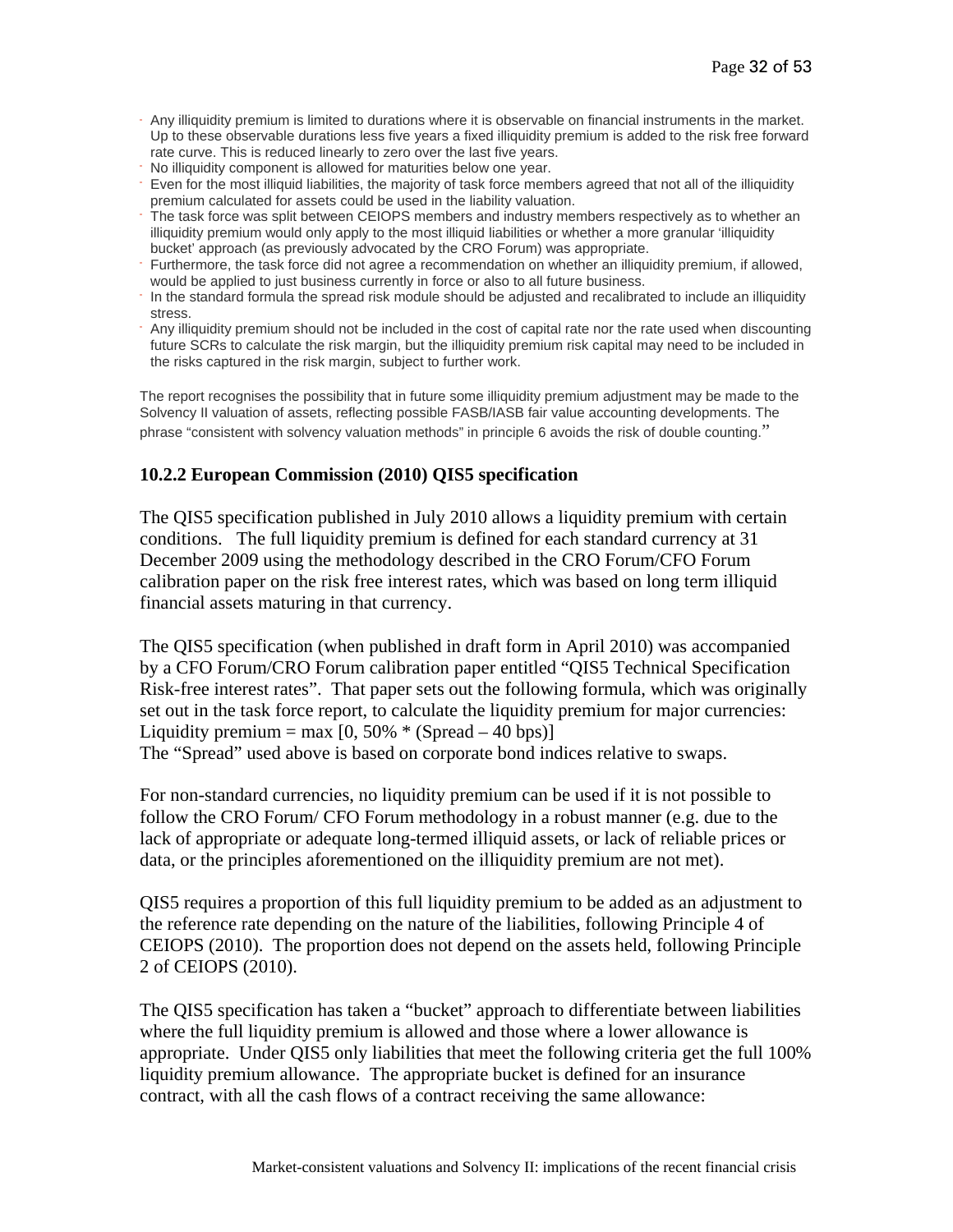1. the only underwriting risks connected to the contracts are longevity risk and expense risk;

2. the undertaking does not bear any risk in case of any form of surrender

3. the premiums have already been paid and no incoming cash-flows are allowed for in the technical provisions of the contracts.

With profits contracts other than those with the 100% allowance should be discounted with a 75% liquidity premium allowance. All other contracts should use 50% allowance.

## **10.2.3 Liquidity premium developments within IASB Phase II**

IASB (2010) states the following with respect to the liquidity premium:

"34 Many insurance liabilities do not have the same liquidity characteristics as assets traded in financial markets. For example, some government bonds are traded in deep and liquid markets and the holder can typically sell them readily at any time without incurring significant costs. In contrast, policyholders cannot liquidate their investment in some insurance contract liabilities without incurring significant costs, and in some cases they have no contractual right to liquidate their holding at all. Thus, in estimating discount rates for an insurance contract, an insurer shall take account of any differences between the liquidity characteristics of the instruments underlying the rates observed in the market and the liquidity characteristics of the insurance contract."

### **10.3 What is meant by 'liquidity premium' in an MCV context? Two perspectives**

The term 'liquidity premium' is often used in the context of market-consistent valuations, but there is no one clear definition.

The idea that more liquid assets have a higher price than less liquid assets as a consequence of being more easily tradeable is well established, and the impact of liquidity on asset prices has been observed during the recent financial crisis. However, this implies that one of the market risk premia required within assets is an "asset illiquidity risk premium". This in itself does not enable a liquidity premium to be allowed for in the MCV of an insurance block of business, consisting of both assets and liabilities.

One interpretation of the term "liquidity premium" in an MCV context is to measure an insurance liability as an equivalent hypothetical asset which produces broadly similar cash flows, with similar levels of liquidity or illiquidity to the liability. This is implied by IASB (2010) paragraph 34 quoted above, and appears to be the direction of Solvency II QIS5.

However, this interpretation ignores the point of view that the term "liquidity" in this context relates to assets, not liabilities. Liabilities are generally by nature illiquid, as in most circumstances the liability holder does not have the right to force the asset holder to trade.

My preferred interpretation of the term "liquidity premium" in an MCV context is a related but different term. This term is described in <sup>[xxii](#page-2-2)</sup> as an asset liability management context which combines both asset illiquidity and the associated spreads with liability predictability and stability. The existence of predictable and stable liability cash flows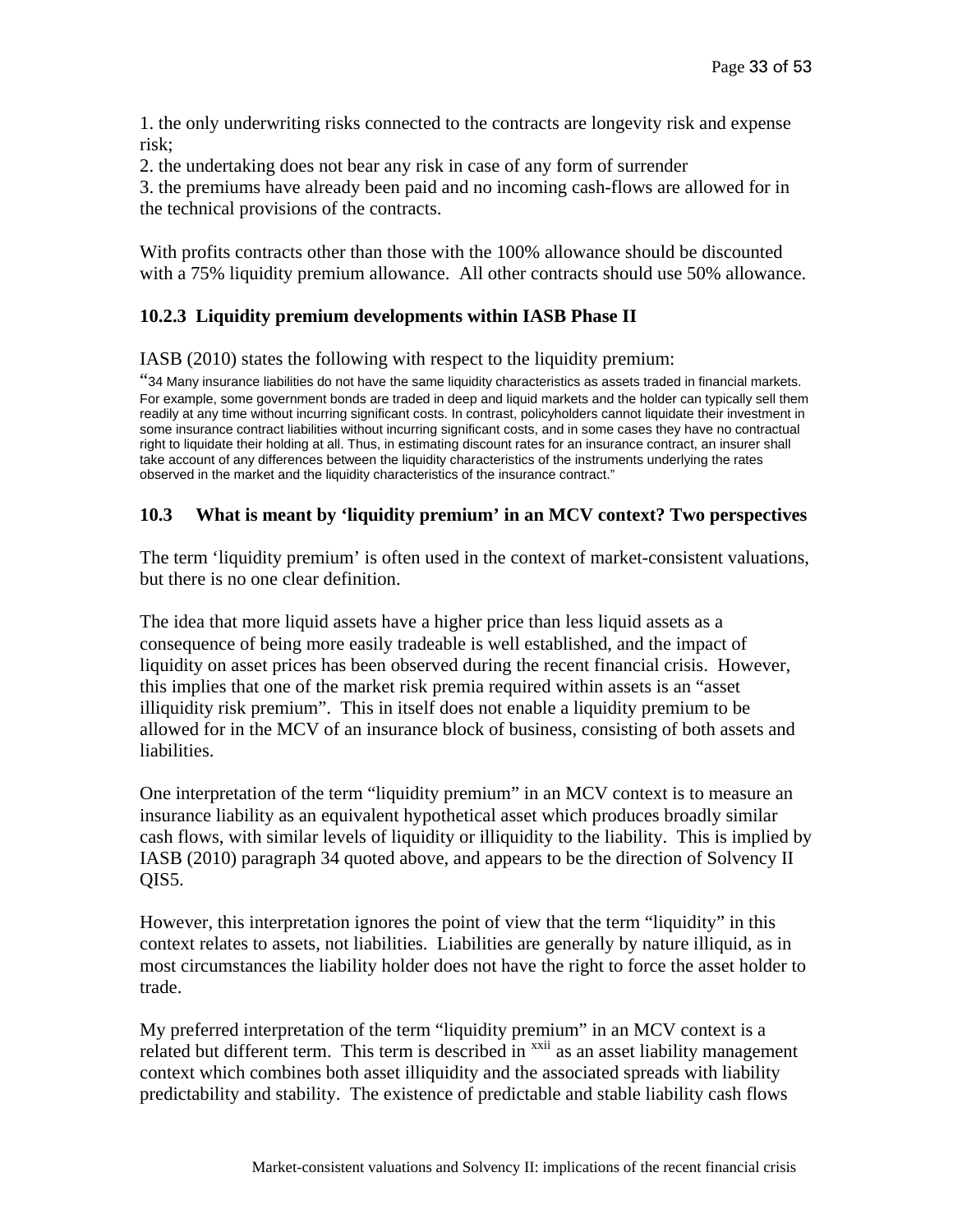enables an insurance company to match those cash flows with an illiquid but otherwise low risk asset, as their need for asset liquidity is likely to be less than that for the average market participant. With this interpretation, the availability of illiquid assets to match the liabilities becomes more important.

### **10.4 Question when calibrating the MCV liquidity premium**

I believe the following is a critical consideration when calibrating the MCV liquidity premium:

*Should the MCV liquidity premium for a particular block of business be restricted to the asset illiquidity risk premium that can be derived from viable ALM investment strategies available to the insurance company in managing the block of business?* 

*I believe that in order to ensure consistency in the valuation between assets and liabilities, and to ensure a link between the MCV model and ALM strategies, the answer to the above question should be "Yes".*

Reasons I think practitioners should answer "Yes" to this question include the following:

- this recognises that the features of markets which typically lead to a material asset illiquidity risk premium, namely that they are not perfectly efficient and can at times be extremely inefficient (for example late 2008 and early 2009), are the same features that inhibit insurers who do not already own illiquid assets from taking advantage of the MCV liquidity premium. A lack of restriction would therefore lead to the risk of using too much liquidity premium in the valuation, introducing an accounting mismatch.

- demonstrating the ability to capture asset illiquidity risk premium is important information to management and other stakeholders, and should give more credence to the MCV liquidity premium assumption used.

However, other parties appear to be heading towards a different conclusion. For example:

- while the CEIOPS (2010) advocates in its liquidity premium principle 3 "the extra return which can be earned by the insurer holding illiquid assets free of credit risk", there is no mention of the potential restriction from this principle in the QIS5 specification. The liquidity premium calibration in QIS5 is derived solely from the liquidity premium formula set out in section ¶10.2.2 and the features of the liabilities.

- IASB (2007) and IASB (2010) do not consider the above question or the potential implications resulting from a "Yes" response.

- Pritchard & Turnbull (2009) describe the liquidity premium in a liability only context, containing a useful analysis of restrictions that may arise on being able to capitalise the liquidity premium as a result of unpredictability and instability of liability cash flows. However, one of the central tenets of Pritchard & Turnbull (2009) is that an MCV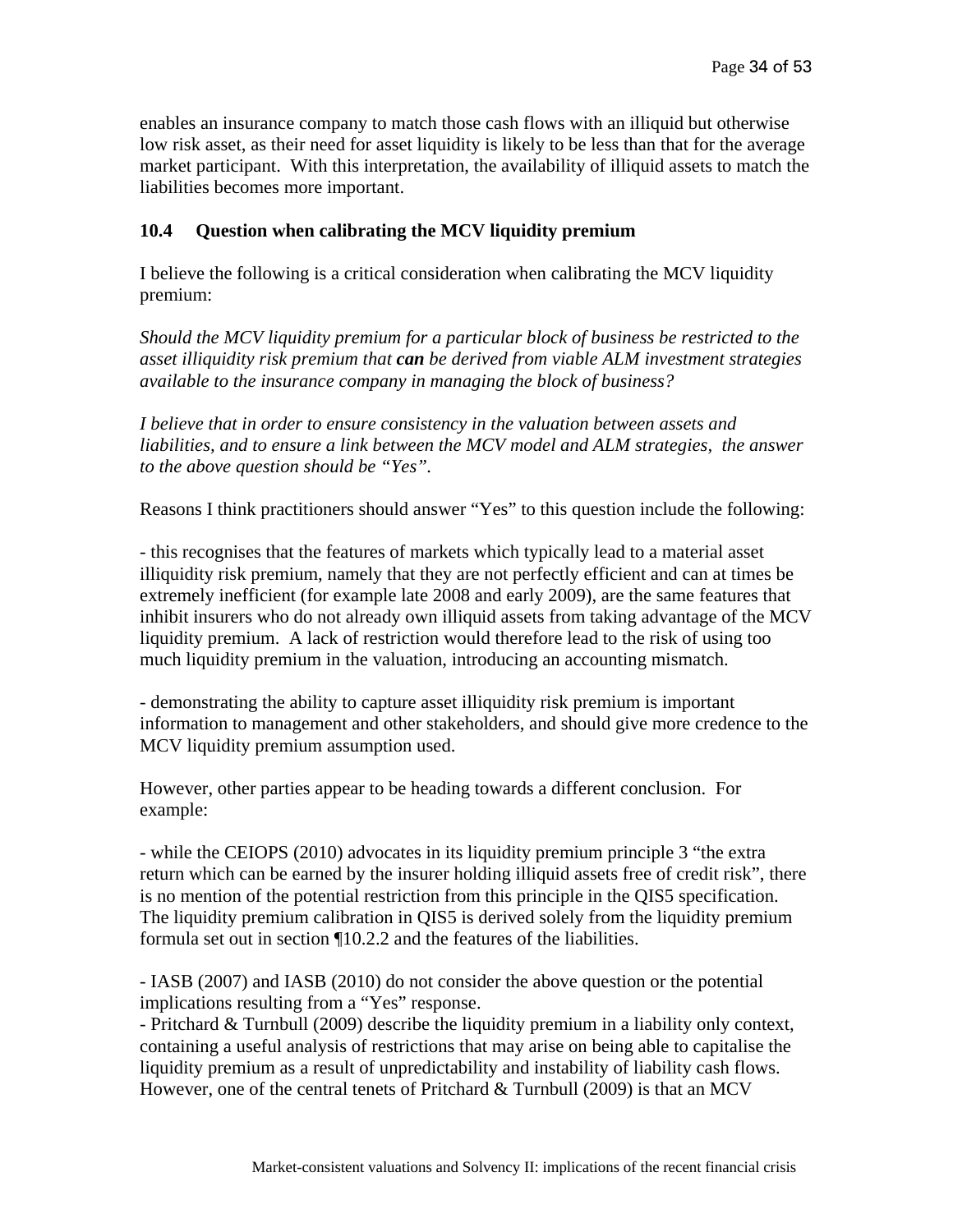consists of a market value of assets less a transfer value (current exit value) of liabilities (consistent with the Solvency II Directive), and that this results in the liquidity premium calibration being independent of an insurer's own investment strategy (whether actual or achievable). Section 7 of this paper sets out why this is not my preferred interpretation of an MCV.

### **10.5 Measures to assess asset illiquidity risk premia**

A number of measures are available to assess the asset illiquidity risk premia<sup>[xxiii](#page-2-2)</sup>, including:

- monitoring the residual spreads available from corporate bond yields less the cost of credit default swaps compared with a measure of the reference rate (typically swaps) - using structural asset models such as the model described in Merton (1974) to decompose corporate bond spreads into credit yields and the remainder (including illiquidity). A recent example of applying this approach can be found in Webber  $\&$ Churm (2007)

- monitoring yields in other asset classes such as collateralised or covered bonds.

I believe it is useful to compare the results of multiple methods when assessing the liquidity premium, as the various methods have their own strengths and weaknesses.

However, where the objective is to measure the liquidity premium within the corporate bond market and residual spreads are reliably available, my preference is the residual spread approach for the following reasons:

- it represents a direct market-calibrated measure of the residual spread available in corporate bonds, a natural upper bound<sup>[xxiv](#page-2-2)</sup> for the liquidity premium. By way of contrast, results from the structural asset model approach may reflect imperfections in the structural asset model. Results from the covered/collateralised bond approach may reflect market perceptions about the covered/collateralised bond market (noting that the collateral often consists of banks' mortgage assets) rather than liquidity available in the corporate bond market.

- subject to certain conditions, a corporate bond less a credit default swap can be considered a viable calibration asset for a predictable liability cash flow and so can be considered in the context of the 'minimum cost' valuation premise described in section 9.2.2.

- at times of financial crisis insurance companies holding corporate bonds can (with certain limitations which are at times significant) purchase credit default swaps to provide credit protection, instead of selling the corporate bonds. The existence of the credit default swap market can therefore better enable insurance companies to capture the liquidity premium within ALM strategies. This additional risk management tool should be of interest to other stakeholders as well.

### **10.6 Observable residual spreads**

Figure 10.1 below highlights residual spreads calculated from the Eurozone and US dollar corporate bond and credit default swap indices, during the period January 2007 to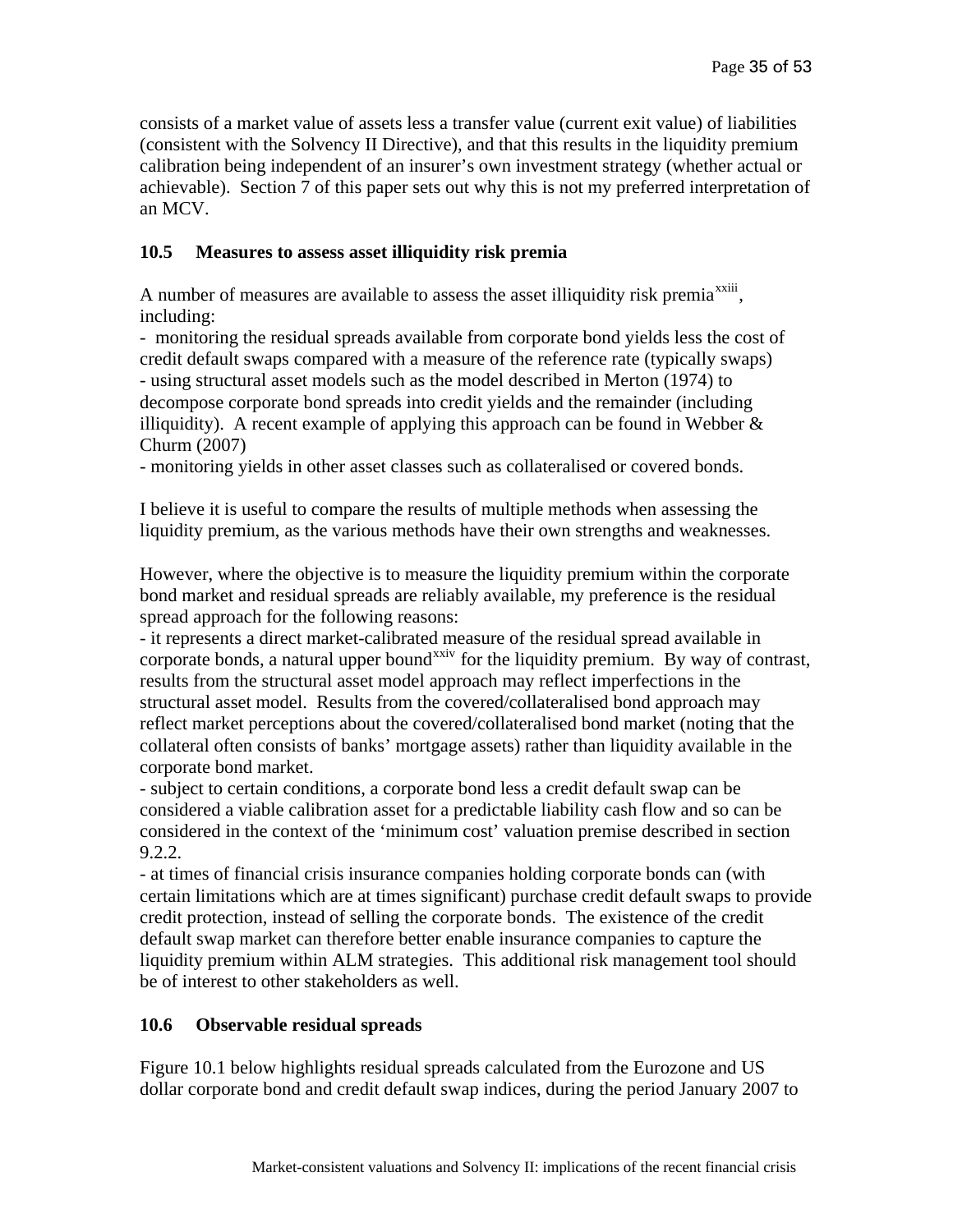December 2009, as well as how these residual spreads compare with sample levels from the QIS5 calibration. (Calculating these residual spreads is not straightforward.)

Some observations from Figure 10.1:

- residual spreads were very low (under 20bp) from January 2007 to the onset of the credit crunch in August 2007, and fairly low (under 50bp) for many periods from August 2007 to August 2008. Similar levels of spreads can be found earlier in the 2000s.

- this suggests the swap yield curve was a good proxy for a reference rate for several years prior to September 2008.

- residual spreads significantly increased during September 2008 and remained high until April 2009.

- residual spreads fell significantly from the September 2008-April 2009 peak to year-end 2009.

For currencies other than Eurozone and US dollars, my understanding is that credit default swap indices are not currently available, so the residual spread approach requires calculation using individual corporate bond and credit default swap prices. This process is much more challenging for practitioners.



**Figure 10.1 Eurozone / US dollar average residual spreads over swaps (2007 – 2009; average up to 10 years) and QIS5 liquidity premium relative to swaps** 

Sources: Towers Watson analysis of Bloomberg and Markit data; QIS5 technical specification including data from accompanying paper CFO Forum / CRO Forum (2010)

#### **10.7 Recommendations**

*In terms of measuring the level of asset illiquidity risk premia, CEIOPS (2010) and CFO Forum / CRO Forum (2010) provide a helpful starting point with the proposed formula (reproduced above). Such a simplified method is to be welcomed as it enables the industry to move on from how much illiquidity is found within asset yields, to how much*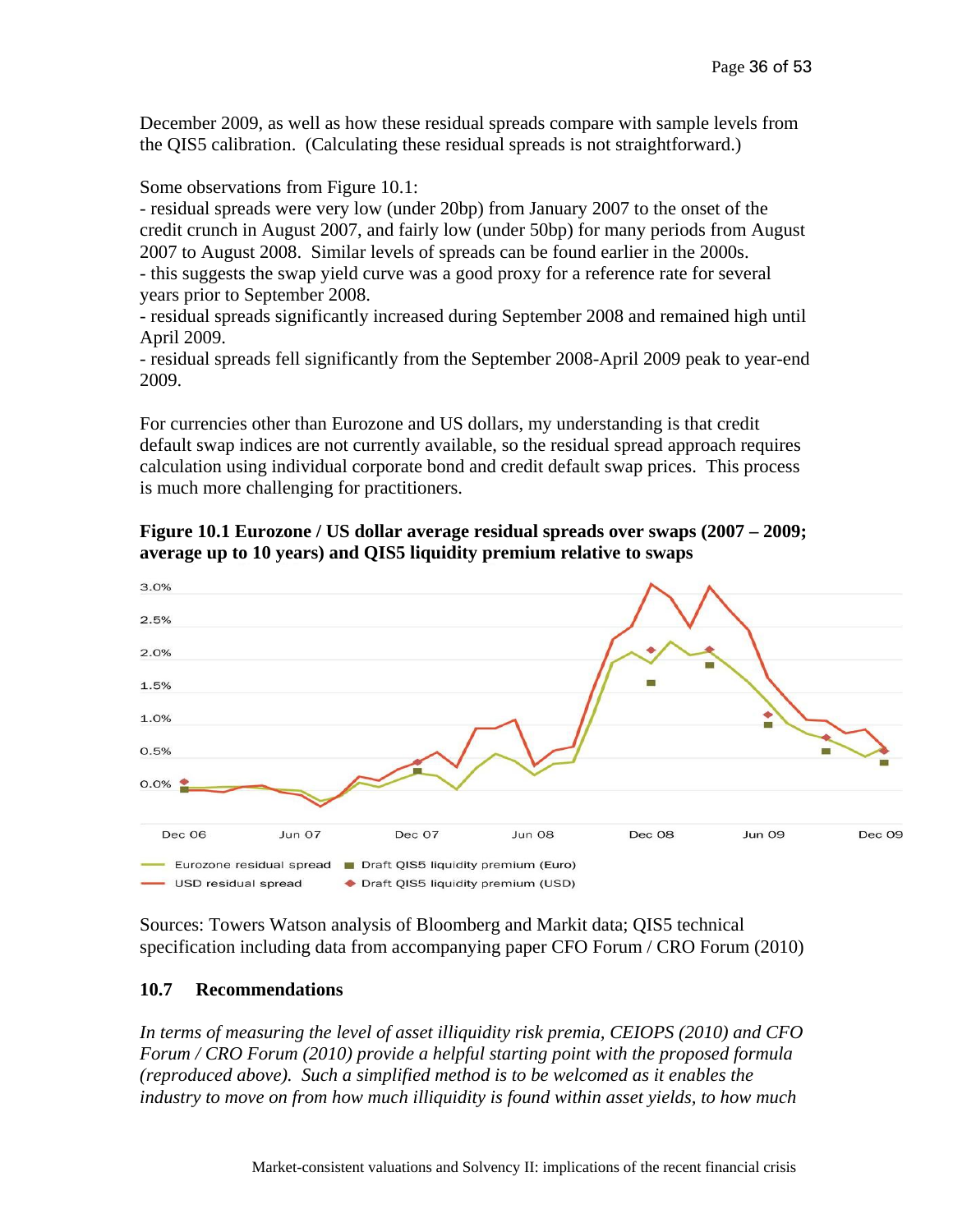<span id="page-36-0"></span>*should be capitalised in a market-consistent valuation. A comparison of the formula with residual spreads suggests a broadly consistent calibration; however there is a case for increasing the assumed level of liquidity premium particularly at times of financial crisis. One mechanism to achieve such a result would be to increase the "50%" factor, possibly mitigated by an increase in the "40bp" factor to reduce the effect in more benign times.* 

In terms of recommended restrictions, a number are set out in more depth in  $\frac{xy}{xy}$ . *Considerations which I believe are important but which do not seem to appear in either the Solvency II QIS5 specification or the IASB Insurance Contracts Exposure Draft are as follows:* 

*(i) Companies should consider whether the liquidity premium could be captured in practice, via investment in asset classes with observable illiquidity risk premia. Approaches include considering the current ALM investment strategy and viable ALM investment strategies which could be implemented at reasonably short notice. (ii) Given that many illiquid assets also contain material levels of credit risk, when considering how much liquidity premium can be captured in practice, one should take into account the potential inability of an insurer to decouple credit risk from illiquidity risk in many assets and consequential restrictions on the investment strategy. (iii) If the liquidity premium calibration assumes a hypothetical investment policy with a much greater proportion in illiquid assets than the existing investment policy, the depth and liquidity of the calibration asset markets used should be considered. This helps an insurer assess whether the liquidity premium calibration represents a viable investment strategy.*

*(iv) Liquidity premia are usually measured against observed market prices. If the valuation of assets assumes a mark-to-model approach which leads to a fair value higher than observed market prices, then the upper bound liquidity premium (asset illiquidity risk premium) should be reduced accordingly.* 

## **11. OWN CREDIT RISK WITHIN MCV**

This section covers the concept of own credit risk applied generally and specifically to insurance liabilities. Section 14 covers the application of own credit risk to other liabilities such as corporate debt.

### **11.1 Background: Own credit risk and the measurement of liabilities**

The global financial crisis has made the role of credit risk in liability measurement more prominent. During late 2008, asset values fell as market and credit risk premia increased. Liability values also fell if their measurement included an allowance for own credit risk. This was particularly the case for the valuation of corporate debt and pension scheme liabilities, where the use of a corporate bond based discount rate led to falls in the values of liabilities.

In principle, there is nothing to stop a limited allowance for own credit risk to be made within an MCV, reflecting the limited ability of an insurance company to default on its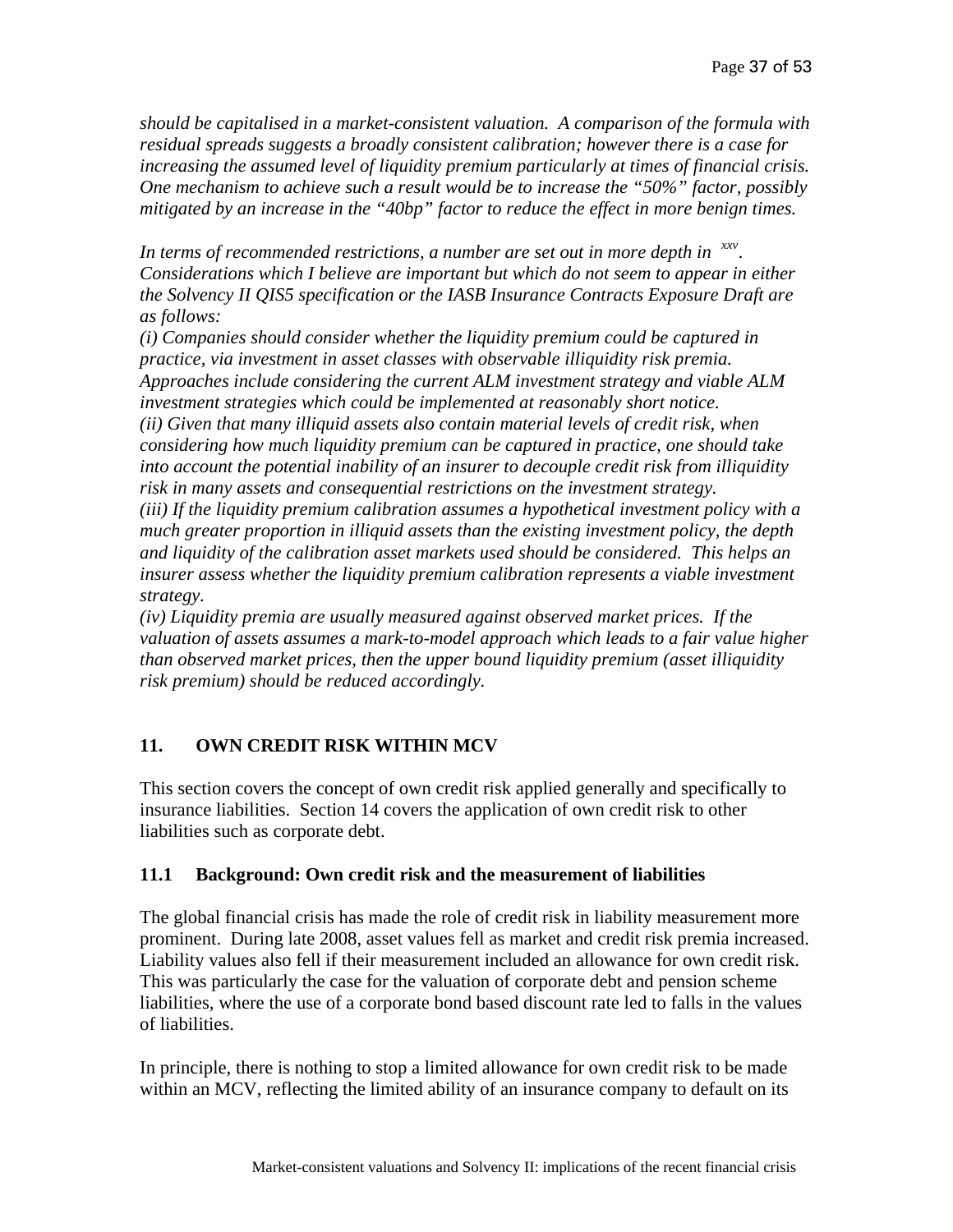policyholder provisions. Indeed, the calibration of the reference rate to swaps in the June 2008 MCEV Principles was accompanied by a recognition that swaps contain some credit risk. However, given the protection to policyholders arising from the insurance regulatory regime, and the typical higher ranking of policyholder debt over other creditors on wind up, it would be expected that policyholder debt has much stronger credit protection than corporate debt issued by the same company.

An upper bound for the measure of own credit risk may be found in the credit default swap market, although this should be reduced for:

- the higher ranking of policyholder debt.

- the level of credit risk in the calibration instrument(s) used to determine the reference rate and liquidity premium, to avoid double counting.

Whether or not an MCV should allow for own credit risk within the liability valuation is debatable. The IASB's June 2009 *Credit Risk in Liability Measurement* Discussion Paper sets out a more general analysis of the advantages and disadvantages of allowing for own credit risk in accounts, and O' Keefe et al (2005) Appendix B sets out some advantages and disadvantages in an MCEV context.

Interestingly the FASB and IASB appear to rule out an insurer-specific and up-to-date explicit allowance for own credit risk in the valuation of insurance liabilities with Phase II, stating in IASB (2010):

"The present value of the fulfilment cash flows shall not reflect the risk of non-performance by the insurer, either at initial recognition or subsequently.".

The Solvency II Directive states in Article 75 "When valuing liabilities under point (b), no adjustment to take account of the own credit risk standing of the insurance or reinsurance undertaking shall be made." This applies not only to insurance liabilities, but to all liabilities, including corporate debt or pension scheme obligations. A strict interpretation of this phrase may lead to no own credit risk being allowable for such liabilities, which would lead to a prudent regulatory balance sheet. What is not clear is the interpretation of the phrase "no adjustment", and it is to be hoped that clarity will be provided as part of Level 2 Implementing Measures.

The QIS5 specifications have added an extra word to the Directive phrase in the context of valuing financial (not insurance) liabilities, stating "no *subsequent* adjustment to take account of the change in own credit standing of the insurance or reinsurance undertaking should be made." This appears to change or clarify the meaning of this phrase, and may explain the QIS5 approach to valuing corporate debt as set out in Section 14.

At times of financial crisis, own credit risk may be an important element in the overall valuation of an insurance company, depending on the purpose of the valuation. In extreme market conditions, companies can and do fail, for example insurance companies in Japan in the late 1990s and early 2000s as described in Freeman and Fujiki (2001).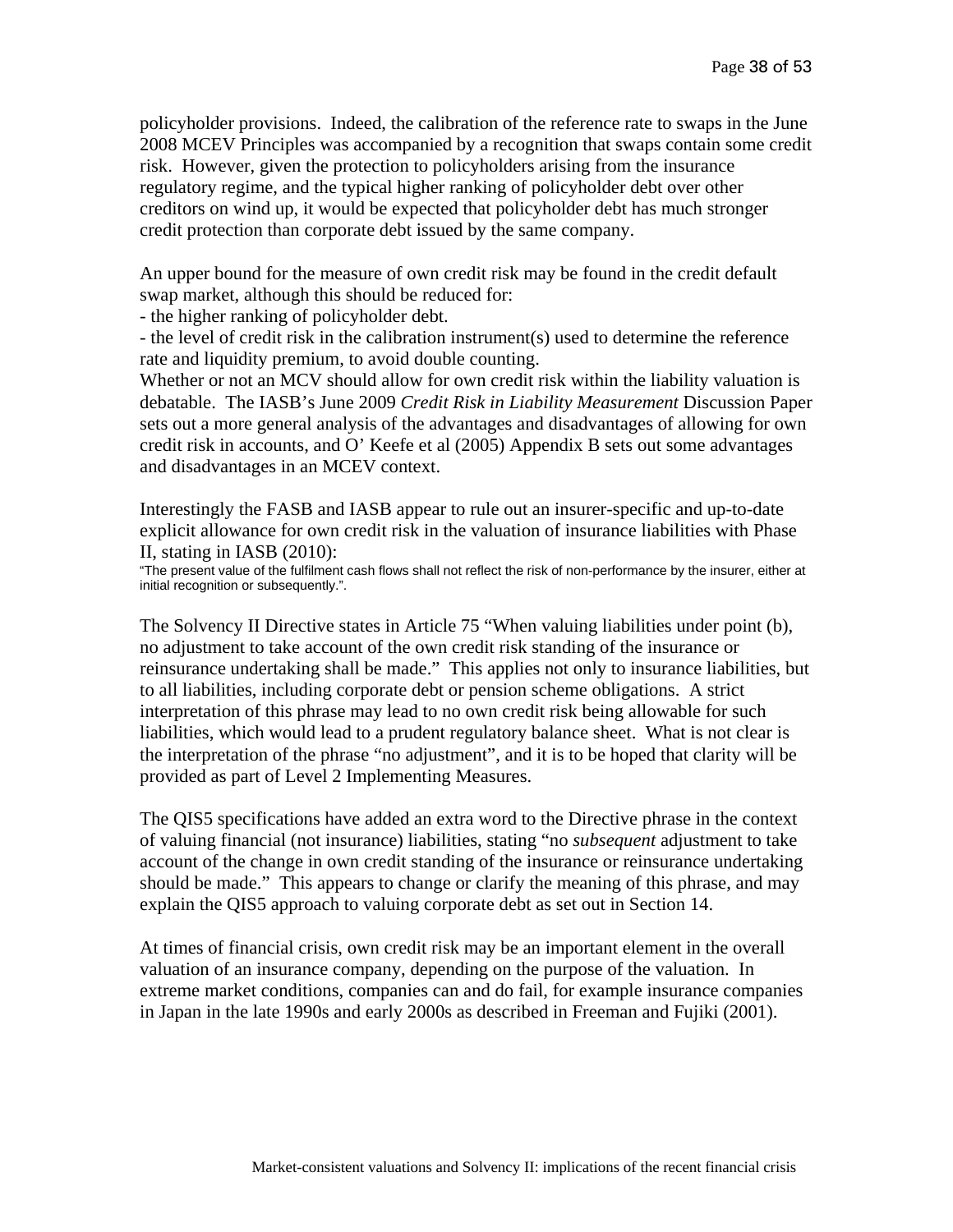### <span id="page-38-0"></span>**11.2 Recommended approach**

*For MCVs calculated on a fulfilment value approach, I recommend that no additional allowance for insurance liability own credit risk be made in an MCV beyond that implicit in the reference rate and liquidity premium calibration, primarily for the following reasons:* 

*- It is easier to buy back debt or renegotiate pension scheme promises than negotiate to not meet policyholder promises, suggesting that greater levels of "own credit risk" may be present in these liabilities than insurance liabilities. (The valuation of non-insurance liabilities in discussed in Section 14.)* 

*- The franchise value of insurance companies is generally made up of the value associated with selling future new insurance business, and this would likely be impacted in a scenario where existing policyholder promises are not met.* 

*If an additional allowance is made, the assumption and impact on value should be disclosed separately.* 

I recognise that some implicit own credit risk will exist in the MCV as a result of the recommendations set out in Section 9.2, namely that government bond or swap yields are not adjusted to remove credit risk embedded in the instrument and the 'minimum cost' valuation premise is applied to permit the higher yielding instrument. The allowance for liquidity premium described in Section 10 may (depending on the calibration) also increase the level of implicit own credit risk.

Notwithstanding this recommendation, there are specific circumstances where an additional allowance for own credit risk within the MCV should be considered. These include:

- industries where regulators permit the insurance company to renegotiate policyholder debt in specific extreme circumstances without triggering bankruptcy (strictly this may therefore not be a credit default event but is a risk of non-performance by the insurer). - when calculating MCV for internal purposes, depending on the purpose own credit risk may be considered in the context of risk appetite and risk management. Stakeholders may wish to consider under what circumstances insurance companies may default on their obligations.

## **12. CALIBRATING THE STOCHASTIC MODELS USED TO VALUE EMBEDDED FINANCIAL OPTIONS AND GUARANTEES**

### **12.1 Implied volatilities – recent practice**

For a number of years up to end 2007, companies that published EEVs using the marketconsistent approach calibrated the stochastic models for valuing embedded financial options and guarantees to either a government bond-based or swap yield curve (typically a swap yield) and to valuation date implied volatilities.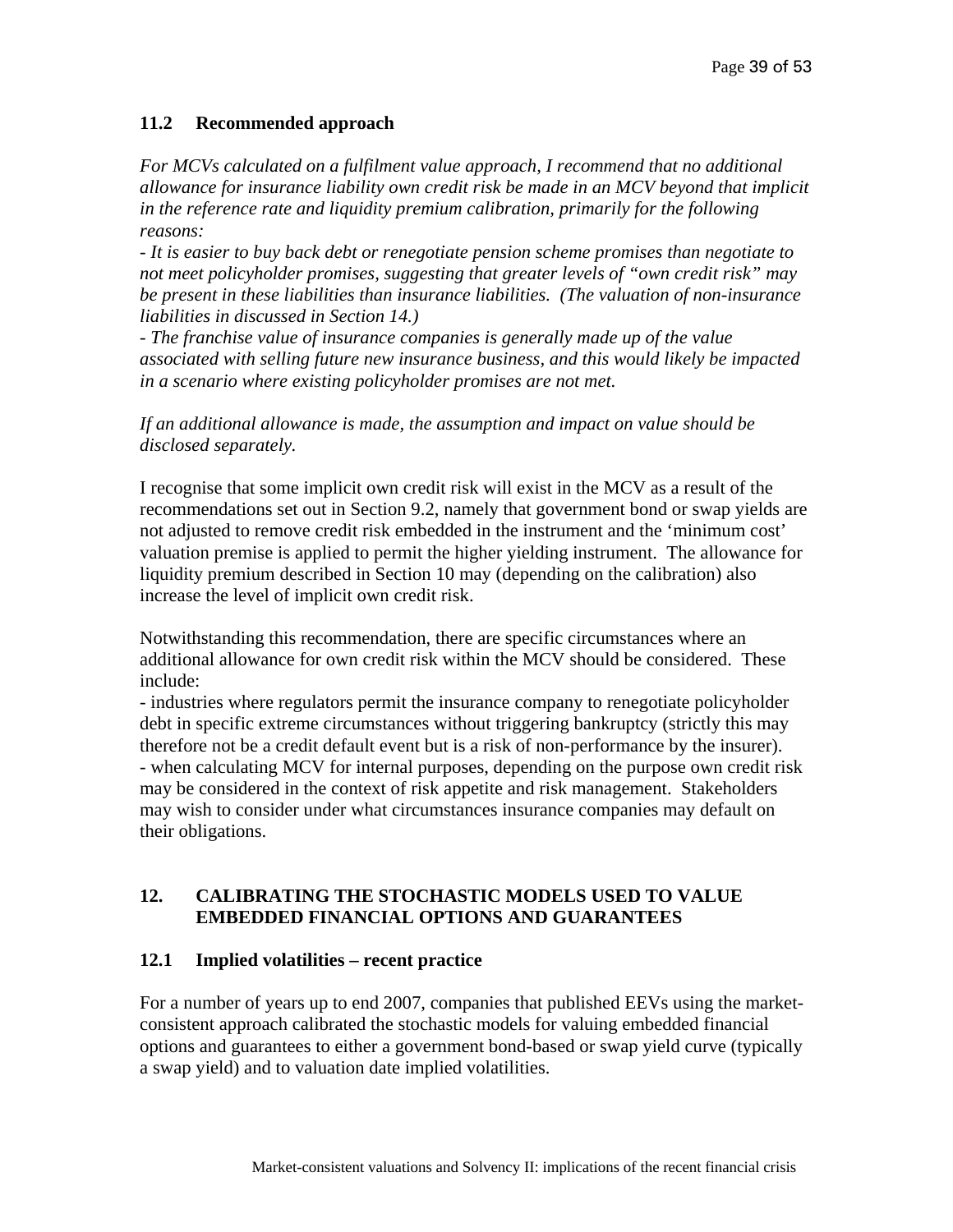However, at end 2008 many companies departed from this practice. Table 12.1 summarises practice among CFO Forum companies (for source see  $x$ ).

Reasons provided within the relevant publications for not using valuation date implied volatilities included a lack of deep and liquid options markets, unusual characteristics in the options markets, dislocated financial markets and a practical inability to calibrate to higher volatilities.

| Table 12.1 Implied equity option and swaption volatilities within year-end 2008 'market-consistent'<br><b>EEV</b> or MCEV Principles publications |                               |                                                                                             |  |  |  |
|---------------------------------------------------------------------------------------------------------------------------------------------------|-------------------------------|---------------------------------------------------------------------------------------------|--|--|--|
| Company                                                                                                                                           | <b>EEV</b> or MCEV Principles | Calibration of implied equity option and swaption volatilities                              |  |  |  |
| Allianz                                                                                                                                           | <b>MCEV</b> Principles        | End September 2008                                                                          |  |  |  |
| Aviva                                                                                                                                             | <b>MCEV</b> Principles        | End August 2008                                                                             |  |  |  |
| AXA                                                                                                                                               | <b>EEV</b> Principles         | Average during 2008                                                                         |  |  |  |
| <b>CNP</b>                                                                                                                                        | <b>MCEV</b> Principles        | Average during 2008                                                                         |  |  |  |
| Fortis                                                                                                                                            | <b>EEV</b> Principles         | End December 2008                                                                           |  |  |  |
| Generali                                                                                                                                          | <b>EEV</b> Principles         | End June 2008                                                                               |  |  |  |
| Hannover Re                                                                                                                                       | <b>MCEV</b> Principles        | End November 2008                                                                           |  |  |  |
| Munich Re                                                                                                                                         | <b>EEV</b> Principles         | End December 2008                                                                           |  |  |  |
| Old Mutual                                                                                                                                        | <b>MCEV</b> Principles        | End September 2008 for US\$ swaptions only; end<br>December 2008 for all other calibrations |  |  |  |
| Prudential                                                                                                                                        | <b>EEV</b> Principles         | Not applicable                                                                              |  |  |  |
| <b>Scottish</b><br>Widows                                                                                                                         | <b>EEV</b> Principles         | End December 2008                                                                           |  |  |  |
| <b>Standard Life</b>                                                                                                                              | <b>EEV</b> Principles         | End December 2008                                                                           |  |  |  |
| Zurich                                                                                                                                            | <b>EEV</b> Principles         | Average during 2008                                                                         |  |  |  |

Practice within market-consistent primary accounts and regulatory returns was less clear.

1. Disclosed that end November was used for practical reasons and that this was similar to an end December calibration.

Interestingly, by end  $2009$ <sup>x</sup> shows how these companies had all returned to calibrating the implied equity option and swaption volatilities to end December 2009. These companies generally did not indicate whether this change of methodology was driven by changes in the views of the depth and liquidity of options markets or changes in the levels of option prices.

### **12.2 Stochastic model calibration – key consideration**

The following is a key consideration when calibrating the stochastic model used to value embedded options and guarantees:

### *In an MCV, is it desirable for the stochastic model to reproduce the market prices of relevant traded options with features most similar to those of the liabilities?*

Provided it is accepted that reproducing market prices of relevant traded options is a desirable feature, then practitioners have a choice when calibrating the stochastic model: - observed implied volatilities can be used only if standard Black Scholes (equity) or Black's Formula (fixed interest) models are used and the reference rate used is the swap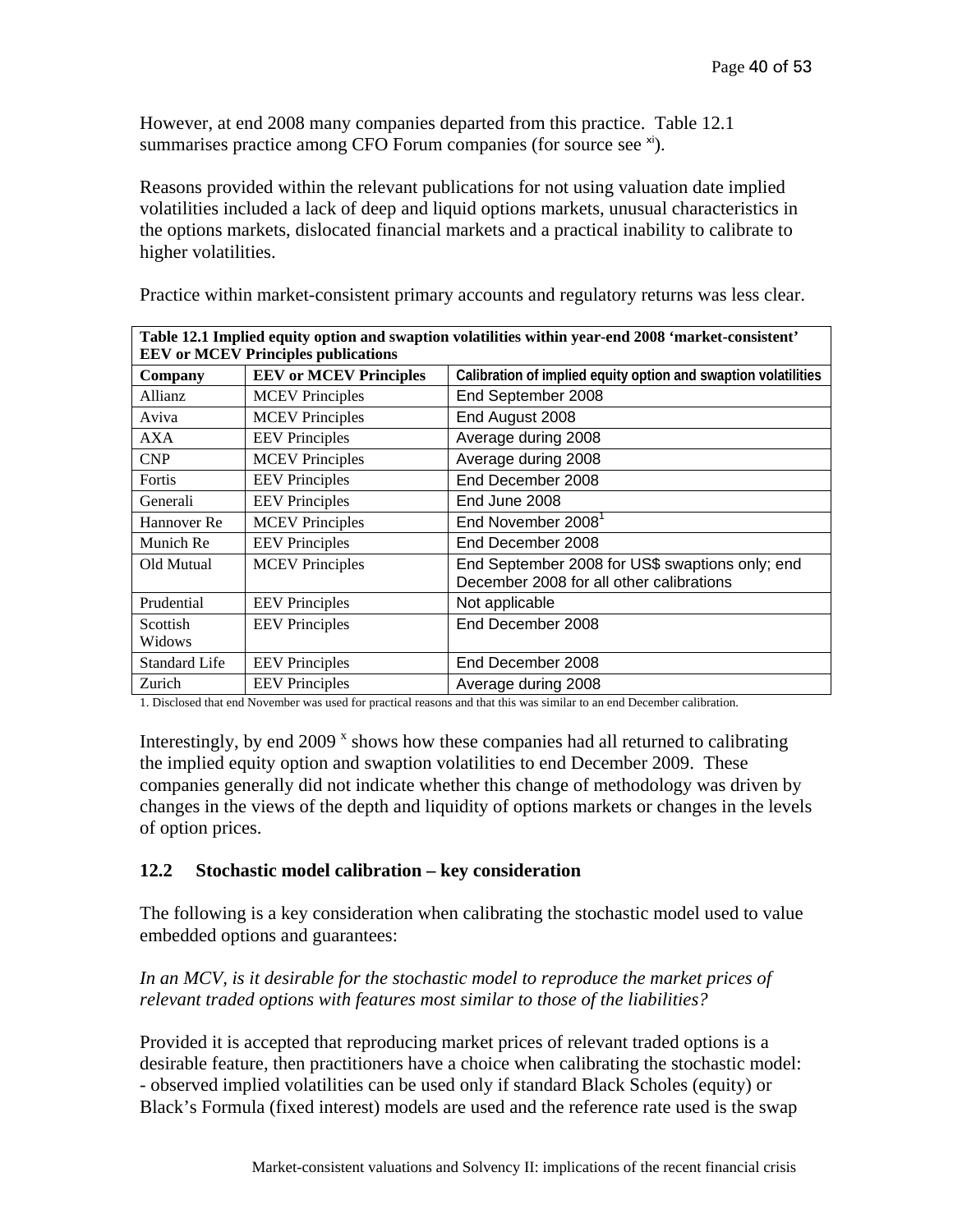yield curve. This reflects the standard practice among investment market traders in quoting implied volatilities.

- if a different stochastic model or reference rate is used, then the implied volatility set in the stochastic model may need to be different from observed implied volatilities to ensure the market prices of traded options are reproduced in the model.

Some practitioners argue that there is too much credit risk in the traded options market and that this credit risk should be removed by replacing the swap yield curve (underpinning implied volatility quotes) with the government bond yield curve $^{xxvi}$  $^{xxvi}$  $^{xxvi}$ .

## **12.3 Recommendations**

## **12.3.1 Calibration to market prices of deep and liquid options markets**

*I believe that reproducing the market prices of relevant traded options is a desirable feature of a market-consistent stochastic model. Similar to my recommendations in section 9.2.1, I believe this leads to a valuation with some but not "too much" credit risk, and leads to a valuation with more realism and reliability than the alternative of attempting to remove the instrument's credit risk from the valuation.* 

Reasons are similar to those set out in Section 9.2.1.

### **12.3.2 The 'minimum cost' valuation premise and the financial crisis**

Some practitioners argue that due to the market dislocation or because of "illiquidity", stochastic models used to value options and guarantees should use implied volatilities calibrated to periods prior to the valuation date or should be averaged.

Such arguments do not appear to recognise that (unlike with the fixed interest markets and valuation of non-option cash flows), there are only two methods of matching embedded financial options and guarantees:

- the purchase of traded options. In most currencies, there is only one traded equity options and fixed interest options market (unlike with fixed interest markets more generally). This generally rules out using the 'minimum cost' valuation premise to justify a higher reference rate.

- dynamic hedging, which involves buying and selling assets at short notice. This means it is generally not possible to capture a liquidity premium in an ALM strategy designed to match liability embedded financial options, as by nature the insurer requires liquidity in the matching instruments.

*Applying consistency with fair value developments and hence with the asset valuation, arguments to adjust assets or liabilities away from observed market prices should be based on evidence that orderly market prices would differ from observed market prices, and not on evidence that market prices of traded options appear high compared to recent observations.*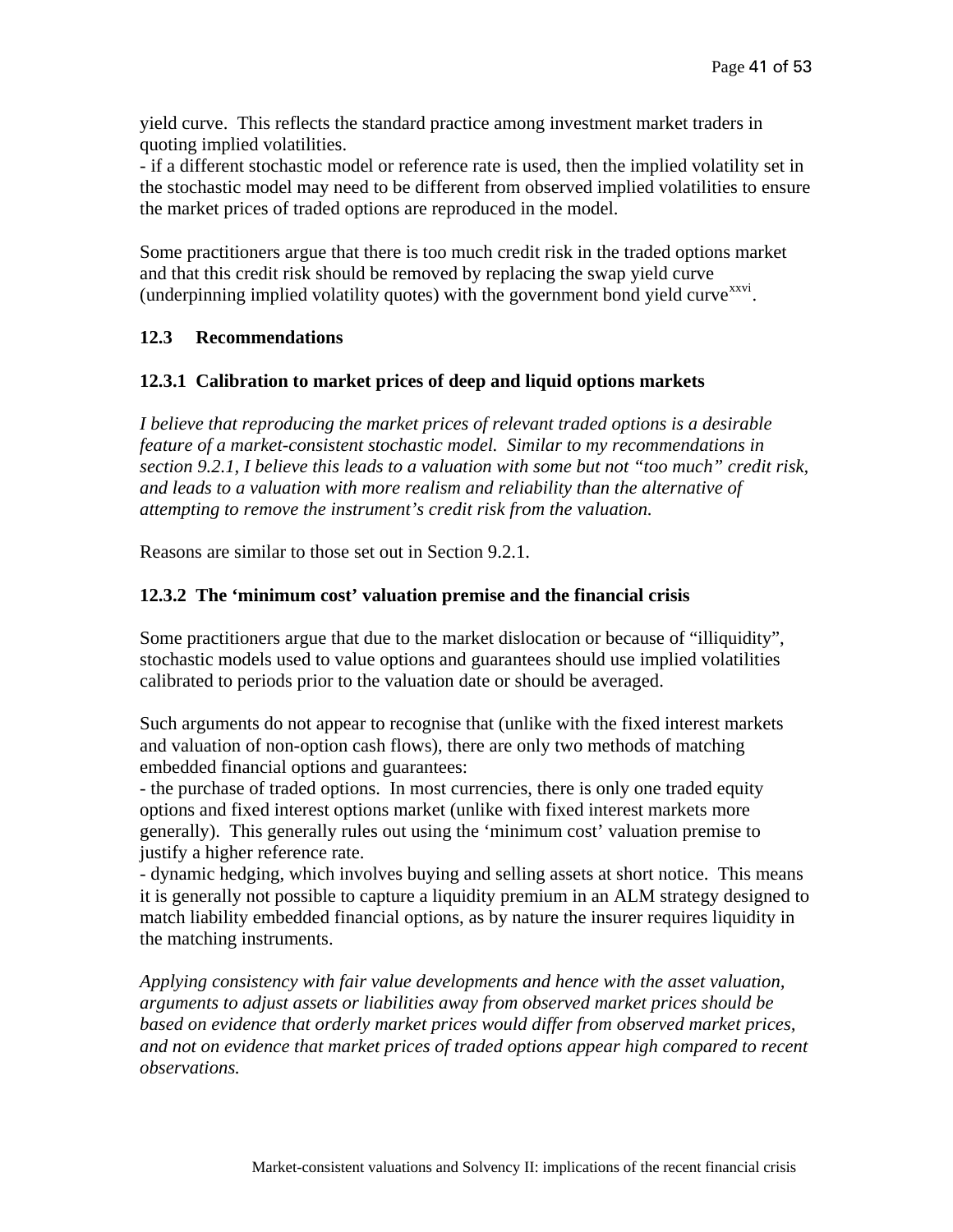*In particular, evidence exists to suggest that certain derivative markets (in particular swaptions markets) have continued to function well during the financial crisis; for such markets, the case for adjusting the calibration away from market prices of options observed at the measurement date is not clear to me.* 

*Given this background, when valuing material liability embedded financial options and guarantees I generally recommend using a swap yield curve reference rate with no upwards adjustment for a liquidity premium and valuation date implied volatilities.* 

*This is particularly the case if equivalent option assets continue to be valued at market value. In such circumstances, calibrating the stochastic model to a date prior to the valuation date or an average of past dates (as observed in Table 12.1) may lead to an inconsistency between the asset and liability valuations, unless the asset valuation is adjusted accordingly.* 

### **12.4 Justifying valuation adjustments in blocks of business with material embedded financial options and guarantees**

The recommendations set out in section 12.3 may appear to imply that the main way of valuing a block of business with embedded financial optionality is to use a swap yield curve with no MCV liquidity premium and valuation date-calibrated implied volatilities. (Alternatively, adjustments can be made to both the reference rate and the implied volatility to ensure market prices are reproduced.)

This ignores two credible rationales for making adjustments:

## **12.4.1 Allowance for a liquidity premium in valuing blocks of business with material embedded financial options and guarantees**

The discussion relating to setting the reference rate in section 9 and permitting a liquidity premium in section 10 was in the context of valuing non-option business.

When valuing business with material embedded financial options and guarantees, it is possible to consider the business as comprising a sub-block of business without embedded financial options, and the remainder sub-block which contains the embedded financial options.

This perspective is perhaps easiest when considering the business from a "call option plus cash" perspective, rather than a "put option plus share" perspective. This perspective is set out in more depth in a with-profits fund context in Dullaway & Needleman (2003) and originates from put-call parity.

## **Figure 12.2 Put-call parity**

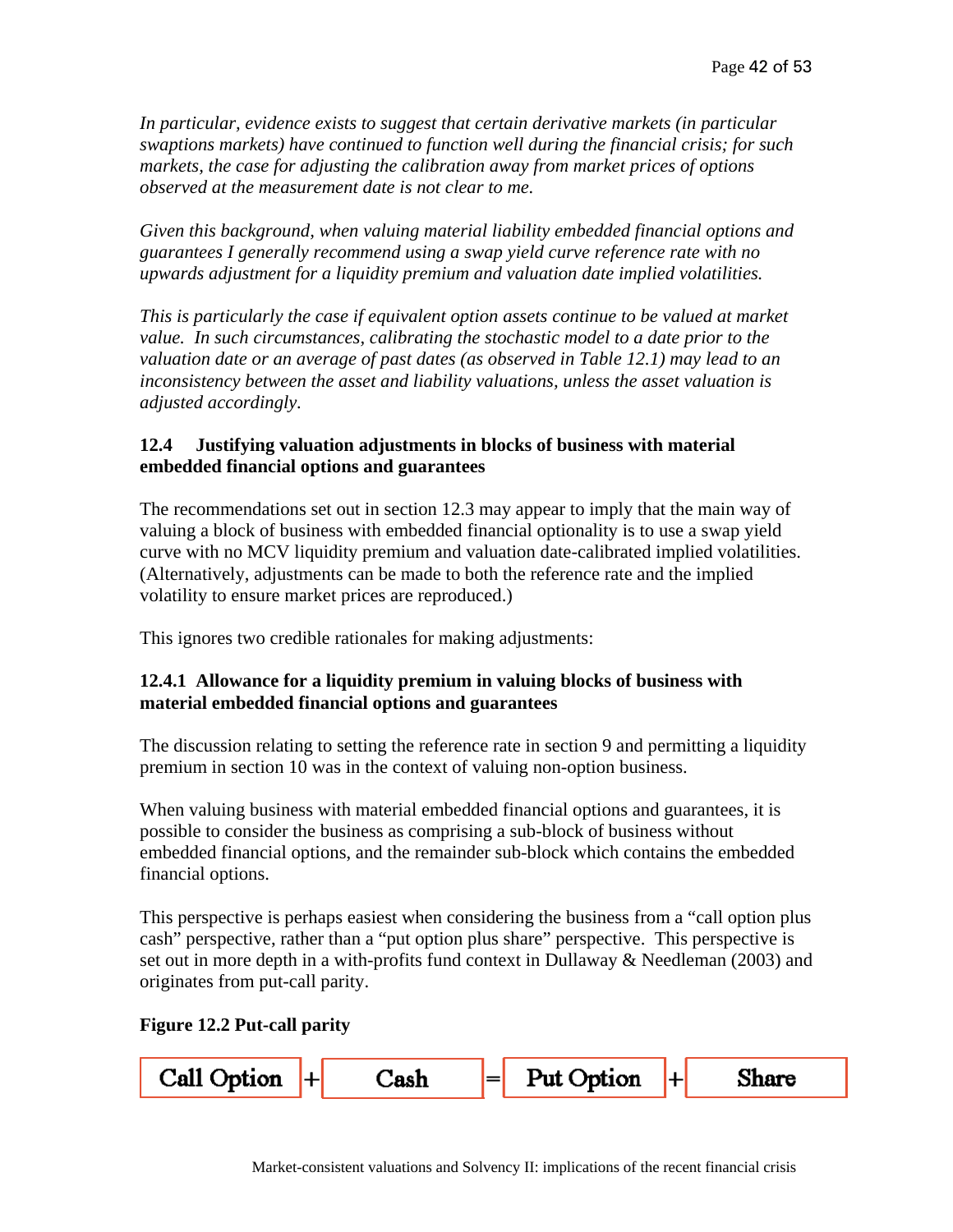At times of material illiquidity in asset markets, it is possible that an insurer would be able to hold illiquid assets to match predictable and stable cash flows and hence may be able to earn substantial illiquidity risk premiums without incurring the extra risk. These illiquid assets are represented in Figure 12.2 by "cash".

The question then is whether an insurance company can justify the use of a liquidity premium in the valuation of the sub-block without embedded financial options, given the restrictions set out in Section 10. These restrictions may be more onerous for such business. For example, the ability to capture liquidity premium may be limited if there are restrictions on the investment strategy of the block of business in question. This is often the case with participating business.

The restrictions may lead to a much smaller liquidity premium adjustment being reasonable for an overall block of business with material embedded financial options and guarantees, as the liquidity premium would only be applicable for the proportion of the business in the sub-block without financial options, and the estimation of such an adjustment is not straightforward.

One caveat is to ensure under such an approach that the stochastic model valuing the option is calibrated to call option implied volatilities, not put option implied volatilities. Call option implied volatilities may be higher if, as a result of the application of the above liquidity premium argument, call options become more popular in the market than put options.

As far as I am aware, no insurance company or standard setter has published this perspective as a rationale for reducing the MCV liabilities from that which would arise using a swap yield curve with no liquidity premium adjustment and implied market volatilities. It would be a challenging explanation to provide to an external user.

#### **12.4.2 Mark-to-model the stochastic calibration**

Consistent with the recommendations found in section 8.2.2, for certain option liability calibrations a mark-to-model calibration can be justified on the grounds of a lack of deep and liquid market options market.

However, to ensure consistency with the valuation of assets, such an approach should consider the IASB (2009a) fair value measurement objective "the price that would be received to sell an asset ... in an orderly transaction between market participants at the measurement date" and the other recommendations found in section 8.2.2. It is not clear to me why calibrating instead to historic implied volatilities or averaging implied volatilities over a period (practice found in Table 12.1) helps to fulfil this objective.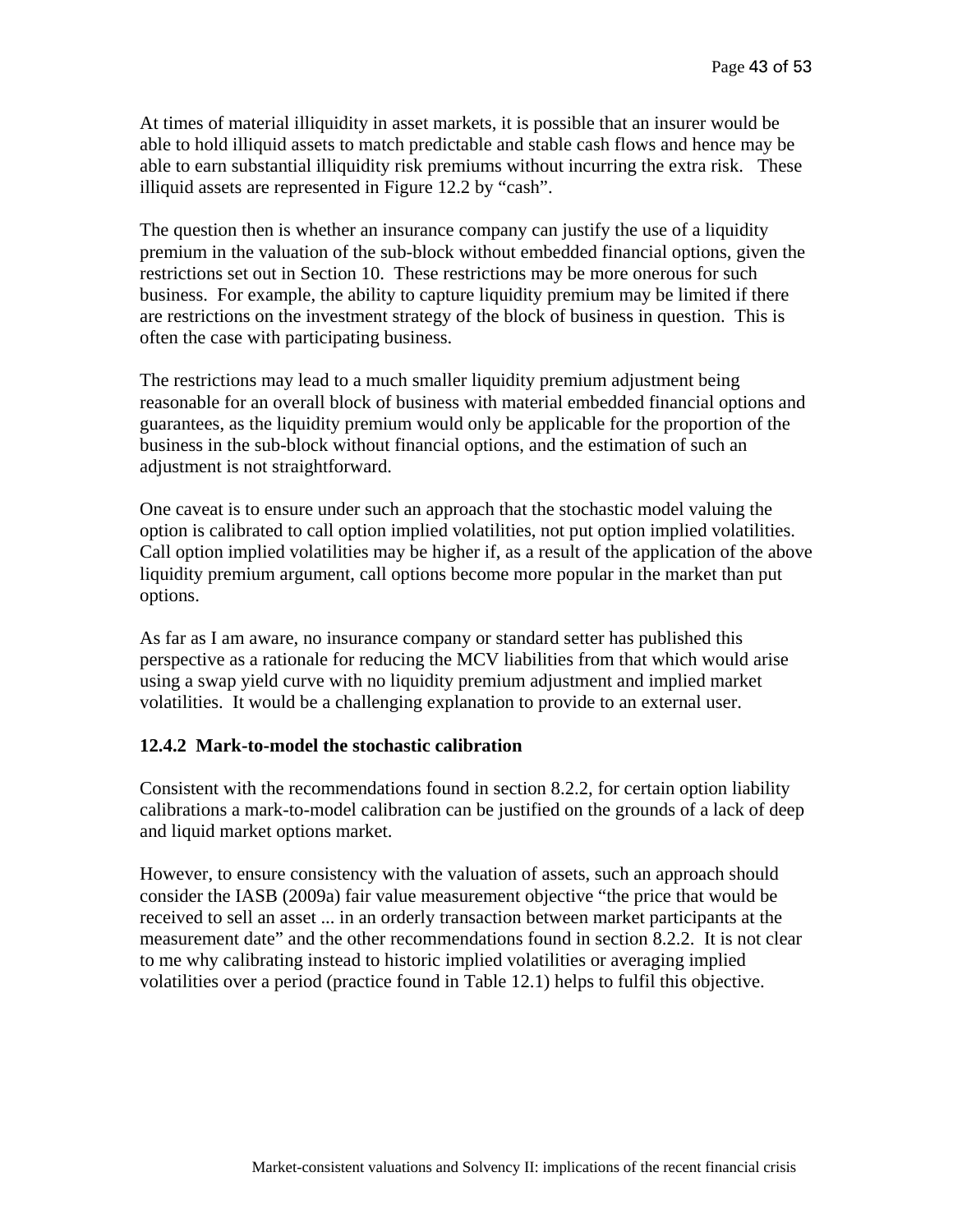### <span id="page-43-0"></span>**13. THE ALLOWANCE FOR NON-HEDGEABLE RISK**

#### **13.1 Introduction**

The allowance for non-hedgeable risks (NHR) is a major element of an MCV where much judgement applies, given that by definition no reliable market price exists to calibrate the assumptions. The allowance for NHR requires considering both the best estimate non-economic assumptions and the calibration of any additional risk margin.

This section debates whether an MCV of insurance liabilities requires a risk margin in respect of non-hedgeable risks (NHR). Proposed future regulatory, primary accounts, and embedded value approaches to allowing for NHR are outlined below.

For Solvency II, Article 77(5) of the Directive sets the broad framework for risk margins for NHR, based on the cost of capital required to support these risks over the period to run-off of the liability. CEIOPS (2009b, 2009d) on the *Risk Margin* goes further and proposes a cost of capital rate of at least 6% pa in addition to the risk-free rate.

The 6% or higher cost of capital rate proposed in CEIOPS (2009b, 2009d) is perhaps due to the interpretation of Article 77(3) which states "The risk margin shall be such as to ensure that the value of the technical provisions is equivalent to the amount insurance and reinsurance undertakings would be expected to require in order to take over and meet the insurance and reinsurance obligations".

The 6% cost of capital rate proposed by CEIOPS for the risk margin has been followed in QIS5, however QIS5 appears to allow that some of the risk margin may be notionally allocated to compensate for risks not allowed for in the cash flows used to derive the best estimate liability. QIS5 states that "The best estimate is the average of the outcomes of all possible scenarios, weighted according to their respective probabilities. Although, in principle, all possible scenarios should be considered, it may not be necessary, or even possible, to explicitly incorporate all possible scenarios in the valuation of the liability, nor to develop explicit probability distributions in all cases, depending on the type of risks involved and the materiality of the expected financial effect of the scenarios under consideration."

#### IASB (2010) states:

**"35 The risk adjustment shall be the maximum amount the insurer would rationally pay to be relieved of the risk that the ultimate fulfilment cash flows exceed those expected.** 

36 An insurer shall estimate the risk adjustment at the level of a portfolio of insurance contracts. Therefore, the risk adjustment shall reflect the effects of diversification that arise within a portfolio of insurance contracts, but not the effects of diversification between that portfolio and other portfolios of insurance contracts."

Appendix B of IASB (2010) provides extensive guidance in calculating the risk margin, with three alternative methods allowed: a confidence interval, a conditional tail expectation or a cost of capital approach.

The MCEV Principles (both June 2008 and October 2009 versions) require adjustments to be made to the value to allow for a cost of residual non-hedgeable risk (covered in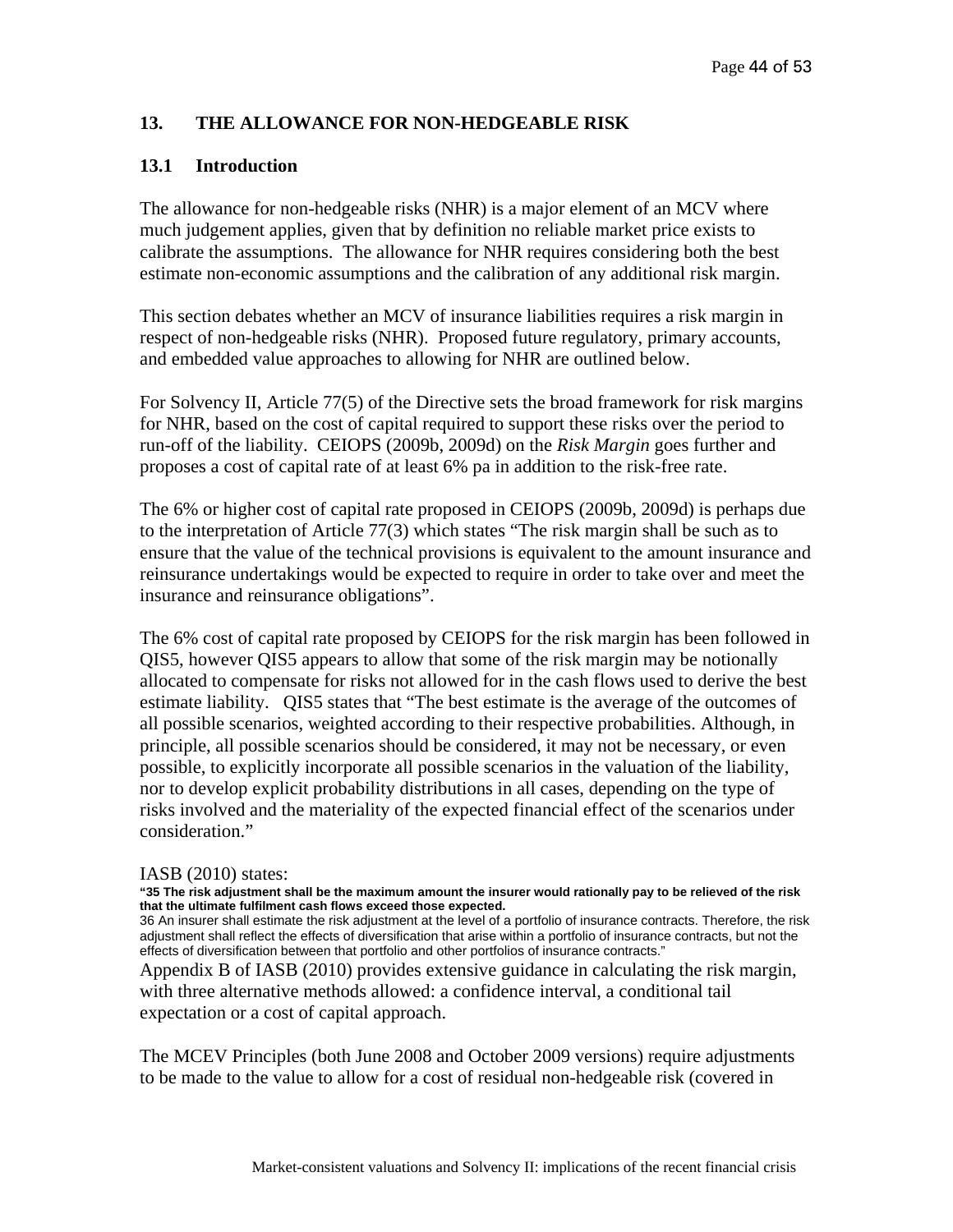Principle 9 and related Guidance). It is noted that a separate adjustment for tax and investment expense frictional costs on required capital is also required (Principle 8).

Within market-consistent publications to date, several approaches have been used to make the adjustments. In some part this divergence of approach may be the counterweight to differences in interpreting the requirement for best estimate shareholder cash flows. For example, where companies have not made any allowance for asymmetric and/or operational risk in the assessment of cash flow themselves they have compensated for this by incorporating a relatively heavy explicit allowance for non-hedgeable risk and vice versa. This approach is encouraged by G9.1 of the MCEV Principles, which states "the best estimate assumptions for non hedgeable risks…should reflect at least the mean expectation of outcomes of that risk variable. The total MCEV should allow for the mean impact of all non hedgeable risks on shareholder value. The additional cost of residual non hedgeable risks … should therefore take account of any additional cost that arises due to the difference between these two measures."

Absolute differences in the resultant reported MCV from the different approaches used to calculate the risk margin may therefore be quite small, although the perception of a lack of conformity may be important in its own right.

## **13.2 Recommendations**

*I recommend the following with respect to non-hedgeable risk:* 

*- An NHR process is followed to identify which non-hedgeable risks are not fully allowed for elsewhere in the valuation and therefore require some additional allowance. - the NHR risk margin is set taking into account the elements identified in the above process and also a small charge for uncertainty.* 

*- clear disclosures are included with the MCV to explain the outcomes of the above and the purpose of any additional allowance for non-hedgeable risk.* 

*To avoid doubt, I envisage the charge for uncertainty being much smaller than the recommendations found in CEIOPS (2009b, 2009c). The rationale is set out below.* 

*A recommended six step NHR process is set out in Figure 14.1 below and described in Foroughi et al (2008b). Although this process is designed to demonstrate compliance with the MCEV Principles, I believe that its application fits well with the recommendations found elsewhere in this paper and encourages good risk management.*

| Figure 13.1 A recommended six step process to allow for NHR within MCVs |  |  |
|-------------------------------------------------------------------------|--|--|
|                                                                         |  |  |

| <b>Best estimates</b><br><b>Risks not</b><br>included?<br>definition | <b>Asymmetric</b><br>impact on<br><b>MCV</b> | Interdepen-<br>dencies | Non-hedgeable<br>financial risk | <b>Consider</b><br>allowance for<br><b>NHR</b><br>uncertainty |
|----------------------------------------------------------------------|----------------------------------------------|------------------------|---------------------------------|---------------------------------------------------------------|
|----------------------------------------------------------------------|----------------------------------------------|------------------------|---------------------------------|---------------------------------------------------------------|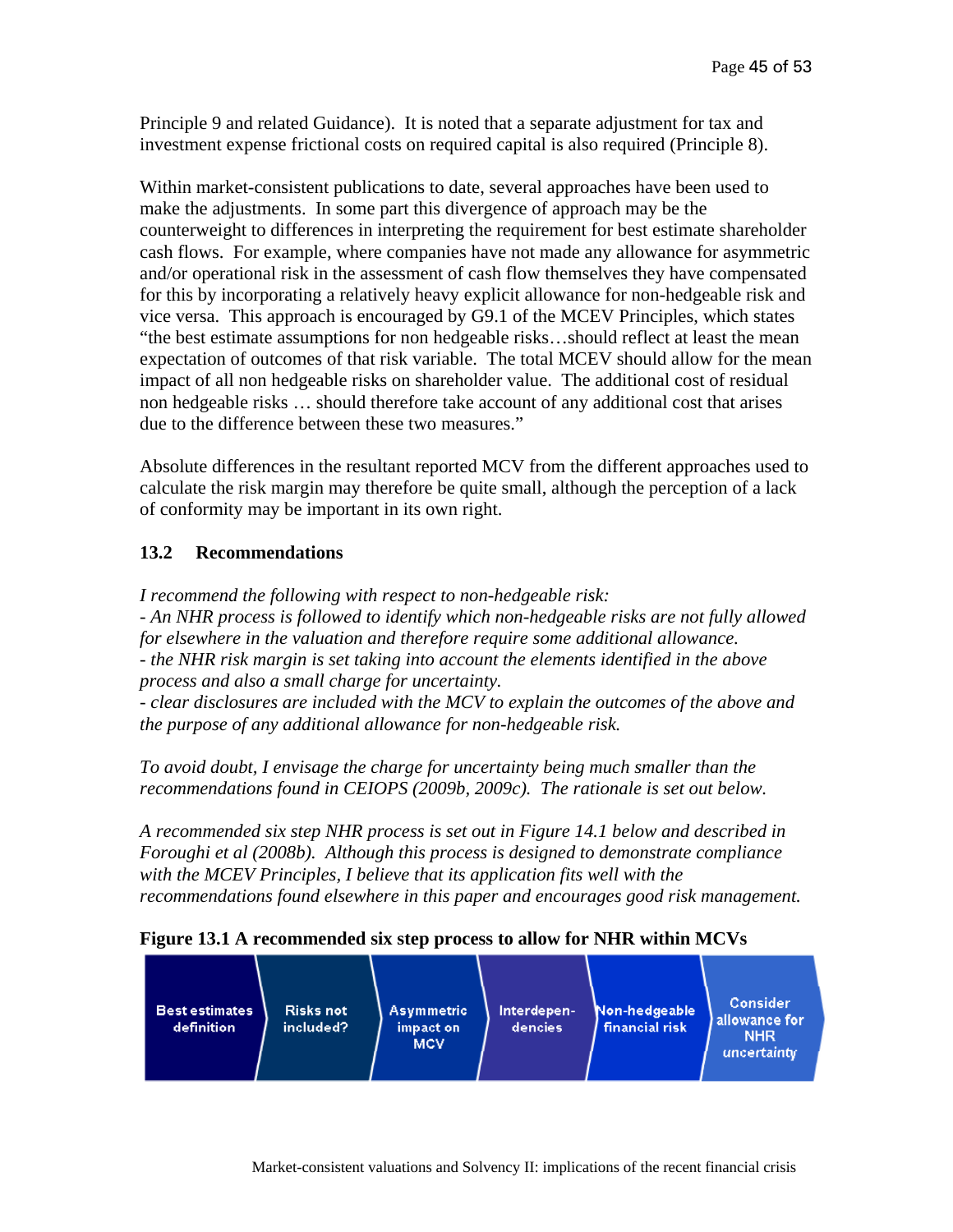## **Steps 1-5**

These steps are designed to identify which specific non-hedgeable risks may not be fully allowed for elsewhere in the valuation and therefore may require some specific additional NHR allowance. Examples include:

**- Step 1 Best estimates definition:** going forwards, best estimates are likely to be defined as a mean (probability-weighted average) of a risk distribution whereas historically this concept may not have featured in assumption setting processes.

**- Step 2 Risks not included:** operational risk, reinsurer credit risk

**- Step 3 Asymmetric impact on MCV:** participating business, taxation

**- Step 4 Interdependencies:** relationships between non-economic assumptions and market movements, for example dynamic policyholder behaviour

**- Step 5 Non-hedgeable financial risk:** regions where the markets available to calibrate the reference rate are only available at much shorter durations than the liabilities; a liquidity premium calibrated to longer durations than available illiquid asset markets; equity and property option derivatives markets

## **Step 6 Consider allowance for NHR uncertainty**

Finance theory suggests that little or no margin is required in relation to diversifiable risk beyond that required to cover the frictional costs (such as taxation, investment expenses, agency and financial distress costs) and to allow for risks which cannot be fully diversified. This is explained by the following:

If assets reflecting diversifiable risks were to attract a capital charge, they would generate a higher return than risk-free rates. An investor who purchased a large number of these assets would be able to reduce the variation in future outcomes to negligible proportions by diversification and still obtain a higher return than risk-free (law of large numbers). In addition, an investor may be able to find stocks that would benefit from adverse experience for the insurance company and hedge away a proportion of the impact of such risks (arbitrage). These two effects (law of large numbers and arbitrage) help support the conclusion that little or no margin is required in relation to diversifiable risk.

This finance theory can at first glance be challenged by utility theory, which states that investors do not have a nil risk tolerance and prefer certain cash flows to uncertain cash flows (even with the same expected value), a point noted in  $\frac{xxvii}{}$  $\frac{xxvii}{}$  $\frac{xxvii}{}$ .

The concept which bridges these two views is to understand that there are likely to be practical limits to the ability of investors in insurance companies to diversify. Effectively, the finance theory suggestion that no margin is required in relation to diversifiable risk is constructed assuming that the diversifiable risk can be perfectly diversified away. In practice, full diversification is not possible. However, once it is considered how quickly the diversification effect takes effect (provided all other risks are being considered elsewhere), it can be deduced that only a small charge is required for the inability of shareholders to fully diversify away diversifiable risk. The speed of this effect can be illustrated using a simple model, for examples see Dullaway & Whitlock (2005) and Bennett & Sias (2008).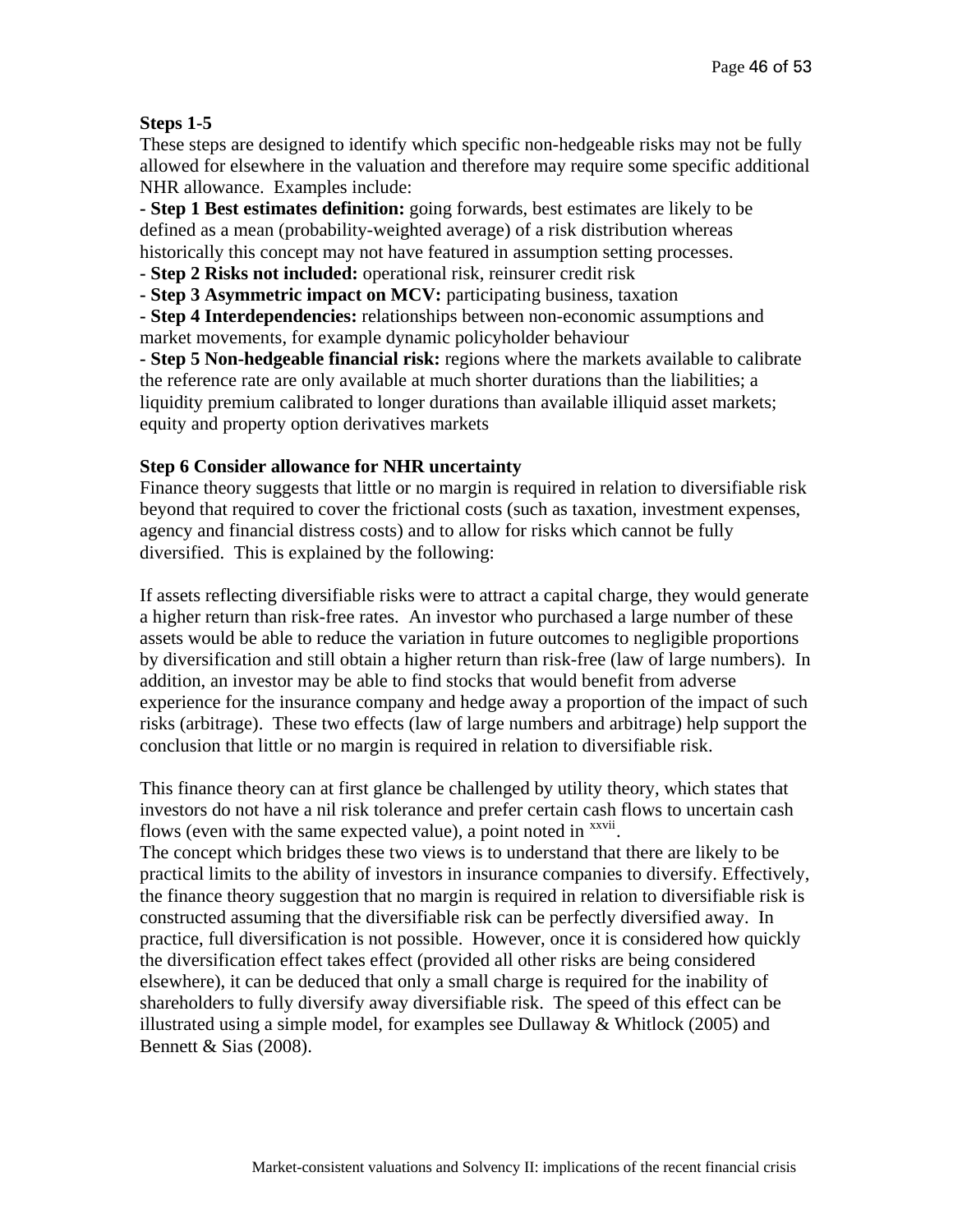<span id="page-46-0"></span>I recommend a much smaller allowance for uncertainty than that set out in CEIOPS (2009b, 2009c), primarily for the following reason:

A number of papers arguing for a large allowance for uncertainty<sup>[xxviii](#page-2-2)</sup> rely on analyses based on a study of observed weighted average cost of capital (WACC) in company share prices. These papers do not take into account that market and credit risk is allowed for directly in a market-consistent valuation, therefore there may be a double count of the allowance for risk if the charge applied to non-hedgeable risks is not reassessed and reduced to take into account that the WACC is significantly influenced by market and credit risk.

An alternative approach to calibrating the allowance for uncertainty would be to consider the insurance securitisation market. Such a calibration may be considered an upper bound for the allowance for uncertainty, given it would be affected by the market's depth and liquidity and by uncertainties in the quality of best estimates. The insurance securitisation market appeared to dry up during the financial crisis, but prior to September 2008 prices appeared to show that a calibration of the cost of capital rate much smaller than 6% would be appropriate.

# **14. VALUATION OF OTHER ASSETS AND LIABILITIES**

Sections 8 to 13 of this paper cover the calibration of financial instrument assets and insurance liabilities in a market-consistent valuation. Insurance company balance sheets typically contain a number of other elements. This section discusses two elements where directions in either Solvency II or IASB Phase II appear to be heading away from an economic approach:

(i) the valuation of deferred taxation assets and liabilities

(ii) the valuation of corporate debt liabilities

## **14.1 The valuation of deferred taxation assets and liabilities**

The Solvency II QIS5 specification states "The carry forward of unused tax credits and the carry forward of unused tax losses shall be calculated in conformity with international accounting standards as endorsed by the EC", directing the reader to the relevant international accounting standard IAS 12 *Income Taxes*.

However there are two non-market-consistent aspects of IAS 12 when it comes to valuing deferred tax assets and liabilities:

- no discounting is permitted

- a deferred tax asset or liability should be set up if the future cash flow is "probable" to arise i.e. greater than 50% probability.

*I recommend that deferred taxation assets and liabilities are valued using a consistent approach to the rest of the valuation, in particular including the effect of discounting and excluding any restriction if the future cash flow is deemed not "probable" to arise.*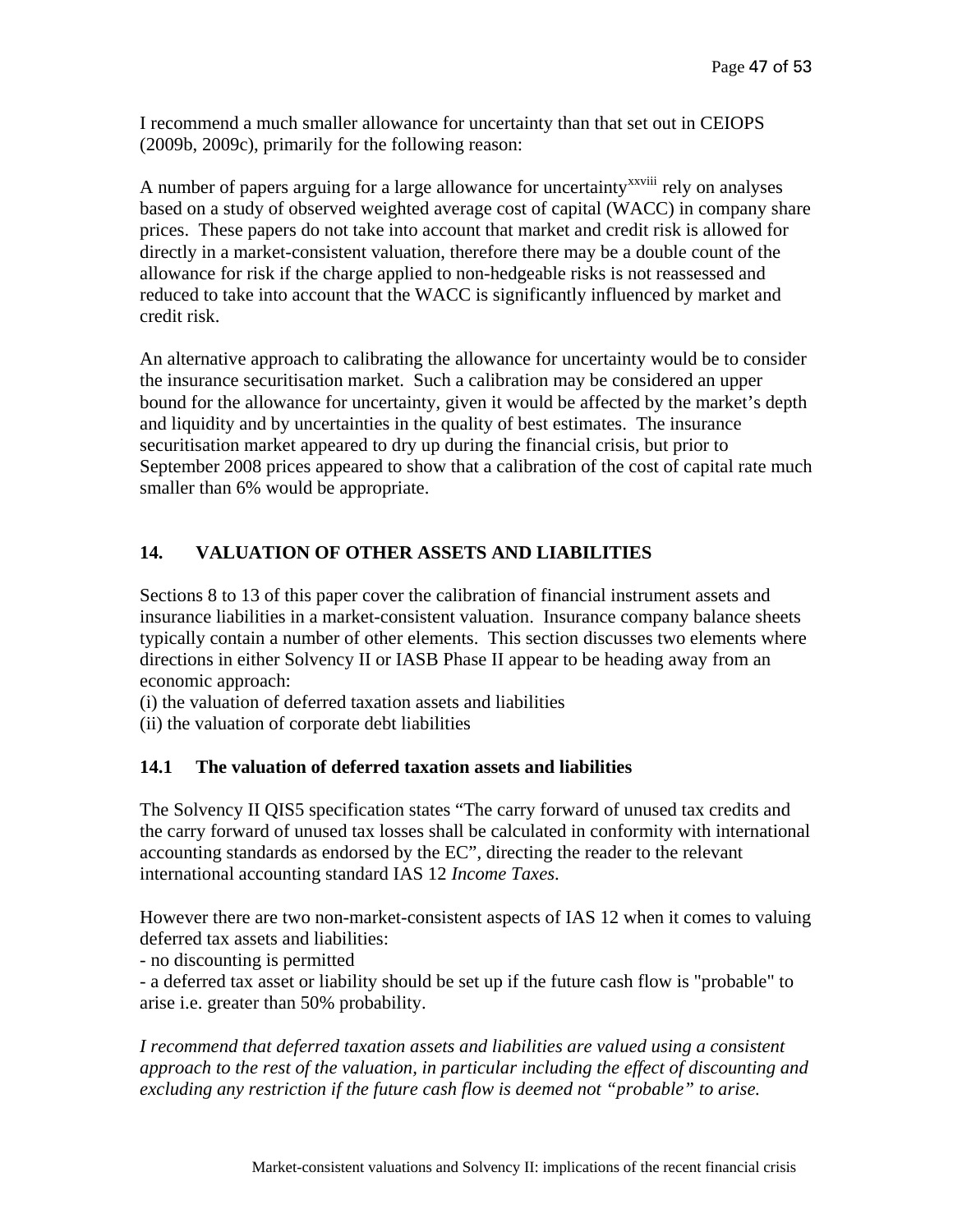<span id="page-47-0"></span>*I recommend that tax asymmetries should be considered in the overall valuation, either directly in the valuation of deferred taxation assets and liabilities or elsewhere for example the allowance for non-hedgeable risk.* 

### **14.2 The valuation of corporate debt liabilities**

IAS 39 currently permits companies to value corporate debt liabilities at either amortised cost or fair value, and both practices are widespread in current insurance company accounts.

The CFO Forum 2009 MCEV Principles follow the original EEV Principles in generally requiring in the guidance that corporate debt liabilities are valued at fair value. However, a number of companies that value debt at amortised cost in the IFRS follow that practice in their EEV or MCEV publications, disclosing this aspect of non-compliance with the EEV or MCEV Principles' guidance.

The Solvency II QIS5 specification states:

"Financial liabilities shall be valued in conformity with international accounting standards as endorsed by the EC upon initial recognition for solvency purpose. Subsequent valuation has to be consistent with the requirements of Article 75 of the framework directive, therefore no subsequent adjustments to take account of the change in own credit standing shall take place. However adjustments for changes in the risk free rate have to be accounted for subsequently."

I interpret this to mean that QIS5 debt is valued at neither amortised cost nor fair value after day 1, instead it is valued using the level of credit risk inherent in the instrument's value upon initial recognition, and the level of the risk-free rate at the valuation date. It is not clear to me whether in the last sentence of the above quote the term "risk free rate" excludes or includes a liquidity premium, and if the latter the level of liquidity premium to be assumed.

*I recommend that corporate debt liabilities are valued at fair value to ensure consistency*  with the rest of the valuation, and so include the effect of own credit risk in the market *value without adjustment.* 

### **15. PROCYCLICALITY AND MITIGATING MEASURES**

#### **15.1 Description of procyclicality**

There is a macroeconomic risk that a market-consistent reporting framework can lead to procyclicality. Market values fall at times of financial crisis, which can threaten insurers' solvency. In order to protect solvency, insurers may therefore sell higher risk assets to fund the purchases of lower risk assets. This may in itself lead to further market value falls, again further threatening solvency.

To date, most regulatory regimes have contained discretion in the solvency calculations, and there are a number of elements within regulatory regimes which contain countercyclical elements in the methodology and assumptions. With the onset of Solvency II, this discretion and counter-cyclicality may reduce.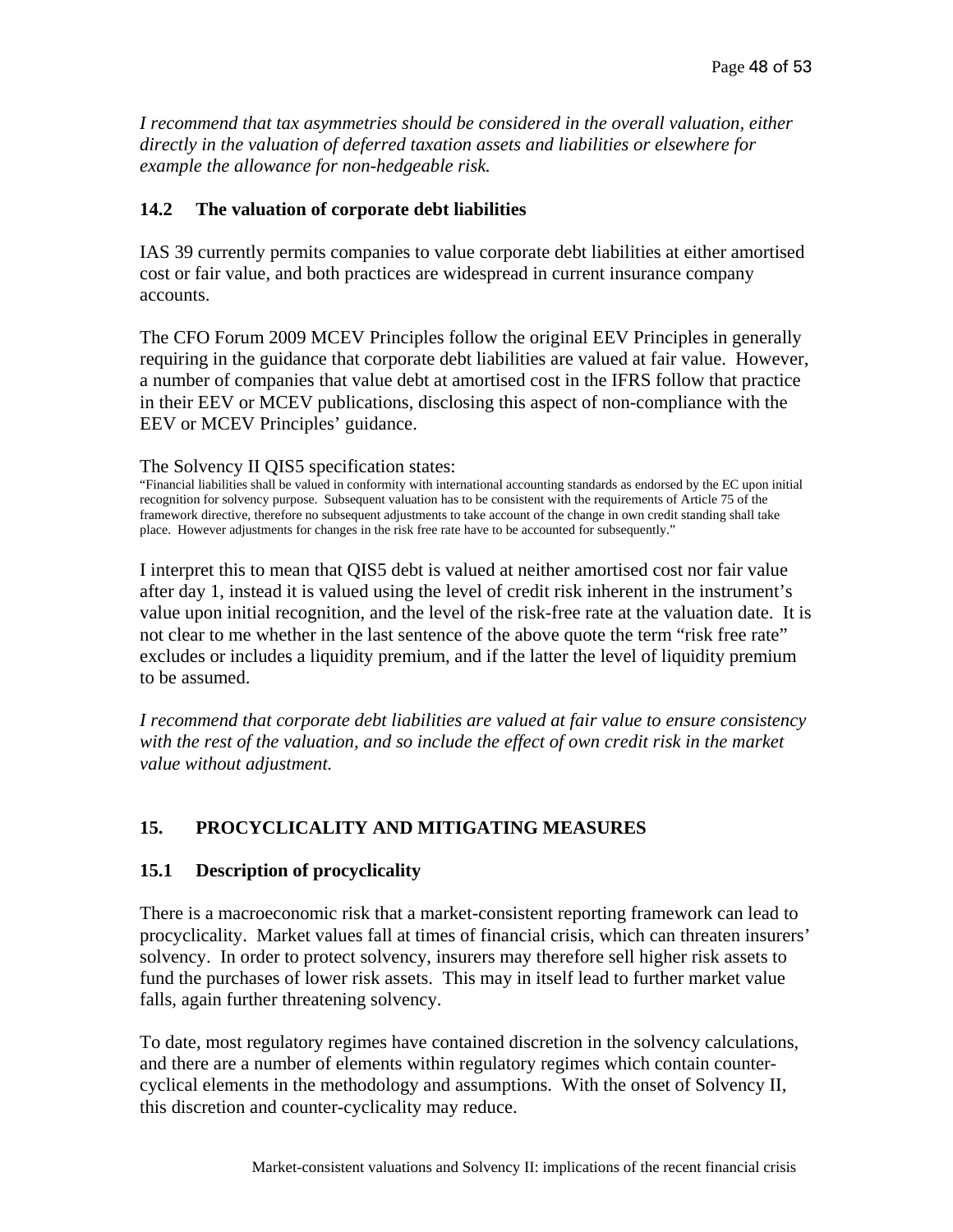### **15.2 Recognition within Solvency II**

It is noted that the Solvency II Directive recognises this risk. Paragraph (16) page 9 of the Directive states "The main objective of insurance and reinsurance regulation and supervision is the adequate protection of policy holders and beneficiaries. The term beneficiary is intended to cover any natural or legal person who is entitled to a right under an insurance contract. Financial stability and fair and stable markets are other objectives of insurance and reinsurance regulation and supervision which should also be taken into account but should not undermine the main objective."

The Commission has identified that transitional provisions are necessary in the case of discount rates to ensure a smooth transition to Solvency II and avoid temporary market disruption. QIS5 will test the impact on the basis that Solvency II is fully implemented and also what the position would be with the benefit of grandfathering.

### **15.3 Possible mitigating measures**

Some possible mitigating measures are set out below. Specific recommendations are not provided in this paper.

1. Stakeholders (including regulators) should base decisions on multiple metrics and not just a market-consistent valuation framework, and should use judgement in assessing the relevance of each metric to the decisions being made.

This is similar to the background leading to the recommendation in this paper that companies develop a financial reporting pack as set out in Section 6. Different metrics can provide different insights into business performance.

2. Stakeholders should recognise that theories such as the efficient market hypothesis do not hold, particularly at times of financial crisis, and hence enable some flexibility in the valuation of assets and liabilities.

The highest-and-best-use asset valuation premise, the 'minimum cost' liability valuation premise and the MCV liquidity premium and allowing a certain level of own credit risk, as described earlier in this paper, are examples where observed inefficiencies in the market are taken into account in the valuation, forming a counter-cyclical effect.

3. The regulatory framework should enable flexibility in the capital requirements (i.e. capital required to be held in addition to that required to meet market-consistent liabilities) at times of financial crisis, to ensure that enforced regulatory or management actions recognise the potential short-term nature of the financial crisis.

4. On the other hand, the onus is on stakeholders to ensure capital requirements in benign financial times are sufficient to absorb losses during financial crises, taking into account levels of asset liability mismatch risk.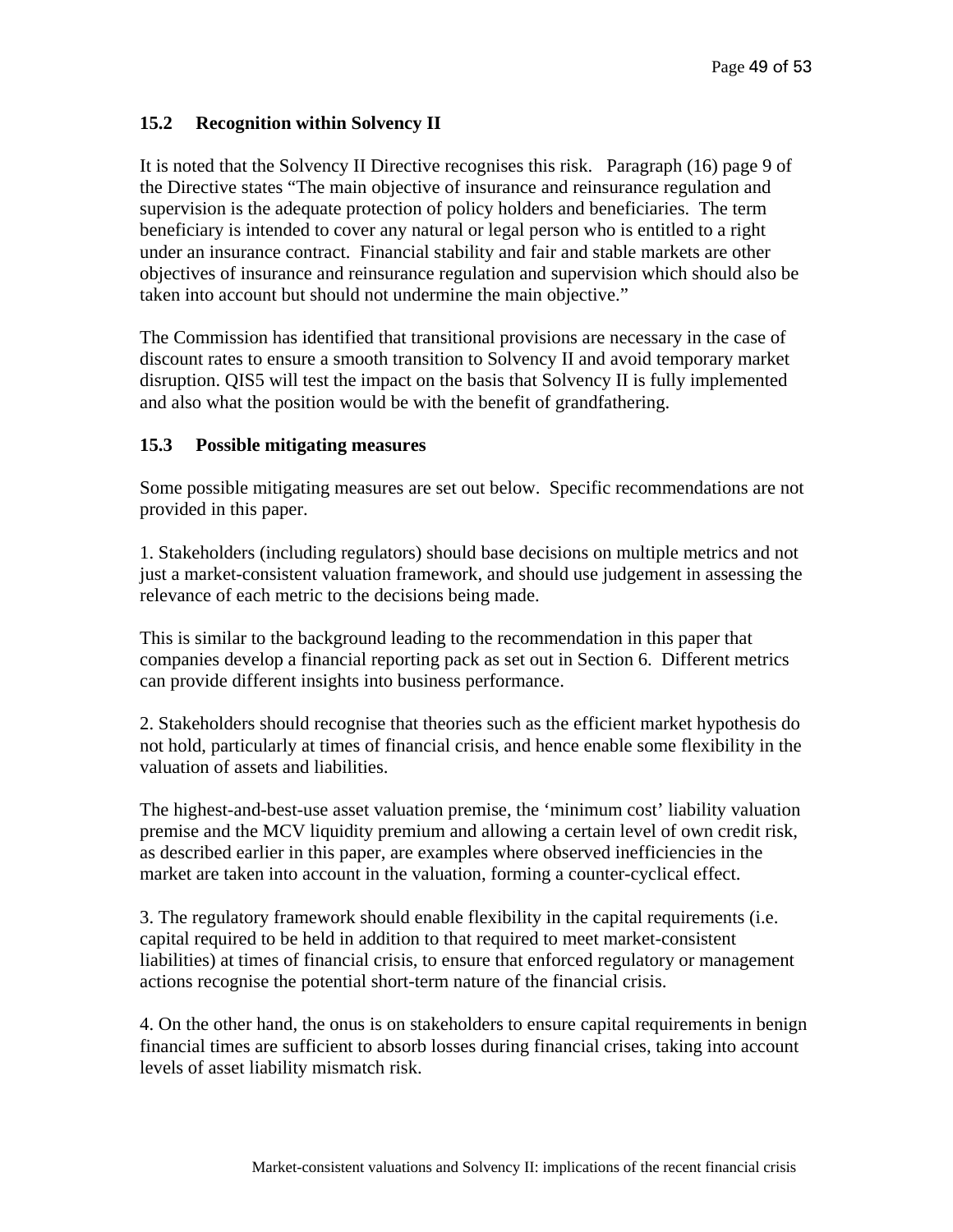### <span id="page-49-0"></span>**16. A FINAL THOUGHT**

I recognise that debates are ongoing in many areas raised in this paper and outcomes are by no means certain. Recommendations in this paper are provided for experienced practitioners and standard setters to take on board. I look forward to a day where a consensus is reached that is both credible and reliable.

#### **ACKNOWLEDGEMENTS**

I would like to thank all my friends and colleagues who helped provide comments on various drafts of this paper and its previous version *Market-consistent valuations and the implications of the recent financial crisis* presented to the 2010 International Congress of Actuaries in March 2010, in particular: Clive Aaron, Stuart Butler, Neil Chapman, Theresa Chew, James Creedon, Alexander Dollhopf, Gillian Foroughi, James Harrison, Niamh Hensey, Anton Kapel, Derk Kleinrensing, Dominique Lebel, Michael Reid and Paul Whitlock.

### **COPYRIGHT AND DISCLAIMER**

This paper is copyright 2010 Towers Watson.

This paper sets out my personal views, which may not correspond with Towers Watson. I am responsible for any errors that may appear in this paper.

Companies implementing market-consistent valuations should seek professional advice and not rely on the views set out in this paper.

#### **REFERENCES**

AARON, C., BAUSE, S., BUCK, C., CARTIER, J-F., CREEDON, J., ESCUDERO, A., FOROUGHI, K., GOSE, B., GUIRY, C., HARRISON, J., HUGMARK, T., MILTON, A., PATER, G., VANDENBOSCH, G. (2010). 2009 EEV/MCEV: Greater consistency, challenges remain, *Towers Watson Insights*, May ACTUARIAL SOCIETY OF SOUTH AFRICA (2008). PGN 110 Allowance for embedded investment derivatives.

AMP (2003). Proposal to demerge – explanatory memorandum.

ANDERSON, J. C. H. (1959). Gross premium calculations and profit measurement for non-participating insurance. *Transactions of the Society of Actuaries*, **XI**, 357-394

BENNETT, J. A. & SIAS, R. W. (2008). Portfolio diversification, November.

BLIGHT, P., KAPEL, A. & BICE, A. (2003). Market-consistent economic valuations for the wealth management industry. *Institute of Actuaries of Australia*.

BOOTLE, R. (2010). Business Comment, *The Daily Telegraph,* Monday January 11 2010. BUCK, C. A. & BOCHANSKI, S. J. (2009). MCEV: The Right Reporting Standard for Volatile Times? *Watson Wyatt Publication*.

BYRNE, F. and DULLAWAY D. (2009). The market-consistent value of liabilities and the credit crunch, *Life & Pensions*, January.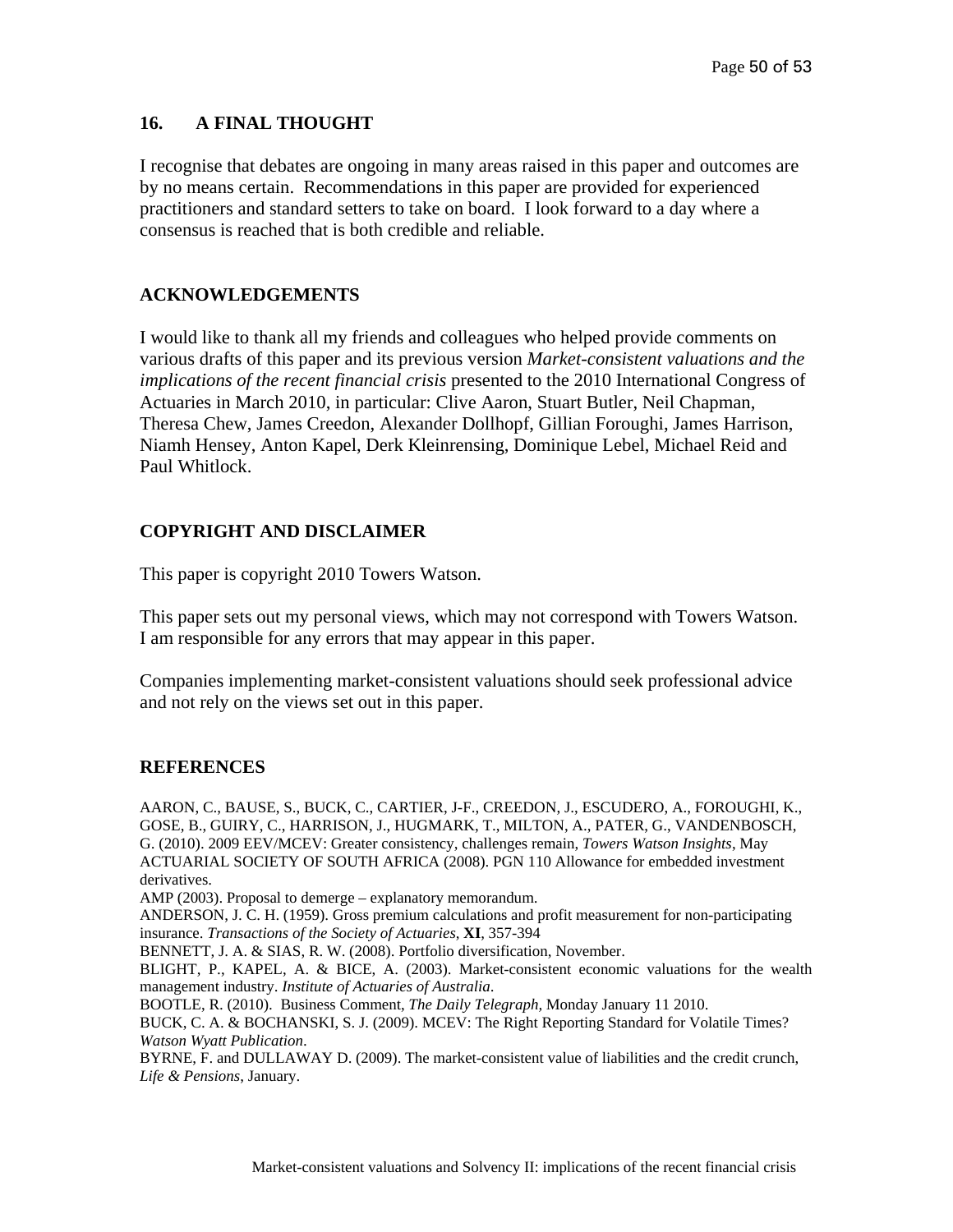CEIOPS (2009a). Consultation Paper no. 40 Draft CEIOPS Advice for Level 2 Implementing Measures on Solvency II: Technical Provisions – Article 86 (b) risk free interest rate term structure, July.

CEIOPS (2009b). Consultation Paper no. 42 Draft CEIOPS Advice for Level 2 Implementing Measures on Solvency II: Technical Provisions – Article 86 (d) Calculation of the Risk Margin, July.

CEIOPS (2009c). CEIOPS' advice for Level 2 Implementing Measures on Solvency II: Technical Provisions – Article 86 (b) risk free interest rate term structure (former CP 40), November.

CEIOPS (2009d). CEIOPS' advice for Level 2 Implementing Measures on Solvency II: Technical Provisions – Article 86 (d) Calculation of the Risk Margin (former CP 42), November.

CEIOPS (2010). Taskforce on the illiquidity premium – report, March

CFO FORUM (2004). European Embedded Value Principles and Basis for Conclusions, May

CFO FORUM (2008). Market Consistent Embedded Value Principles and Basis for Conclusions, June

CFO FORUM (2009). Market Consistent Embedded Value Principles and Basis for Conclusions, October (revised to permit liquidity premium)

CFO FORUM / CRO Forum (2010). QIS5 Technical Specification Risk-free interest rates, April

COLLINS, S. A. & KEELER, D. J. (1993). Analysis of life company financial performance. Paper presented to the *Staple Inn Actuarial Society*.

COUGHLAN, A., DEMERLE, E., MCGUFFIE, J, PATON, B., PURVES, B., SANNER, A. (2008a). CFO Forum MCEV Principles, *PricewaterhouseCoopers*

COUGHLAN, A., CUMMINGS, C., KIRK, D., PATON, B., PURVES, B., ROTHMAN, C. (2008b).

Allowance for risk in MCEV and interaction with other accounting measures, *PricewaterhouseCoopers*, October

DULLAWAY, D. (2001). A new and improved embedded value. *Emphasis* Q3 2001.

DULLAWAY, D. & FOROUGHI, K. (2002). Broadening it out – the economic balance sheet. *Emphasis on Financial Management Special Edition*. November

DULLAWAY, D. & NEEDLEMAN, P. (2003). Realistic liabilities and risk capital margins for with profits business. *British Actuarial Journal*, **10**, 185-222

DULLAWAY, D. & WHITLOCK, P. M. (2005). Market-consistent embedded value: Dispelling the myths. *Towers Perrin White Paper*, February.

DULLAWAY, D., FOROUGHI, K. and WRIGHT, P. W. (2007). How Consistent is Market-Consistent as a Concept? *Towers Perrin Update*, August.

DULLAWAY, D. (2009). Financial crisis – liquid assets. *The Actuary*, January.

EXLEY, C. J. & SMITH, A. D. (2003). The cost of capital for financial firms. Discussion paper presented to the *Finance and Investment Conference*.

EUROPEAN COMMISSION (2008). QIS4 Technical Specifications, March

EUROPEAN COMMISSION (2009a). Solvency II Framework (final text), November

EUROPEAN COMMISSION (2009b). Letter from Jorgen Hölmquist (European Commission) to Gabriel Bernardino (CEIOPS), November

EUROPEAN COMMISSION (2010). QIS5 Technical Specifications, July

FINANCIAL ACCOUNTING STANDARDS BOARD (2006). FAS 157 Fair Value Measurement

FINANCIAL ACCOUNTING STANDARDS BOARD (2009). Staff Position Paper 157/4 Determining

Fair Value When the Volume and Level of Activity for the Asset or Liability Have Significantly Decreased and Identifying Transactions That Are Not Orderly, April.

FOROUGHI, K., JONES, I. A. & DARDIS, A. (2003). Investment guarantees in the South African life insurance industry. *South African Actuarial Journal*, **3**, 29-75

FOROUGHI, K., ALARGÉ SALVANS, F., BAUSE, S., CARTIER, J-F., CREEDON, J., GOSE, B., HUGMARK, T., HAREWOOD, N., KAPEL, A., LEBEL, D., MILTON, A., MIRANI, A., WHITLOCK, P. M., (2008a). 2007 EEV: Stable Accounting in Volatile Markets, *Towers Perrin Update*, May

FOROUGHI, K., ALARGÉ SALVANS, F., BAUSE, S., CARTIER, J-F., CREEDON, J., GOSE, B., HUGMARK, T., HAREWOOD, N., KAPEL, A., LEBEL, D., MILTON, A., MIRANI, A., WHITLOCK, P. M., (2008b). CFO Forum adopts MCEV, *Towers Perrin Update*, June

FOROUGHI, K., ALARGÉ SALVANS, F., BAUSE, S., CARTIER, J-F., CREEDON, J., GOSE, B.,

HUGMARK, T., HAREWOOD, N., KAPEL, A., LEBEL, D., MILTON, A., MIRANI, A., WHITLOCK, P. M., (2009a). 2008 EEV/MCEV: Coping with extreme financial conditions, *Towers Perrin Update*, May FOROUGHI, K., ALARGÉ SALVANS, F., BAUSE, S., CARTIER, J-F., CREEDON, J., GOSE, B., HUGMARK, T., HAREWOOD, N., KAPEL, A., LEBEL, D., MILTON, A., MIRANI, A., WHITLOCK, P. M., (2009b). Revised MCEV Principles include liquidity premium, *Towers Perrin Update*, October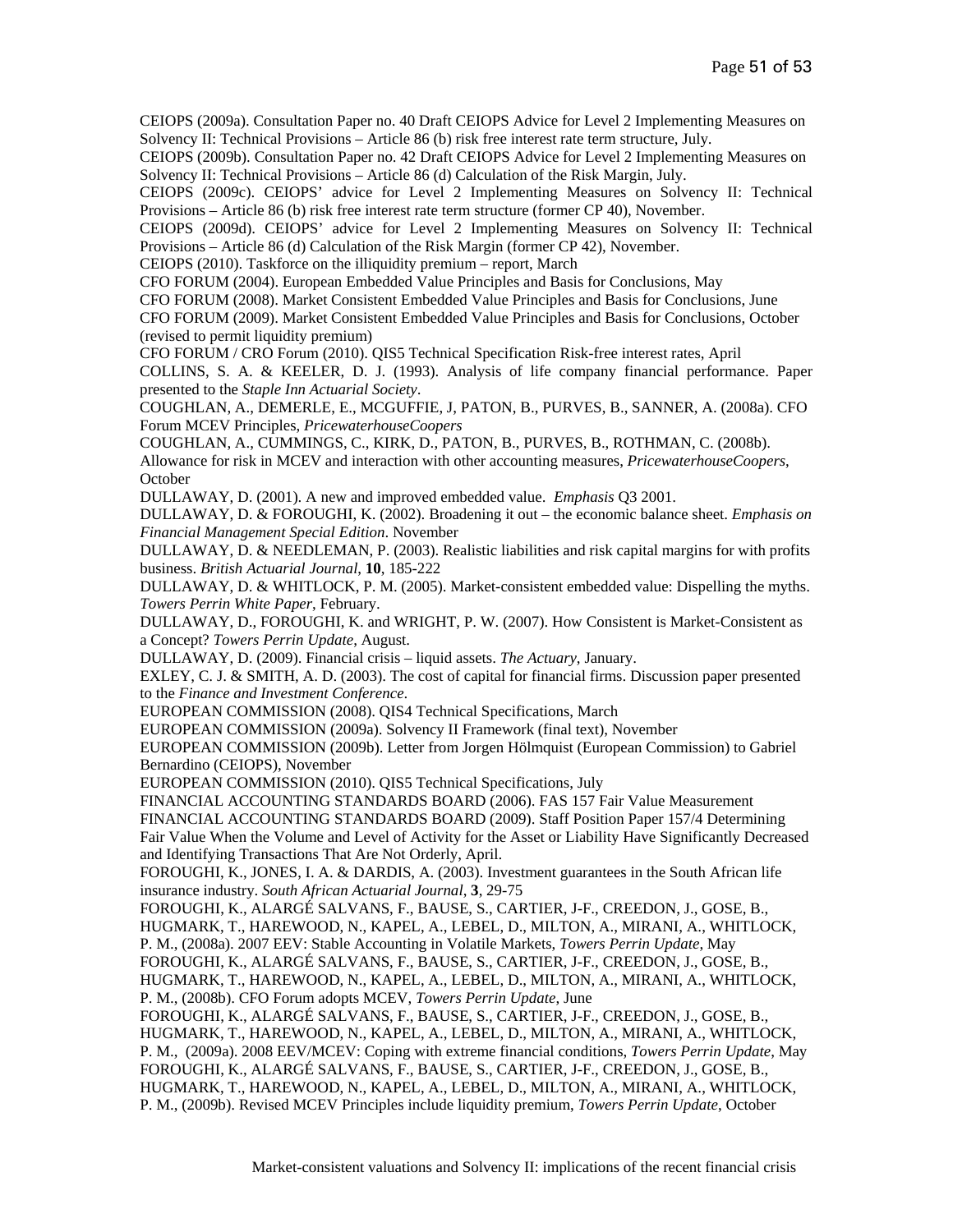FOROUGHI, K. (2009). Market-Consistent Embedded Values within a Solvency II Framework. The Solvency II Handbook: Developing ERM Frameworks in Insurance and Reinsurance Companies, Chapter 5, *RiskBooks*

FOROUGHI, K. (2010a). Market-consistent valuations and the implications of the recent financial crisis, Paper presented to the International Congress of Actuaries, Cape Town, March

FOROUGHI, K. (2010b). Analysing earnings and risks, *The Actuary,* July

FREEMAN M. & FUJIKI, M. (2001). Why some Japanese insurers are failing. *Emphasis* 2001/3.

HARE, D. J. P., CRASKE, G., CRISPIN, J., DESAI, A., DULLAWAY, D., EARNSHAW, M.,

FRANKLAND, R., JORDAN, G., KERR, M., MANLEY, G., McKENZIE, J. L., RAE, R., & SAKER, M. (2004). The realistic reporting of with-profits business. *British Actuarial Journal*, **10**, 223-293

HIBBERT, J., KIRCHNER, A., KRETZSCHMAR, G., LI, R., MCNEIL, A., STARK, J. (2009). Summary of liquidity premium estimation methods. Version 1.2. *Barrie & Hibbert Research Document*

INTERNATIONAL ACCOUNTING STANDARDS BOARD (2001). Draft statement of principles INTERNATIONAL ACCOUNTING STANDARDS BOARD (2004-5). International Financial Reporting **Standards** 

INTERNATIONAL ACCOUNTING STANDARDS BOARD (2007). Discussion Paper Preliminary Views on Insurance Contracts, May

INTERNATIONAL ACCOUNTING STANDARDS BOARD (2009a). Fair Value Measurement Exposure Draft, May

INTERNATIONAL ACCOUNTING STANDARDS BOARD (2009b). Financial Instruments: Classification and Measurement Exposure Draft, July

INTERNATIONAL ACCOUNTING STANDARDS BOARD (2009c). *IASB Update*, September INTERNATIONAL ACCOUNTING STANDARDS BOARD (2009d). IFRS 9 Financial Instruments, *International Financial Reporting Standard*, November

INTERNATIONAL ACCOUNTING STANDARDS BOARD (2010). Exposure Draft Insurance Contracts, July

INTERNATIONAL ACTUARIAL ASSOCIATION (2009). Measurement of liabilities for insurance contracts: Current estimates and risk margins. An international actuarial research paper prepared by the ad hoc Risk Margin Working Group.

INTERNATIONAL ASSOCIATION OF INSURANCE SUPERVISORS (2007). IAIS common structure for the assessment of insurer solvency, February

LLOYDS TSB (2006). Transition to European Embedded Value at Scottish Widows, November MERTON, R. C. (1974). On the pricing of corporate debt: the risk structure of interest rates. *Journal of Finance*, **29**, 449-470.

MUIR, M. J., CHASE, A., COLEMAN, P. S., COOPER, P., FINKELSTEIN, G. S., FULCHER, P., HARVEY, C., PEREIRA, F. R., SHAMASH, A., WILKINS, T. J. D. (2006). Credit derivatives, prepared by the Derivatives Working Party of the Faculty and Institute of Actuaries.

O' KEEFFE, P. J. L., DESAI, A. J., FOROUGHI, K., HIBBETT, G. J,. MAXWELL, A. F., SHARP, A. C., TAVERNER, N. H., WARD, M. B., WILLIS, F. J. P. (2005). Current developments in embedded value reporting. *British Actuarial Journal*, **11**, 407-496

PRITCHARD, D., & TURNBULL, C. (2009). A Measure of the Liquidity of Insurance Liabilities. *Barrie & Hibbert Research Note.*

REINHART, C. M. & ROGOFF, K. (2009). This time is different: Eight Centuries of Financial Folly ROYAL & SUN ALLIANCE (2003). Proposal for rights issue.

SHELDON, T. J. & SMITH, A. D. (2004). Market consistent valuation of life assurance business. *British Actuarial Journal,* 10, 543-626

SWISS FEDERAL OFFICE OF PRIVATE INSURANCE (2004). White Paper of the Swiss Solvency Test, November.

SWISS FEDERAL OFFICE OF PRIVATE INSURANCE (2006). The Swiss Experience with Market Consistent Technical Provisions – the Cost of Capital Approach.

TILLINGHAST-TOWERS PERRIN (2003). Market-consistent embedded value: Allowing for risk within an embedded value framework. *Tillinghast-Towers Perrin White Paper*, November

TOWERS WATSON (2010a) Report of CEIOPS Task Force on the Illiquidity Premium. *Towers Watson ealert*, March